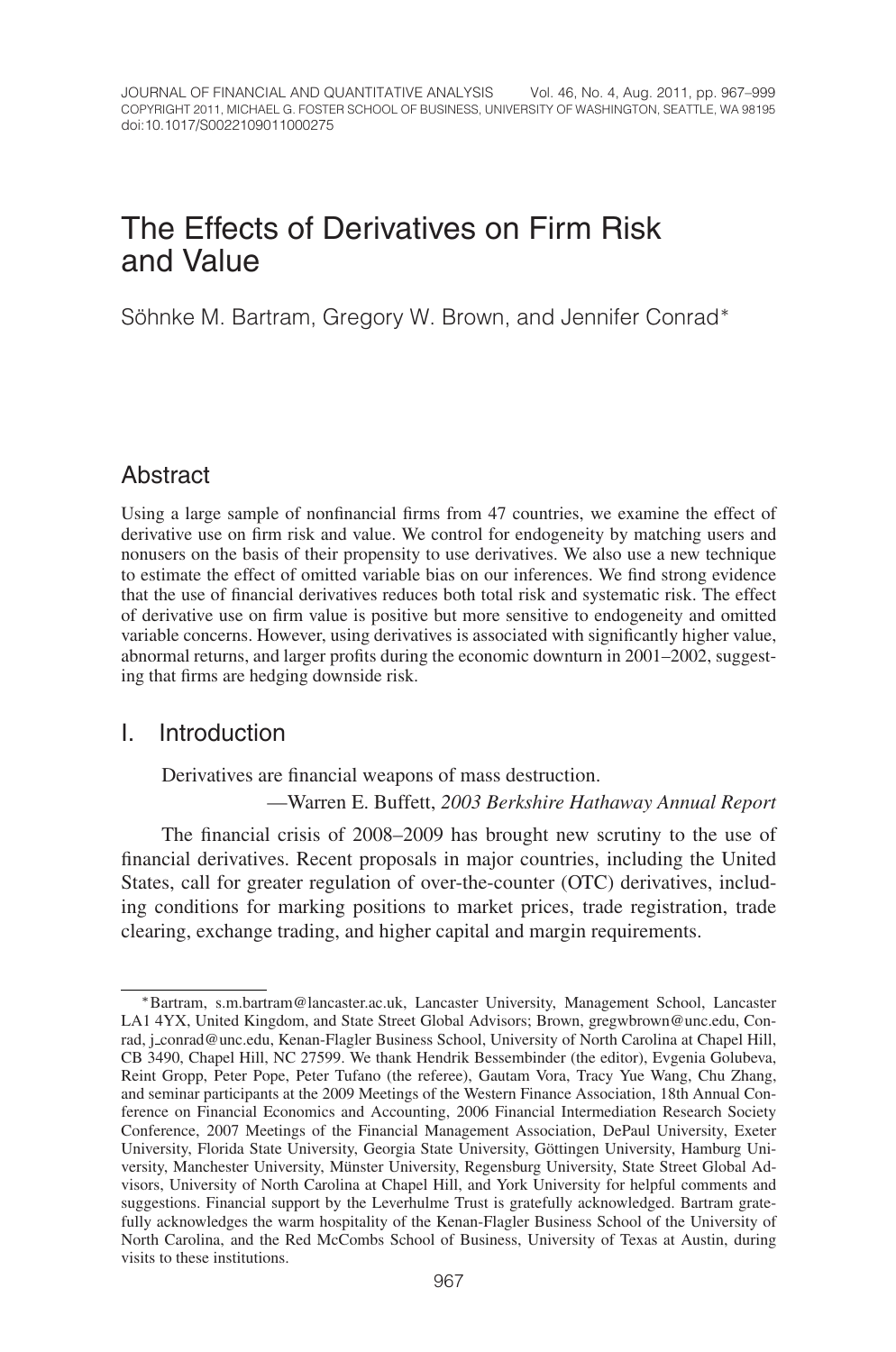The derivative securities that have caused the most harm during this economic downturn have been those held by financial firms. In contrast, there have been relatively few instances of problems with derivatives at nonfinancial firms in the current downturn.<sup>1</sup> As a consequence, in response to the proposed new regulations of derivatives, many nonfinancial firms in the U.S. (including energy producers, airlines, and industrial equipment manufacturers) have started lobbying Congress, arguing that the proposed rule changes may "drive U.S. companies to seek financing overseas, . . . [impair firms' ability to] manage fluctuations in materials prices, commodities, fuel, interest rates, and foreign currency," and, in general, materially harm the 90% of Fortune 500 companies that use financial derivatives to manage risk.<sup>2</sup>

In fact, although data on derivatives usage have become available in the last 2 decades, detailed empirical evidence on the effects of derivative use on firms' risk and value is still mixed. For example, using a sample of firms that initiate derivative use, Guay (1999) finds that the total risk, idiosyncratic risk, and risk exposures to interest rate changes of these firms decline, but he finds no significant change in the market risk of these firms. In contrast, Hentschel and Kothari (2001) find that the difference in risk for firms that use derivatives is economically small compared to firms that do not use them. Allayannis and Weston (2001) present evidence that hedging foreign currency risk is associated with large (approximately 4%) increases in market value; Graham and Rogers (2002) find that hedging can add an economically significant  $1.1\%$  to firms' market value by allowing firms to increase their debt capacity. However, Guay and Kothari (2003) show that the magnitude of the cash flows generated by hedge portfolios is modest and unlikely to account for such large changes in value. Consistent with this, Jin and Jorion (2006) use a sample of oil and gas producers and find insignificant effects of hedging on market value.

In this paper, we also examine the effect of derivative use on firms' risk and market values. We use a new, larger data set that includes 6,888 nonfinancial firms headquartered in 47 different countries. In addition to providing greater statistical power for our tests, our data set covers a wide range of derivative use and risk measures. Specifically, we investigate the impact of the use of exchange rate (FX), interest rate (IR), and commodity price (CP) derivatives on cash flow volatility, the standard deviation of stock returns, and market betas, as well as market values. The data set also allows us to measure the effect of derivative use on firms during a sample period that includes a sharp market correction: the global recession of 2001. Consequently, we are able to examine the extent to which firms, either through their use of derivative contracts or other methods (e.g., operational hedges), can mitigate a marketwide decline. Evidence on whether derivative use

<sup>&</sup>lt;sup>1</sup>The exception is a series of significant losses among some Brazilian and Mexican nonfinancial companies that appear to have undertaken speculative currency trades that went bad in 2008 as local currencies depreciated rapidly against major currencies, especially the U.S. dollar. The relative paucity of problems in 2008–2009 among nonfinancial firms may be due to the fact that, following systematic problems arising from losses involving derivatives among nonfinancial firms in the early 1990s, many large nonfinancial corporations adopted strict risk management policies for hedging with derivatives.

<sup>&</sup>lt;sup>2</sup>See "Big Companies Go to Washington to Fight Regulations on Fancy Derivatives," by Kara Scannell, *The Wall Street Journal* (July 10, 2009, p. B1).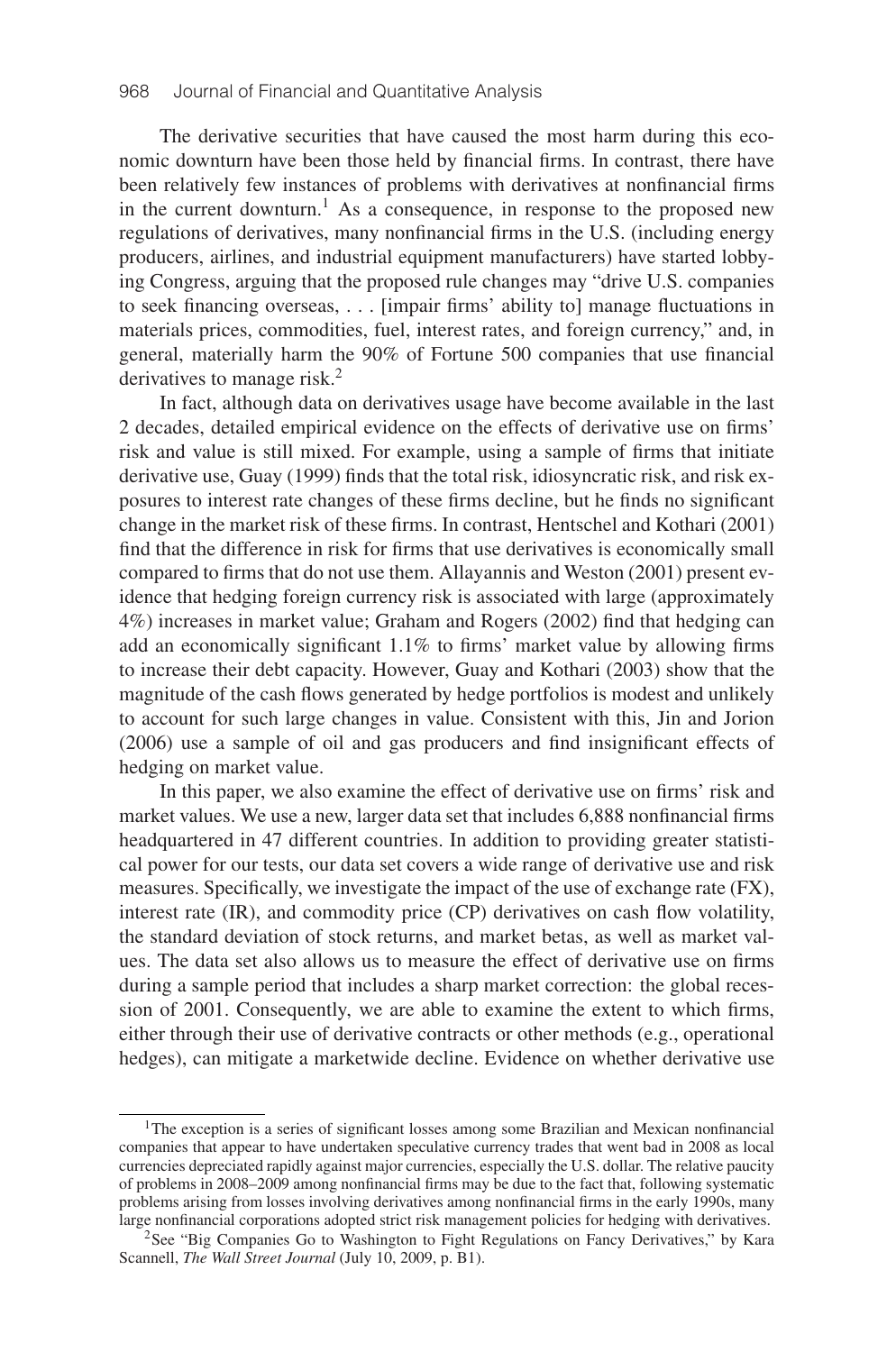can provide protection against systematic declines for some firms is particularly useful when the costs and benefits of additional regulation on these markets is being considered.

Figure 1 provides some insights into our primary findings by plotting the time series of cumulative returns, volatility, and market betas for portfolios of derivative users and nonusers from 1998 through the end of 2003. These results

#### FIGURE 1

#### Cumulative Returns of Users and Nonusers

Figure 1 shows various characteristics of (U.S. dollar) market-value weighted portfolios of derivative users and nonusers from 1998 through 2003. Graph A plots cumulative returns for the portfolios of users (dashed line) and nonusers (solid line) as well as the world market index. Graph B plots the annualized standard deviation (volatility) of each portfolio calculated using a rolling 3-month window. Graph C plots market betas of each portfolio calculated using a rolling 3-month window. A derivative user is defined as a firm using any type of derivative in 2000 or 2001. The indices are constructed using daily returns obtained from averaging returns each day for all firms with available return data. Returns are measured in local currency. In Graph A, both users and nonusers outperform the world market index because we exclude financial firms and utilities that significantly underperform other stocks over this period.

Graph A. Cumulative Abnormal Returns



Graph B. Volatilities



Graph C. Portfolio Betas

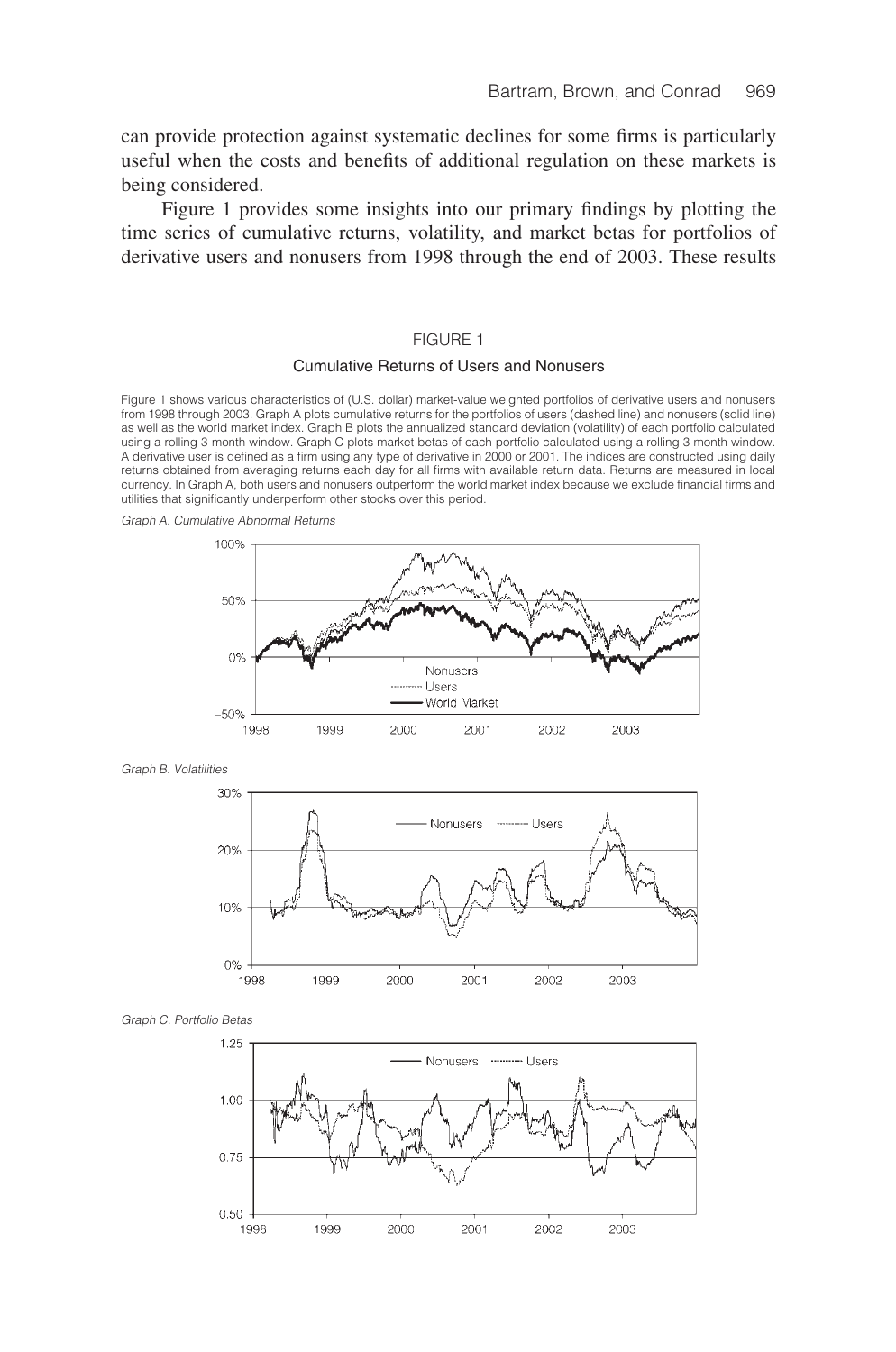must be interpreted with caution, since we do not account for the firm-level differences between users and nonusers; however, they are indicative of our results. Graph A shows that during the 2000–2001 period, users' returns seem to increase and decrease less than those of nonusers. These return patterns suggest that users may be on average less volatile and have lower market betas than those of nonusers. To examine this more directly, Graph B plots volatilities of users and nonusers for 3-month rolling windows over the same period. The plots show that users tend to have lower volatility, especially during the bear market from 2000 to 2002.<sup>3</sup> Graph C plots estimates of market betas also calculated from 3-month rolling windows. While the average betas of the portfolios are about the same, the portfolio of users tends to have a lower beta during down markets.

The evidence in Figure 1 suggests that, at the aggregate level, firms that use derivatives may do so to reduce risk, and particularly to reduce the risk of down markets. At the firm level we also obtain results suggesting that firms use derivatives to reduce risk. Users of derivatives are more exposed to exchange rate risk (due to more foreign sales, foreign income, and foreign assets) and interest rate risk (due to higher leverage and lower quick ratios) before considering the potential effects of risk management with derivatives. They are also more likely to belong to commodity-based industries that are exposed to commodity price risk. Nonetheless, derivative users exhibit unconditional average cash flow volatility that is almost 50% lower than that of nonusers and stock return volatility that is on average 18% lower than the return volatility of nonusers. In addition, firms that use derivatives have market betas that are on average 6% lower than those of nonusers. Consistent with other papers, we also find that, on average, derivative users tend to be larger and older firms. Consequently, the unadjusted Tobin's *q* of the average derivative user is approximately 17% lower than that of the average firm that does not use derivatives.

One factor that affects the interpretation of these results, and may generate some of the differences across studies, is endogeneity. That is, a significant difference in the risk measures of firms that use, or do not use, derivatives could be due to omitted control variables that determine firm risk and risk management practices; alternatively, omitting these variables may mask important differences among firms that arise because of differences in hedging behavior. Endogeneity also affects the interpretation of results: Derivative use may be driven by, rather than a determinant of, differences in risk. As a result, riskier firms may use derivatives so that their (after-hedging) risk profile is indistinguishable from inherently less risky nonusers. The papers cited previously use different approaches to control for endogeneity. Some authors use econometric procedures such as simultaneous equations to account for this problem (see, e.g., Graham and Rogers (2002)). Others choose samples to mitigate selection bias. Jin and Jorion (2006), for example, control for any significant difference in the hedging propensity of firms across industries by examining firms in a single industry. By examining only firms that

 $3$ In fact, average volatilities for the portfolio of users is 0.5% lower than for nonusers. When we split the sample into bear-market (April 1, 2000–December 31, 2002) and bull-market (all other dates) periods, we find that users have lower volatility in both periods, but the difference is greater during the bear-market period. Specifically, volatilities go up for both groups, but by twice as much for nonusers.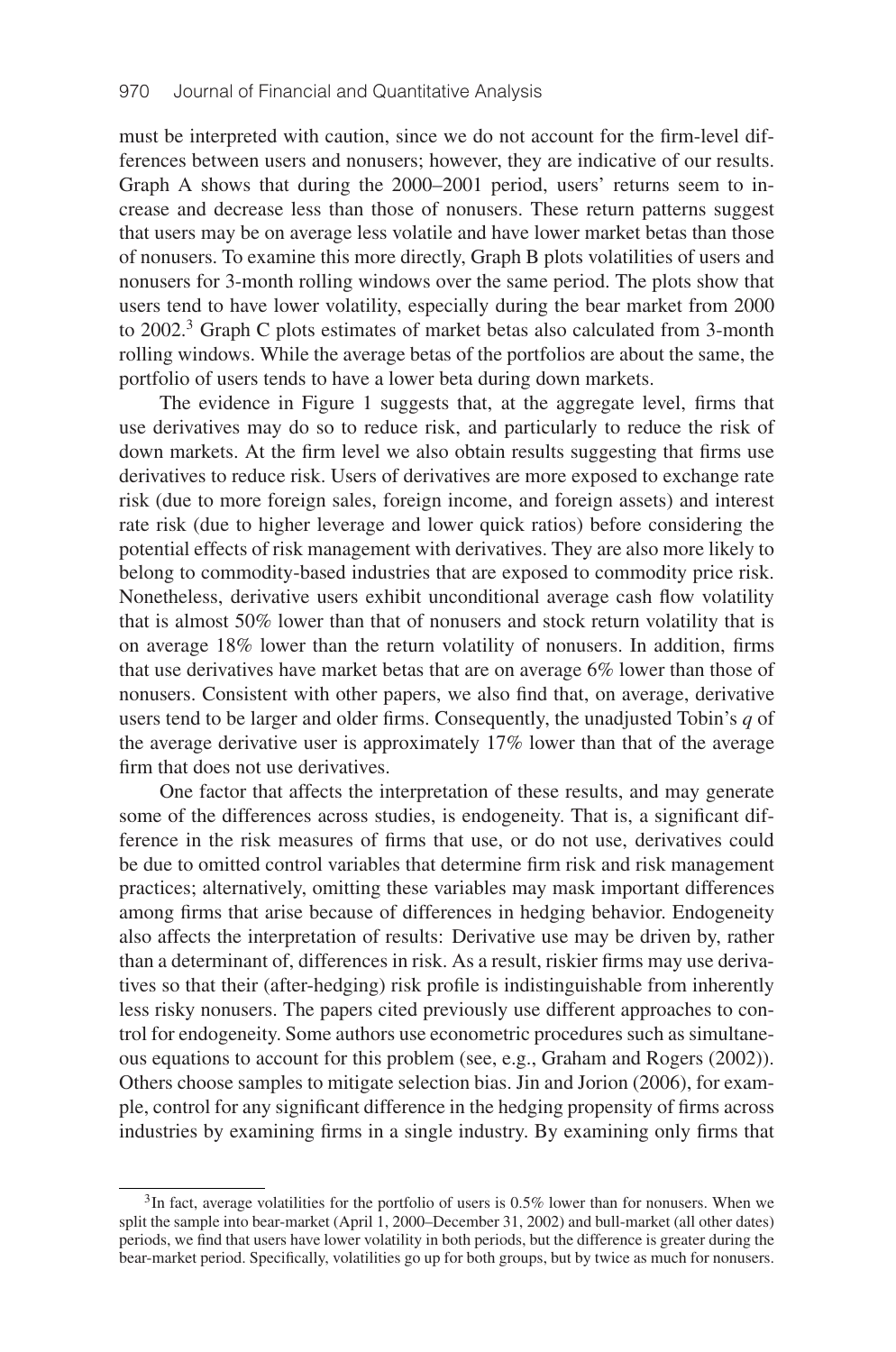initiate derivative use, Guay (1999) uses the same firm prior to derivative use as a control. Of course, although these choices reduce selection bias, they also impose constraints on the data beyond the usual ones of data availability.

In multivariate tests, we control for the endogenous nature of the decision to use derivatives using a propensity score matching technique; in addition, we are able to provide some evidence for how large any remaining hidden bias would have to be to change inferences drawn from our analysis. Propensity score matching allows us to match firms on the basis of their estimated likelihood of using derivatives, rather than matching on a large number of individual firm characteristics. Specifically, using a binary variable to measure derivative use, we directly estimate firms' propensity to use derivatives based on their characteristics, and then we match firms that use derivatives to those firms that do not use derivatives, based on this propensity. Controlling for firms' likelihood to use derivatives, we find that derivative use is associated with lower cash flow volatility, lower standard deviation of returns, lower systematic risk, and weakly *higher* market values. Derivative users have 7%–18% lower cash flow volatility, 5%–10% lower standard deviation of returns, and 15%–31% lower betas than matching firms that do not use derivatives, depending on the set of characteristics used to estimate the propensity to hedge.<sup>4</sup> We also find higher Tobin's  $q$  for derivative users, although the differences are not always statistically significant.

As mentioned previously, any analysis of cross-sectional differences in firm characteristics related to derivative use must be concerned about endogeneity or bias due to an omitted control variable. Using a relatively new technique, we are able to estimate the extent to which our inferences may be driven by a hidden selection bias. Specifically, using the method developed in Rosenbaum (2002), we find that for a hidden selection bias related to an unobserved characteristic to affect our inferences regarding the effect of derivative use on risk, it would have to be large (e.g., equivalent to approximately a 2-standard-deviation difference in leverage or more than a doubling in market capitalization). Thus, while we cannot rule out the possibility that our risk results are driven by an unmeasured selection bias in our sample, the unmeasured characteristics related to that selection bias would generally have to be quite economically significant (as well as unrelated to the large number of observables for which we control). In contrast, the results with respect to value appear to be quite sensitive to the presence of a hidden selection bias. In turn, this sensitivity could explain why value results from previous studies are mixed. Overall, our results suggest that the effect of derivative use in the cross section is associated with a decline in both total and systematic risk; the effect on value is positive, but weaker.

We also examine the differences in risk and value measures associated with derivative use through time. Firms that use derivatives have consistently lower total risk and betas throughout the 1998–2003 sample period. However, the results provide evidence that using derivatives is more important for firm value during the global economic decline in 2001. This may be because of a change in the (perceived) value of risk management, with the relative value of firms that

<sup>4</sup>Results for cash flow volatility, total risk, and market risk are always statistically significant at better than the 0.1% level.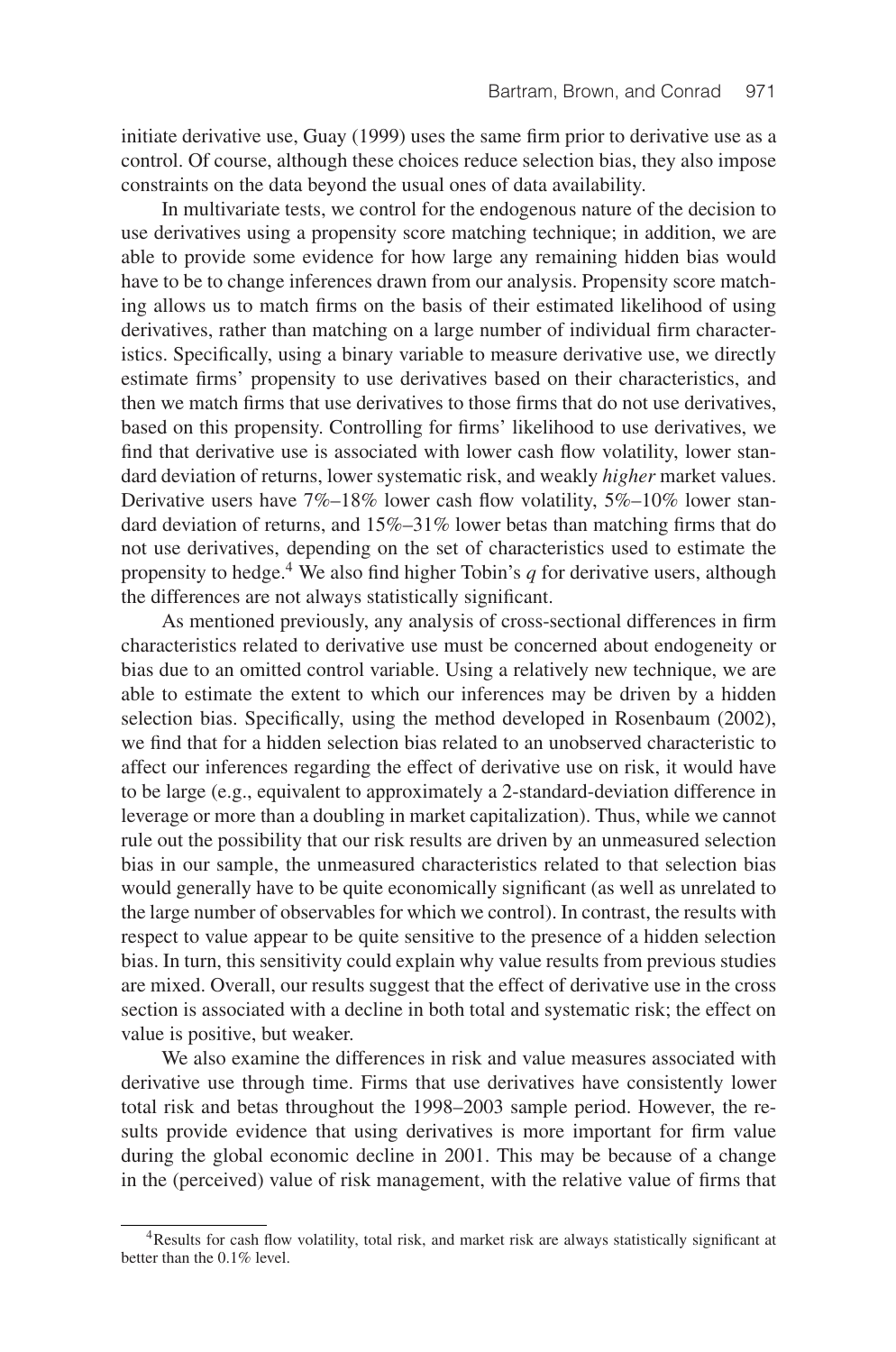use derivatives increasing during an economic decline. Alternatively, these results may simply reflect the unstable nature of the value results. However, when we examine average alphas (from the market-model regressions that generate market betas), we also find that firms that use derivatives significantly outperform firms that do not use derivatives during this period. In addition, profit measures of derivative users, whether measured as earnings, cash flow, or return on assets (ROA), are consistently higher than those of firms that do not use derivatives during 2000–2002 (as opposed to 1998, 1999, and 2003, when the differences are not as consistently large or significant).

We perform additional analysis on the relation between derivative use, risk, and financial distress. We find evidence that firms that use derivatives tend to have lower *Z*-scores, but similar expected default probabilities. This suggests that firms that use derivatives for financial risk management may be able to increase other risks (for which they may get compensated) without an overall increase in the chance of financial distress. We also examine whether the effects of derivative use on risk differ by derivative type, or by firms' access to derivative markets. We find little evidence that derivative type matters. We find some evidence that a portion of the benefits of derivative use decline with reduced access; in particular, the reduction in cash flow volatility is mitigated if firms have poorer access to derivative markets.

Our results suggest, at a minimum, that firms reduce cash flow risk, total risk, and systematic risk significantly through financial risk management with derivatives. This result is robust to controlling for differences in a large number of firm characteristics, as well as differences in country and industry. Thus, while it may be difficult to preclude all instances of improper or fraudulent use of derivative instruments, these findings can provide some reassurance to policymakers, regulators, and shareholders (or other stakeholders in the firm, for that matter), who are concerned that widespread derivatives speculation by nonfinancial corporations puts the firm at greater risk. The effect on market value associated with this risk reduction, however, is less certain.

## II. Frequency and Effect of Derivative Use by Firms

Beginning with Modigliani and Miller (MM) (1958), a firm managed by value-maximizing agents, in a world of perfect capital markets, with investors who have equal access to these markets, would not engage in hedging activities, since they add no value. Anything the firm could accomplish through hedging could equally well be accomplished by the investor acting on his or her own account. If the perfect capital markets assumption is not met, however, there may be rational reasons for the firm to hedge.

The theoretical literature on hedging relaxes the MM (1958) assumptions and develops specific reasons why individual firms may optimally choose to hedge. As one might expect, these reasons tend to involve either market frictions, such as taxes, transactions costs, and informational asymmetries, or agency problems. For example, Smith and Stulz (1985) show that a convex tax function implies that a firm can reduce expected tax liabilities by using hedges to smooth taxable income. In addition, hedging may increase a firm's debt capacity, enabling it to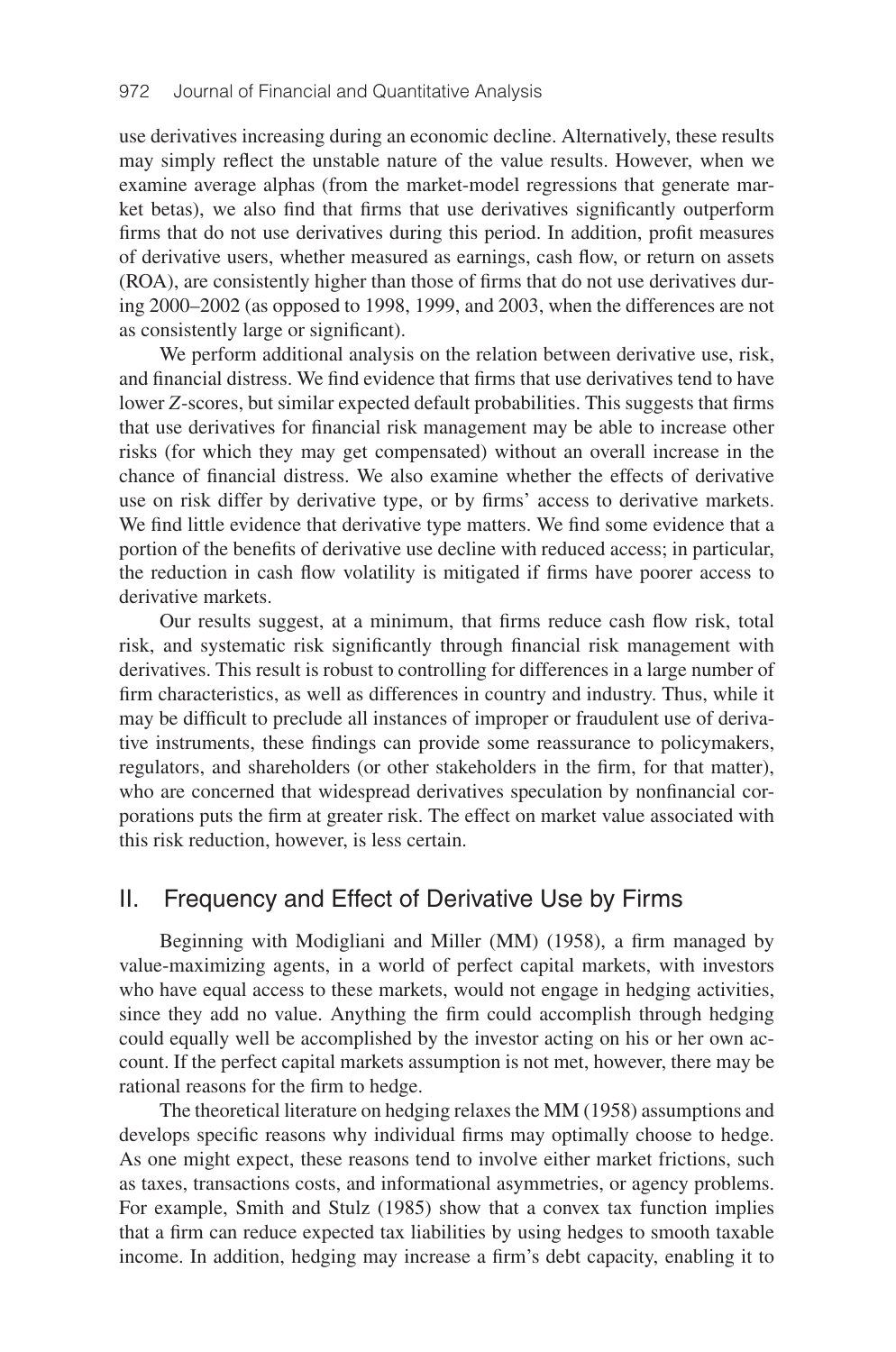add value by increasing the value of the debt tax shield (Leland (1998)). Froot, Scharfstein, and Stein (1993) show that managers facing external financing costs may use hedging to reduce the probability that internal cash flows are insufficient to cover investments; Smith and Stulz show that hedging can reduce expected costs of distress.

Agency problems may cause managers and investors to view the risk-return trade-offs of the firm differently and lead to the use of derivative contracts. For example, if managerial compensation leaves the manager holding a large portfolio of undiversified firm risk, the manager may have a larger incentive to hedge (Stulz (1984)). Alternatively, if a large fraction of managers' compensation comes in the form of out-of-the-money stock options, the manager may have an incentive to use derivatives to take on, rather than lay off, firm risk. DeMarzo and Duffie (1995) argue that hedging may allow investors to assess managers' abilities more precisely and consequently develop more efficient compensation contracts.

Empirically, the use of derivatives by firms appears to be widespread. A large number of studies have documented the extent and nature of derivatives use by nonfinancial firms. Some of these studies are based on survey data, such as the Wharton survey of U.S. nonfinancial firms (Bodnar, Hayt, and Marston (1996), (1998), Bodnar, Hayt, Marston, and Smithson (1995)), as well as other surveys of U.S. firms (e.g., Nance, Smith, and Smithson (1993)). Surveys also have been conducted for selected countries outside the United States.<sup>5</sup> Studies have provided information on corporate derivatives use based on disclosure in annual reports (Mian (1996), Géczy, Minton, and Schrand (1997), Graham and Smith (1999), and Graham and Rogers (2002)). Finally, detailed data on derivatives use is available for a few industries, such as in the North American gold mining industry (e.g., Tufano (1996), Brown, Crabb, and Haushalter (2006)) or the U.S. oil and gas industry (Haushalter (2000)). Overall, these studies document that the use of derivatives by nonfinancial firms tends to be the rule rather than the exception.

Empirical researchers have used data disclosed by firms to examine the question of whether and how hedging affects the risks of the firm. The evidence is mixed. Guay (1999) investigates a sample of 234 U.S. nonfinancial firms that began using derivatives in the early 1990s and finds that measures of total and idiosyncratic risk declined in the following year. He finds no significant evidence for changes in systematic risk. Hentschel and Kothari (2001) examine the risk characteristics of a panel of 425 large U.S. nonfinancial firms from 1991 to 1993. Their results show no significant relationship between derivatives use and stock return volatility even for firms with large derivatives positions.

In a study of the North American gold mining industry, Tufano (1996) presents evidence that is consistent with the use of derivatives for hedging to reduce risk in response to risk aversion by managers and owners. Allayannis and Ofek (2001) relate derivatives use to the foreign exchange rate exposure of a

<sup>&</sup>lt;sup>5</sup>For example, survey data are available for Belgium (DeCeuster, Durinck, Laveren, and Lodewyckx (2000)), Canada (Downie, McMillan, and Nosal (1996)), Germany (Bodnar and Gebhardt (1999)), Hong Kong and Singapore (Sheedy (2002)), the Netherlands (Bodnar, Jong, and Macrae (2003)), New Zealand (Berkman, Bradbury, and Magan (1997)), Sweden (Alkeback and Hagelin (1999)), Switzerland (Loderer and Pichler (2000)), and the United Kingdom (Grant and Marshall (1997)).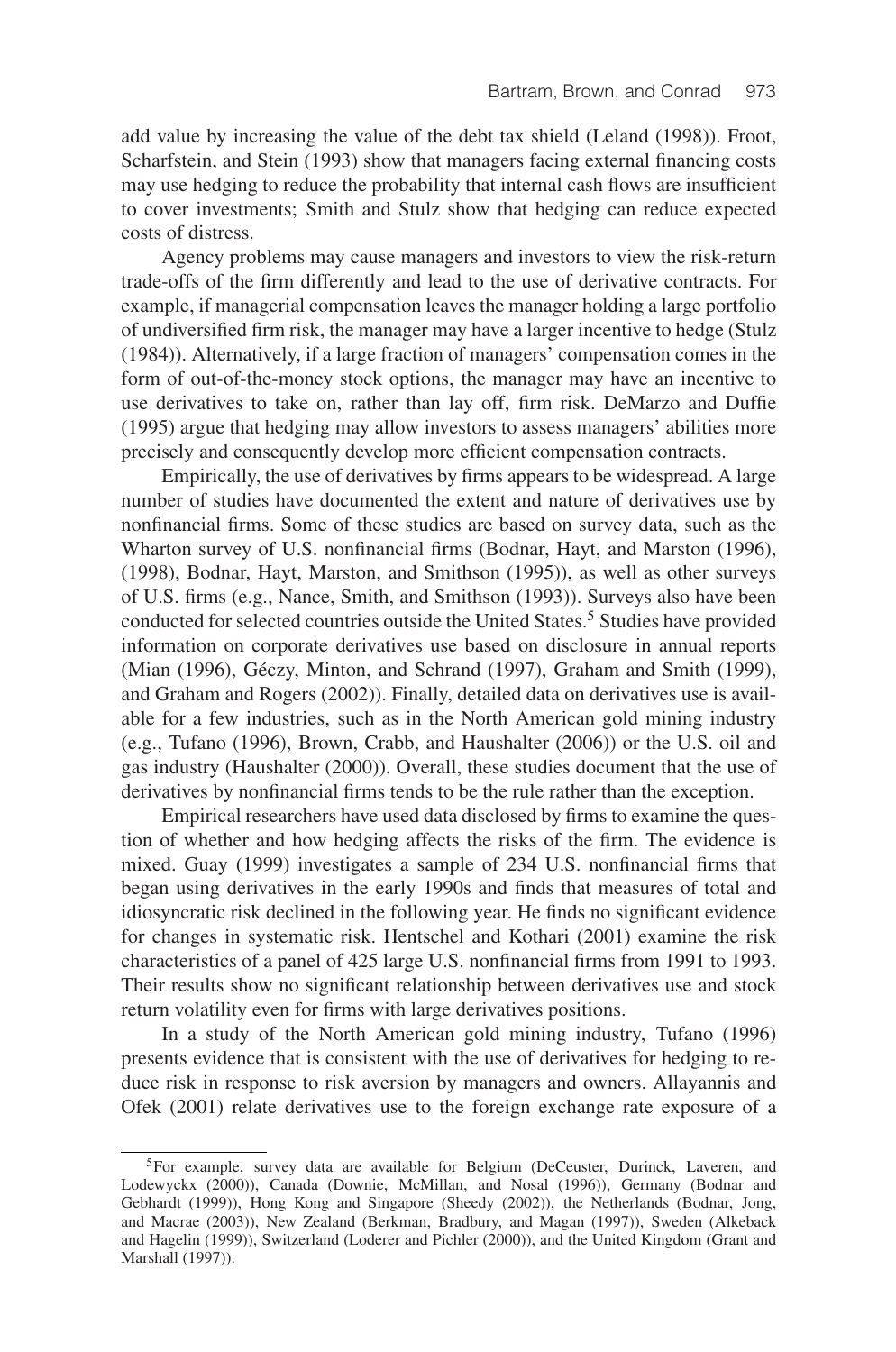sample of 378 U.S. nonfinancial firms and find that the use of derivatives significantly reduces the exposure of the sample firms to exchange rate risk. In work on mutual funds, Koski and Pontiff (1999) show that users of derivatives have similar risk exposure and return performance to nonusers.

The evidence for the effect of derivative use on market value is also mixed. Allayannis and Weston (2001) find that firm value (as measured by Tobin's  $q$ ) is higher for U.S. firms with foreign exchange exposure that use foreign currency derivatives to hedge. $6$  Graham and Rogers (2002) calculate that the increase in debt capacity and leverage associated with hedging increases firm value by an average of about 1.1%. However, Guay and Kothari (2003) estimate the cash flow implications from hedging programs for 234 large U.S. nonfinancial firms and find that the economic significance of the cash flows, and consequently the inferred potential change in market values, is small. Jin and Jorion (2006) examine 119 firms in the oil and gas industry and also find that the effect of hedging on market value is not statistically significant.

Overall, while there is substantial evidence of sustained and growing use of derivatives by firms, the effect of this use on risk and value, and the mechanisms by which value may be affected, are still unclear. Concerns about endogeneity either limit the interpretation of the results or act to limit the sample (see, e.g., Aretz and Bartram (2010)). In an attempt to mitigate these concerns, we use both a larger sample and different methods to control for endogeneity. Our sample includes a large number of U.S. and international firms and encompasses wide swings in global economic conditions, which may create more dispersion in outcomes for users and nonusers of derivatives. We use a matching method that controls for the differences in the likelihood of using derivatives; this method also allows us to conduct additional analyses on the extent to which the results may be sensitive to a remaining hidden selection bias. Finally, we examine the difference in the effects of the global recession of 2000 and 2001 between firms that use derivatives and those that do not.

## III. Data

#### A. Sample and Data Sources

The markets for OTC instruments and exchange-traded derivative financial instruments (options, futures, forwards, swaps, etc.) on foreign exchange rates, interest rates, and commodity prices have exhibited exponential growth over the past 20 years (e.g., Bartram (2000)). As a result, notional amounts outstanding for OTC derivatives reached over \$200 trillion in 2004, with interest rate derivatives accounting for more than  $\frac{3}{4}$  of the total (Bank for International Settlements (2005)). Along with increased use, regulation for the disclosure of derivatives has developed, requiring firms in many countries to include information about their derivatives' positions in their annual report. In particular, firms in the United States, United Kingdom, Australia, Canada, and New Zealand as well as firms

<sup>&</sup>lt;sup>6</sup>In related work, Rountree, Weston, and Allayannis (2008) find a negative relation between cash flow volatility and firm value.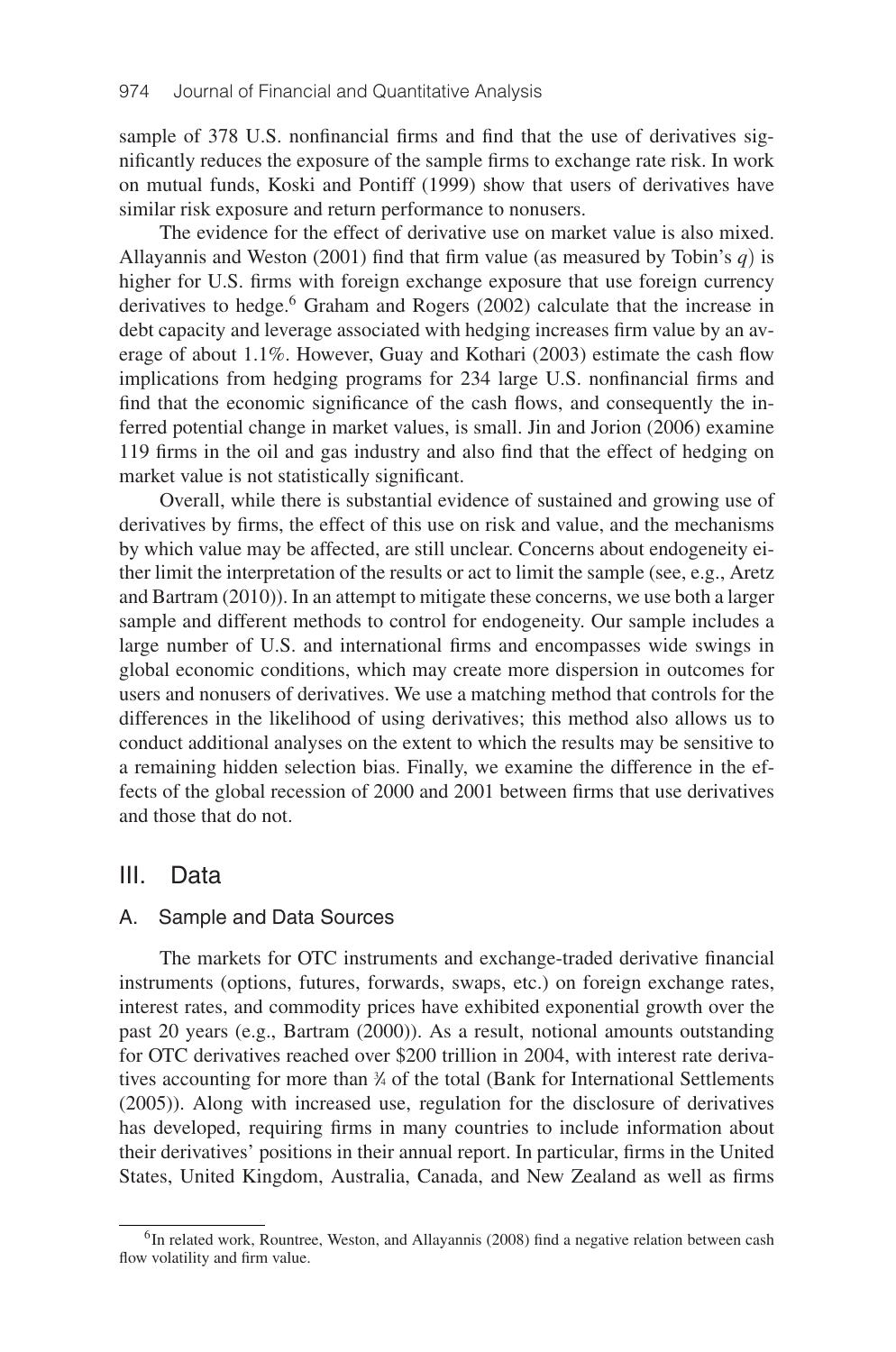complying with International Accounting Standards (IAS) are required to disclose information on their derivatives positions; many other firms do so voluntarily.<sup>7</sup> The resulting availability of data makes the empirical analysis of the use of derivatives by nonfinancial firms in different countries possible.

The sample in this study comprises 6,888 nonfinancial firms from 47 countries including the United States. It consists of all firms that have accounting data for either the year 2000 or 2001 on the Thomson Analytics database, that have an annual report in English for the same year on the Global Reports database, that are not part of the financial sector (banking, insurance, etc.) or a regulated utility, and that have at least 36 nonmissing daily stock returns on Datastream during the year of the annual report.<sup>8</sup> The 47 countries represent 99% of global market capitalization in 2000 and 2001, and the firms in the sample account for 60.6% of overall global market capitalization or 76.8% of global market capitalization of nonfinancial firms.<sup>9</sup>

Firms are classified as users or nonusers of derivatives based on a search of their annual reports for information about the use of derivatives. The annual reports are evaluated by an automated search. The list of search terms was compiled by manually analyzing a sample of 200 annual reports across all countries.<sup>10</sup> After refining the list of search terms, the automated search routine led to an average reliability of 96.0% for a random sample of annual reports of 100 users and 100 nonusers. Subsequently, an index was created based on search hits of terms that were too general to be included in the electronic search, but that are likely to be related to derivative use.<sup>11</sup> Since nonusers with high index scores, as well as users with low index scores, are likely to be misclassified, we manually checked the reports of another 1,709 firms based on this index. As a result, the reliability of the classification improved further, yielding an estimated error rate from a random sample of below  $2\%$ .<sup>12</sup> In addition to the categorical data on derivatives, information on the underlying asset (i.e., foreign exchange, interest rates,

<sup>&</sup>lt;sup>7</sup>For example, the following are recent standards (and effective dates) adopted by so-called  $G4+1$ countries and the International Accounting Standards Board (IASB) as part of the movement toward common reporting standards: United States, FAS 133 (effective June 15, 1999); United Kingdom, FRS 13 (effective March 23, 1999); Australia, AAS 33 (effective January 1, 2000); Canada, AcSB Handbook Section 3860 (Financial Instruments - Disclosure and Presentation, effective January 1, 1996); New Zealand, FRS-31 (effective December 31, 1993); IASB, IAS 32 (March 1995, modified March 1998 to reflect issuance of IAS 39 effective January 1, 2001).

<sup>8</sup>Global reports (www.global-reports.com) is an online information provider of public company documents in full-color, portable document format (PDF).

<sup>&</sup>lt;sup>9</sup>Since the data cover 2 years, these values are calculated as the sum of each firm's percent of global market capitalization for the year it appears.

 $10$ A full list of the search terms is available from the authors.

<sup>&</sup>lt;sup>11</sup>The terms include futures, swap or swaps, swaption.\*, collar.\*, derivat.\*, call option.\* or put option.\*, hedg.\*, cash flow hedg.\*, fair value hedg.\*, risk management, effective portion.\* or ineffective portion.\*, notional amount.\*, option.\*, contract.\*, option.\*, where ".\*" signifies any additional characters. The index sums the number of these terms found in the annual report (regardless of the number of times) for a maximum score of 14.

<sup>&</sup>lt;sup>12</sup>Even careful examination of the annual reports does not always give clear evidence whether a firm uses derivatives or not, because some firms make very general statements about their risk management policy or accounting practices without specifically addressing the particular year in question. Given the systematic way of classifying firms and the fact that users appear to be misclassified about as often as nonusers, the results should at worst suffer from some noise with little effect on the results across the large sample of firms.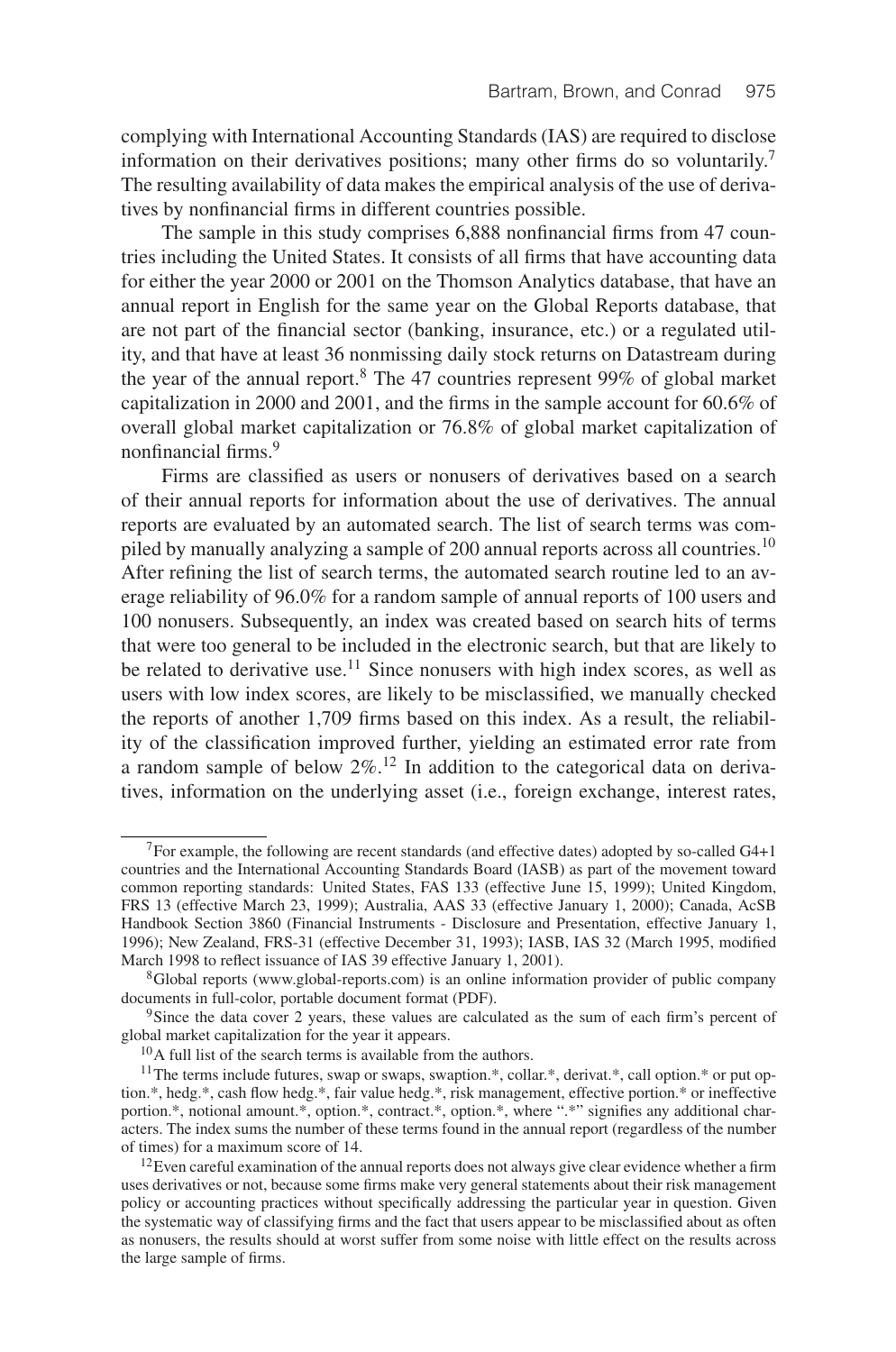or commodity price) and types of instruments (i.e., forwards/futures, swaps, and options) are collected.<sup>13</sup>

Summary statistics on the use of derivatives by the sample firms is presented in Table 1. Across all countries, 60.5% of the firms in the sample use at least one type of derivative. Exchange rate derivatives are the most common (45.5%), followed by interest rate derivatives (33.1%) and commodity price derivatives (9.8%). Though usage rates for particular types of instruments vary considerably across countries, some clear patterns emerge. Forward contracts are the most frequently used exchange rate derivatives, whereas swaps are the instrument of choice for interest rate derivatives. For commodity price derivatives, the distribution of instrument type is more even. Firms in the U.S. are less likely to use exchange rate derivatives than non-U.S. firms, but U.S. firms are more frequent users of interest rate and commodity price derivatives.

All capital market data (i.e., the firms' stock return indices, stock market return indices, and interest rates) are from Datastream. These data are provided at a daily frequency. For each firm, we calculate stock returns in local currency. To begin, all time series are limited to the year of the firm's annual report. Accounting data originate from the Thomson Analytics database.<sup>14</sup> Outliers are eliminated by winsorizing observations in the top and bottom 1 percentile as well as those observations where variable values exceed more than 5 standard deviations from the median. This filter eliminates some apparent data errors where magnitudes suggest data units are not properly reported (e.g., thousands instead of millions). Systematic differences across countries and industries are controlled for with country and 44 industry dummy variables. In order to avoid the crosssectional results being influenced by the effect of the economic cycle, we use 3-year averages of variables where this impact seems most relevant (e.g., coverage, foreign income). In a separate analysis, we examine the performance of derivative users and nonusers through time.

### B. Risk Measures

In order to study the possible determinants of corporate derivatives use, different categories of exposures to risk are employed. First, firms may differ with regard to their gross or prehedging exposure.<sup>15</sup> For instance, measures of gross exposure with regard to foreign exchange rate risk include foreign sales (relative to total sales), foreign income (relative to total income), and foreign assets (relative to total assets). In addition to these individual proxies of foreign

 $13$ Dichotomous variables for the use of foreign debt and stock options are created in the same fashion, since this information is not readily available elsewhere.

<sup>&</sup>lt;sup>14</sup>Data are commonly reported in millions of U.S. dollars. Many of the variables we examine are ratios and are therefore largely comparable across countries and years. However, we also examine a dummy variable for the year (2000 or 2001) and have undertaken robustness checks to make sure that our conclusions are not driven by which year we examine.

<sup>&</sup>lt;sup>15</sup>To be precise, gross (or prehedging) exposure is a measure of exposure that does not incorporate the effect of financial derivatives.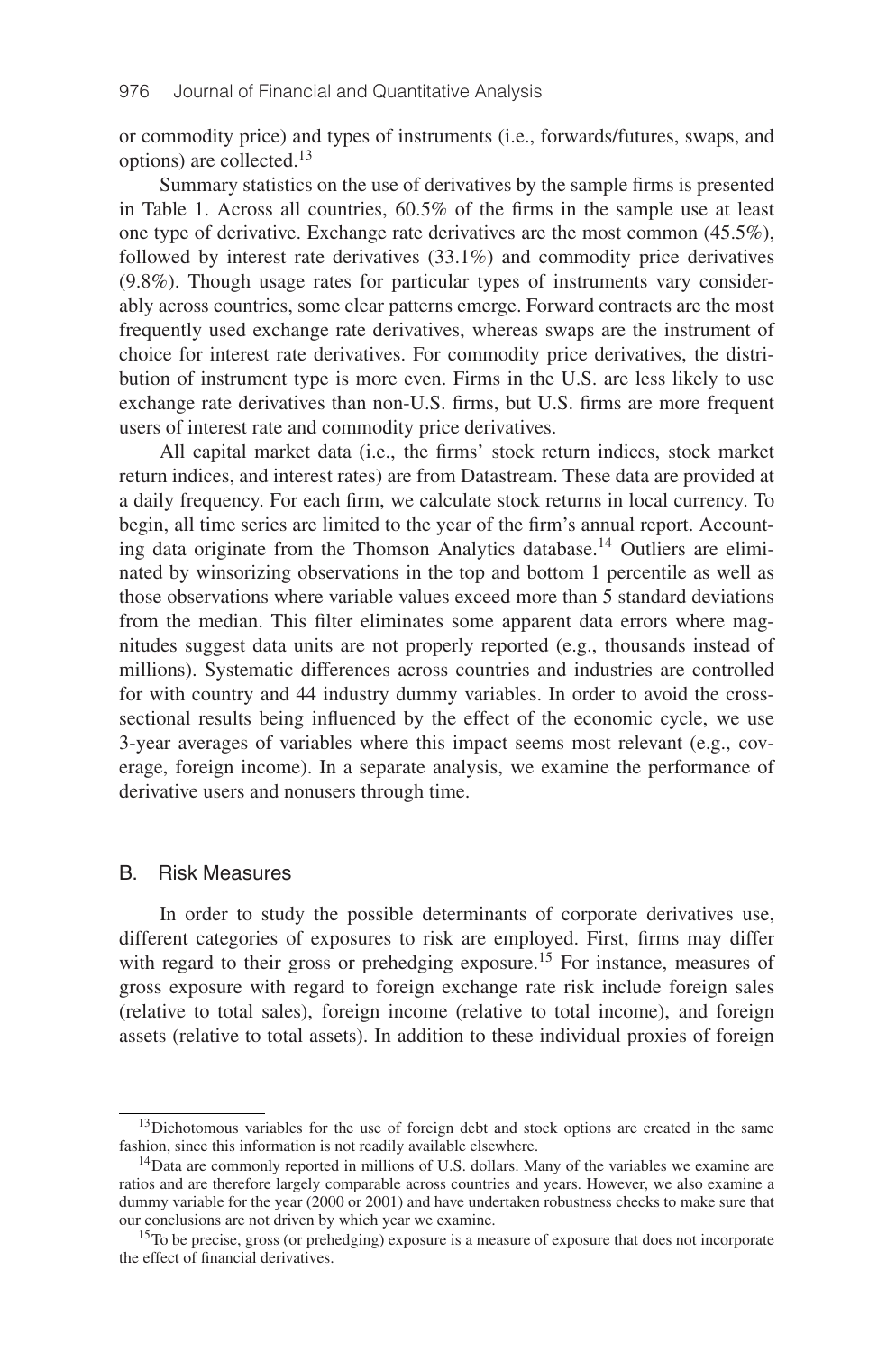## TABLE 1Summary Statistics of Derivatives Use of Sample Firms

Table 1 presents summary statistics of derivatives use by country. In particular, it presents the number of firms and the percentage of firms using derivatives, for general derivatives use, foreign exchange rate derivatives, interest rate derivatives, and commodity price derivatives. Firms are required to be outside the financial and regulated utility sectors, and to have an annual report on the Global Reports database, accounting data on Thomson Analytics, and at least 36 nonmissing daily stock returns for the year of the annual report on Datastream. We create a category called "Other countries" for countries with less than 10 observations (i.e., Bahamas, Bermuda, Cayman Islands, Egypt, Indonesia, Peru, Portugal, Turkey, and Venezuela).

|                    |       |         |         | Foreign Exchange<br><b>Rate Derivatives</b> |      |        | Interest Rate<br>Derivatives |         |      |        | Commodity Price<br>Derivatives |        |      |        |
|--------------------|-------|---------|---------|---------------------------------------------|------|--------|------------------------------|---------|------|--------|--------------------------------|--------|------|--------|
| Country            | Firms | General | General | Forward                                     | Swap | Option | General                      | Forward | Swap | Option | General                        | Future | Swap | Option |
| Argentina          | 10    | 70.0    | 70.0    | 40.0                                        | 20.0 | 0.0    | 60.0                         | 0.0     | 40.0 | 30.0   | 40.0                           | 0.0    | 20.0 | 30.0   |
| Australia          | 301   | 66.4    | 52.2    | 48.5                                        | 8.6  | 17.9   | 42.2                         | 3.7     | 38.9 | 15.0   | 14.3                           | 2.0    | 3.7  | 5.0    |
| Austria            | 41    | 56.1    | 56.1    | 43.9                                        | 17.1 | 22.0   | 22.0                         | 0.0     | 17.1 | 7.3    | 7.3                            | 2.4    | 4.9  | 2.4    |
| Belgium            | 60    | 50.0    | 36.7    | 26.7                                        | 8.3  | 6.7    | 23.3                         | 0.0     | 21.7 | 3.3    | 3.3                            | 0.0    | 1.7  | 0.0    |
| Brazil             | 16    | 81.3    | 56.3    | 18.8                                        | 25.0 | 12.5   | 18.8                         | 0.0     | 12.5 | 6.3    | 18.8                           | 0.0    | 6.3  | 0.0    |
| Canada             | 537   | 60.3    | 46.2    | 34.3                                        | 8.0  | 8.2    | 27.2                         | 0.4     | 24.2 | 3.2    | 17.7                           | 2.8    | 5.2  | 5.4    |
| Chile              | 13    | 100.0   | 84.6    | 61.5                                        | 23.1 | 7.7    | 53.8                         | 0.0     | 38.5 | 7.7    | 15.4                           | 0.0    | 7.7  | 7.7    |
| China              | 32    | 12.5    | 6.3     | 6.3                                         | 3.1  | 0.0    | 3.1                          | 0.0     | 3.1  | 0.0    | 3.1                            | 3.1    | 0.0  | 0.0    |
| Czech Republic     | 23    | 26.1    | 13.0    | 13.0                                        | 4.3  | 4.3    | 17.4                         | 0.0     | 13.0 | 0.0    | 0.0                            | 0.0    | 0.0  | 0.0    |
| Denmark            | 80    | 87.5    | 80.0    | 72.5                                        | 12.5 | 18.8   | 26.3                         | 1.3     | 21.3 | 6.3    | 5.0                            | 1.3    | 2.5  | 1.3    |
| Finland            | 100   | 64.0    | 58.0    | 45.0                                        | 18.0 | 27.0   | 37.0                         | 9.0     | 29.0 | 17.0   | 8.0                            | 3.0    | 1.0  | 3.0    |
| France             | 159   | 66.0    | 52.8    | 37.1                                        | 22.6 | 25.8   | 44.7                         | 1.9     | 38.4 | 15.1   | 3.8                            | 1.3    | 1.3  | 0.6    |
| Germany            | 395   | 47.1    | 39.0    | 27.3                                        | 10.6 | 12.4   | 24.1                         | 1.8     | 17.7 | 9.4    | 4.8                            | 1.8    | 0.5  | 0.5    |
| Greece             | 19    | 21.1    | 21.1    | 10.5                                        | 5.3  | 5.3    | 10.5                         | 0.0     | 10.5 | 0.0    | 5.3                            | 5.3    | 0.0  | 0.0    |
| Hong Kong          | 319   | 23.2    | 18.5    | 13.8                                        | 4.4  | 1.3    | 7.2                          | 0.3     | 5.6  | 1.3    | 0.3                            | 0.0    | 0.0  | 0.0    |
| Hungary            | 15    | 40.0    | 33.3    | 33.3                                        | 6.7  | 13.3   | 13.3                         | 0.0     | 13.3 | 0.0    | 13.3                           | 0.0    | 6.7  | 0.0    |
| India              | 40    | 70.0    | 62.5    | 60.0                                        | 7.5  | 0.0    | 12.5                         | 0.0     | 12.5 | 0.0    | 5.0                            | 2.5    | 0.0  | 0.0    |
| Ireland            | 46    | 84.8    | 69.6    | 63.0                                        | 28.3 | 8.7    | 52.2                         | 4.3     | 47.8 | 8.7    | 13.0                           | 2.2    | 6.5  | 4.3    |
| Israel             | 48    | 72.9    | 68.8    | 43.8                                        | 2.1  | 22.9   | 12.5                         | 0.0     | 10.4 | 4.2    | 2.1                            | 2.1    | 0.0  | 0.0    |
| Italy              | 93    | 61.3    | 38.7    | 29.0                                        | 16.1 | 3.2    | 33.3                         | 3.2     | 23.7 | 3.2    | 2.2                            | 1.1    | 2.2  | 0.0    |
| Japan              | 366   | 81.1    | 75.4    | 71.0                                        | 33.1 | 17.8   | 60.4                         | 0.5     | 59.3 | 14.2   | 9.6                            | 3.8    | 1.6  | 1.6    |
| Korea, Republic of | 24    | 70.8    | 54.2    | 41.7                                        | 20.8 | 12.5   | 25.0                         | 0.0     | 25.0 | 0.0    | 8.3                            | 0.0    | 0.0  | 4.2    |
| Luxembourg         | 11    | 63.6    | 45.5    | 45.5                                        | 9.1  | 18.2   | 27.3                         | 0.0     | 18.2 | 9.1    | 9.1                            | 9.1    | 0.0  | 0.0    |
| Malaysia           | 289   | 20.1    | 16.3    | 12.5                                        | 1.4  | 0.7    | 4.2                          | 0.0     | 3.8  | 1.0    | 1.0                            | 0.7    | 0.0  | 0.0    |
| Mexico             | 35    | 60.0    | 34.3    | 25.7                                        | 5.7  | 11.4   | 37.1                         | 2.9     | 37.1 | 0.0    | 14.3                           | 8.6    | 2.9  | 2.9    |
| Netherlands        | 131   | 56.5    | 48.1    | 38.9                                        | 18.3 | 12.2   | 33.6                         | 1.5     | 27.5 | 9.2    | 4.6                            | 0.8    | 0.8  | 0.8    |
| New Zealand        | 39    | 94.9    | 79.5    | 74.4                                        | 17.9 | 35.9   | 76.9                         | 5.1     | 71.8 | 33.3   | 17.9                           | 0.0    | 10.3 | 10.3   |
| Norway             | 85    | 67.1    | 56.5    | 48.2                                        | 17.6 | 17.6   | 29.4                         | 2.4     | 24.7 | 5.9    | 8.2                            | 2.4    | 0.0  | 3.5    |
| Other countries    | 21    | 52.4    | 42.9    | 33.3                                        | 19.0 | 4.8    | 9.5                          | 0.0     | 9.5  | 0.0    | 9.5                            | 0.0    | 4.8  | 9.5    |

(continued on next page)

Bartram, Brown, and Conrad Bartram, Brown, and Conrad 977 **ZZ6**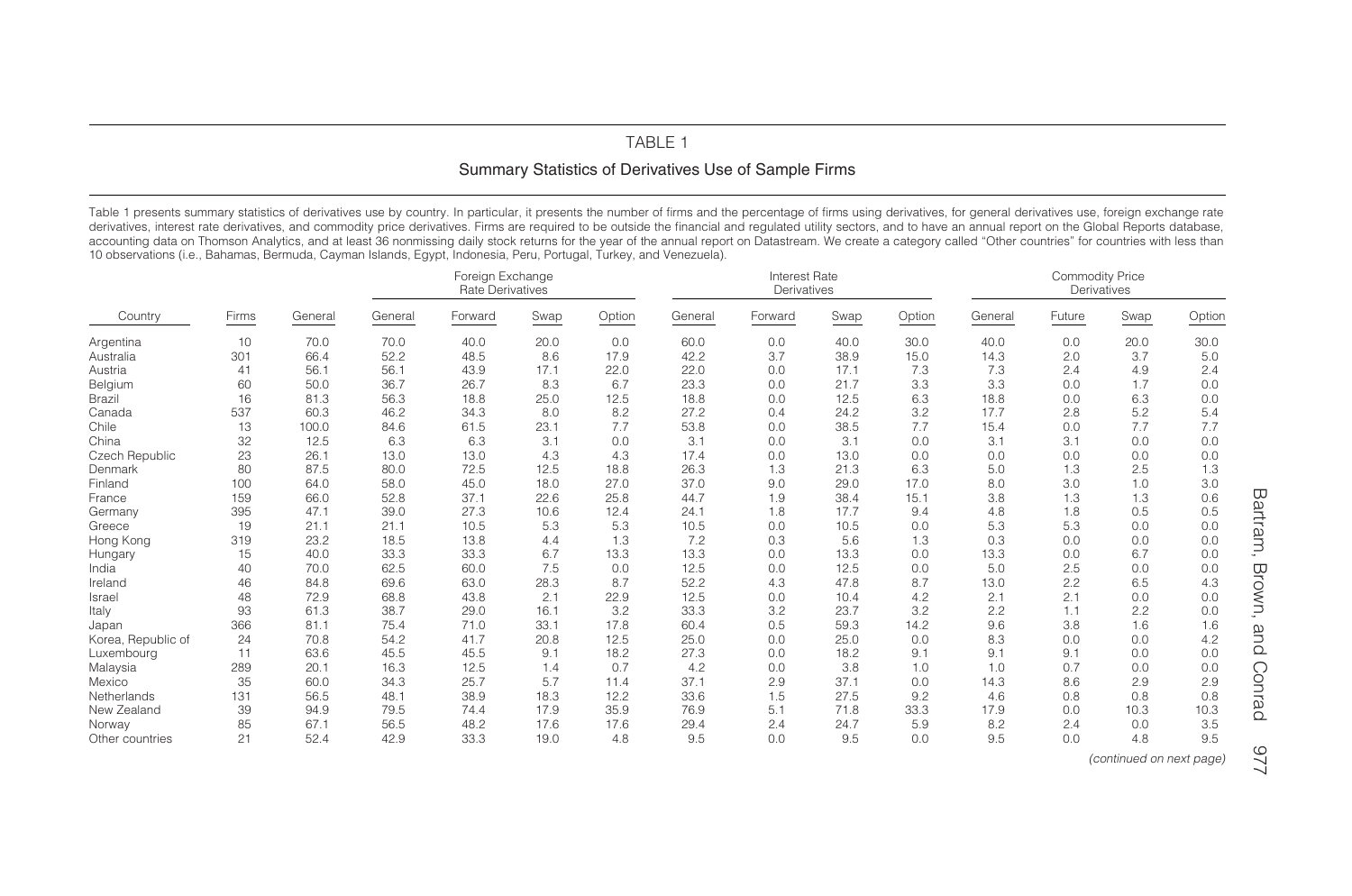|                                                                                                                                            |                                                                 |                                                                              |                                                                              |                                                                              |                                                                          |                                                                        |                                                                              |                                                                    |                                                                           |                                                                      |                                                                       |                                                                    |                                                                    |                                                                    | G<br>$\overline{8}$      |
|--------------------------------------------------------------------------------------------------------------------------------------------|-----------------------------------------------------------------|------------------------------------------------------------------------------|------------------------------------------------------------------------------|------------------------------------------------------------------------------|--------------------------------------------------------------------------|------------------------------------------------------------------------|------------------------------------------------------------------------------|--------------------------------------------------------------------|---------------------------------------------------------------------------|----------------------------------------------------------------------|-----------------------------------------------------------------------|--------------------------------------------------------------------|--------------------------------------------------------------------|--------------------------------------------------------------------|--------------------------|
|                                                                                                                                            |                                                                 |                                                                              |                                                                              |                                                                              |                                                                          |                                                                        |                                                                              |                                                                    |                                                                           |                                                                      |                                                                       |                                                                    |                                                                    |                                                                    | Journal<br>$\supsetneq$  |
|                                                                                                                                            |                                                                 |                                                                              |                                                                              |                                                                              |                                                                          |                                                                        | TABLE 1 (continued)                                                          | Summary Statistics of Derivatives Use of Sample Firms              |                                                                           |                                                                      |                                                                       |                                                                    |                                                                    |                                                                    | Financial                |
|                                                                                                                                            |                                                                 | Foreign Exchange<br><b>Rate Derivatives</b>                                  |                                                                              |                                                                              |                                                                          | Interest Rate<br>Derivatives                                           |                                                                              |                                                                    |                                                                           | and<br>Commodity Price<br>Derivatives                                |                                                                       |                                                                    |                                                                    |                                                                    |                          |
| Country                                                                                                                                    | Firms                                                           | General                                                                      | General                                                                      | Forward                                                                      | Swap                                                                     | Option                                                                 | General                                                                      | Forward                                                            | Swap                                                                      | Option                                                               | General                                                               | Future                                                             | Swap                                                               | Option                                                             |                          |
| Philippines<br>Poland<br>Singapore<br>South Africa<br>Spain<br>Sweden<br>Switzerland<br>Thailand<br>United Kingdom<br><b>United States</b> | 12<br>11<br>218<br>55<br>29<br>135<br>119<br>25<br>860<br>2,076 | 50.0<br>45.5<br>55.5<br>89.1<br>62.1<br>63.7<br>77.3<br>72.0<br>64.4<br>65.1 | 41.7<br>36.4<br>50.9<br>89.1<br>37.9<br>45.2<br>68.1<br>68.0<br>55.0<br>37.8 | 41.7<br>18.2<br>42.7<br>87.3<br>27.6<br>35.6<br>61.3<br>56.0<br>49.4<br>30.9 | 16.7<br>18.2<br>6.0<br>9.1<br>10.3<br>7.4<br>14.3<br>36.0<br>17.1<br>6.4 | 0.0<br>27.3<br>3.7<br>14.5<br>10.3<br>8.1<br>23.5<br>0.0<br>7.8<br>7.5 | 16.7<br>18.2<br>11.5<br>38.2<br>37.9<br>13.3<br>42.9<br>24.0<br>36.5<br>40.4 | 0.0<br>9.1<br>0.5<br>0.0<br>3.4<br>2.2<br>3.4<br>4.0<br>0.6<br>0.7 | 16.7<br>9.1<br>9.6<br>32.7<br>34.5<br>9.6<br>35.3<br>20.0<br>32.1<br>36.0 | 0.0<br>9.1<br>1.8<br>5.5<br>13.8<br>2.2<br>7.6<br>0.0<br>10.8<br>6.8 | 8.3<br>9.1<br>2.3<br>14.5<br>20.7<br>4.4<br>5.9<br>0.0<br>3.7<br>16.1 | 0.0<br>0.0<br>0.0<br>5.5<br>6.9<br>0.7<br>0.8<br>0.0<br>1.5<br>6.0 | 8.3<br>0.0<br>1.8<br>0.0<br>6.9<br>0.7<br>0.8<br>0.0<br>1.4<br>5.2 | 0.0<br>0.0<br>0.0<br>1.8<br>6.9<br>1.5<br>0.8<br>0.0<br>0.7<br>3.3 | Quantitative<br>Analysis |
| All excl. U.S.<br>All firms                                                                                                                | 4,812<br>6,888                                                  | 58.5<br>60.5                                                                 | 48.9<br>45.5                                                                 | 40.9<br>37.9                                                                 | 13.2<br>11.2                                                             | 10.8<br>9.8                                                            | 29.9<br>33.1                                                                 | 1.3<br>1.1                                                         | 26.2<br>29.1                                                              | 7.7<br>7.4                                                           | 7.0<br>9.8                                                            | 1.7<br>3.0                                                         | 1.9<br>2.9                                                         | 1.8<br>2.3                                                         |                          |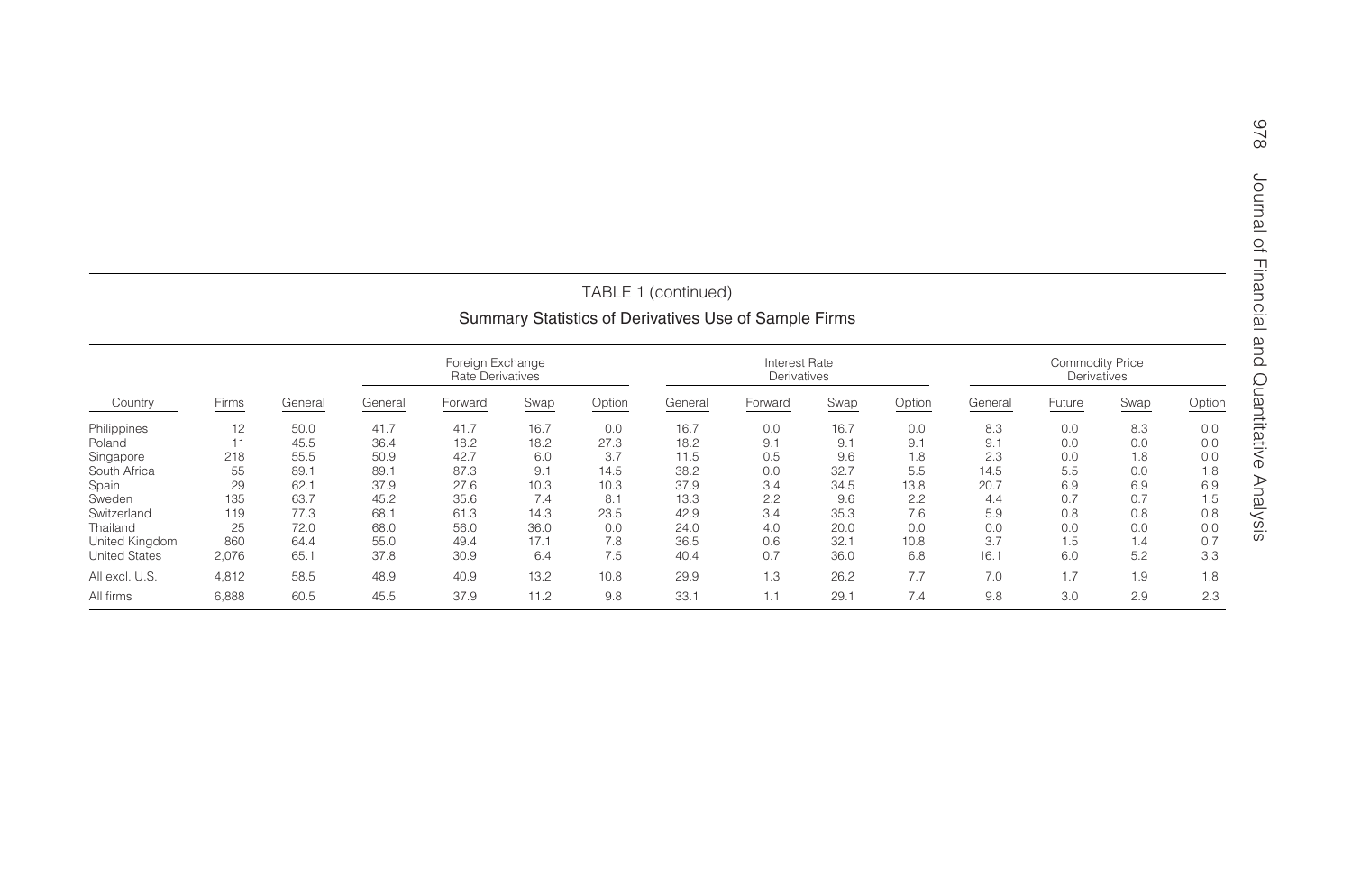exchange rate exposure, we create a variable Gross-FX-Exposure that is equal to the sum of foreign sales and foreign assets (as percent of totals) multiplied by the ratio of home-country exchange rate volatility to average exchange rate volatility (of all countries in our sample). This firm-specific and continuous variable provides a sensible relative gauge of gross exchange rate exposure, since it includes measures of both the degree of foreign currency operations and the relative volatility of the domestic currency. Foreign debt may create an exposure as well, but it could also work as a hedge.

Leverage, coverage, or the quick ratio may be indicators for gross interest rate exposure. With regard to commodity price exposure, we define an exposure variable at the industry level using U.S. input-output data from the Bureau of Economic Analysis from calendar year 2000. For each industry in our sample, we sum the value of inputs from commodity-sensitive industries and express it as a percentage of total input values.<sup>16</sup> The resulting variable, Gross-CP-Exposure, ranges from a low of 1.6% for the recreation industry to a high of 73.9% for the oil industry. Finally, firms may also have more incentive to hedge if they are close to default. We use Altman's (1968) *Z*-score measure as a proxy for financial distress. For any of these measures, if firms are using derivatives primarily for hedging purposes, firms should be more likely to use derivatives if they have high measures of exposures.

Next, a firm's net (or posthedging) exposure is the result of the characteristics of its assets and liabilities, and ideally also includes the effects of offbalance-sheet transactions such as derivatives.<sup>17</sup> Our 1st measure of net exposure is operating cash flow volatility  $(\sigma_{CF})$ , which we define as the standard deviation of operating margins (operating cash flow divided by total sales) using 5 years of annual data. However, operating cash flow may not be a good measure of net exposure for several reasons. First, it is not measured with much precision given the limited amount of data. Second, managers may be able to systematically manipulate values for accounting variables. Finally, operating cash flow may not account for the use of all derivatives for all firms. Specifically, if exchange rate and commodity price derivative transactions do not utilize (i.e., qualify for) "hedge accounting" they will not be reflected in operating cash flow. Similarly, the effects of most interest rate derivatives will not be reflected in operating cash flow.<sup>18</sup> However, cash flow volatility will capture other types of risk management activities (e.g., operational hedging with foreign assets), which have been identified as important hedging tools for exchange rate risk. Thus, cash flow volatility

<sup>&</sup>lt;sup>16</sup>Specifically, we define the following industries as commodity price sensitive: oil and gas extraction, mining, utilities, wood products, paper products, petroleum and coal products, chemical products, plastics and rubber products, primary metals, air transportation, water transportation, and truck transportation.

<sup>&</sup>lt;sup>17</sup>To be precise, net (or posthedging) exposure is a measure of exposure that incorporates the effect of financial derivatives.

<sup>&</sup>lt;sup>18</sup>Nonetheless, most derivative users in our sample use exchange rate and commodity price derivatives. We have also conducted all of our analysis using a measure of earnings, rather than cash flow, volatility; to conserve space, we do not report the results separately. We find similar, albeit slightly weaker, results for earnings volatility. This may be because firms take on other financial risks (e.g., greater leverage) if they can hedge some financial risks.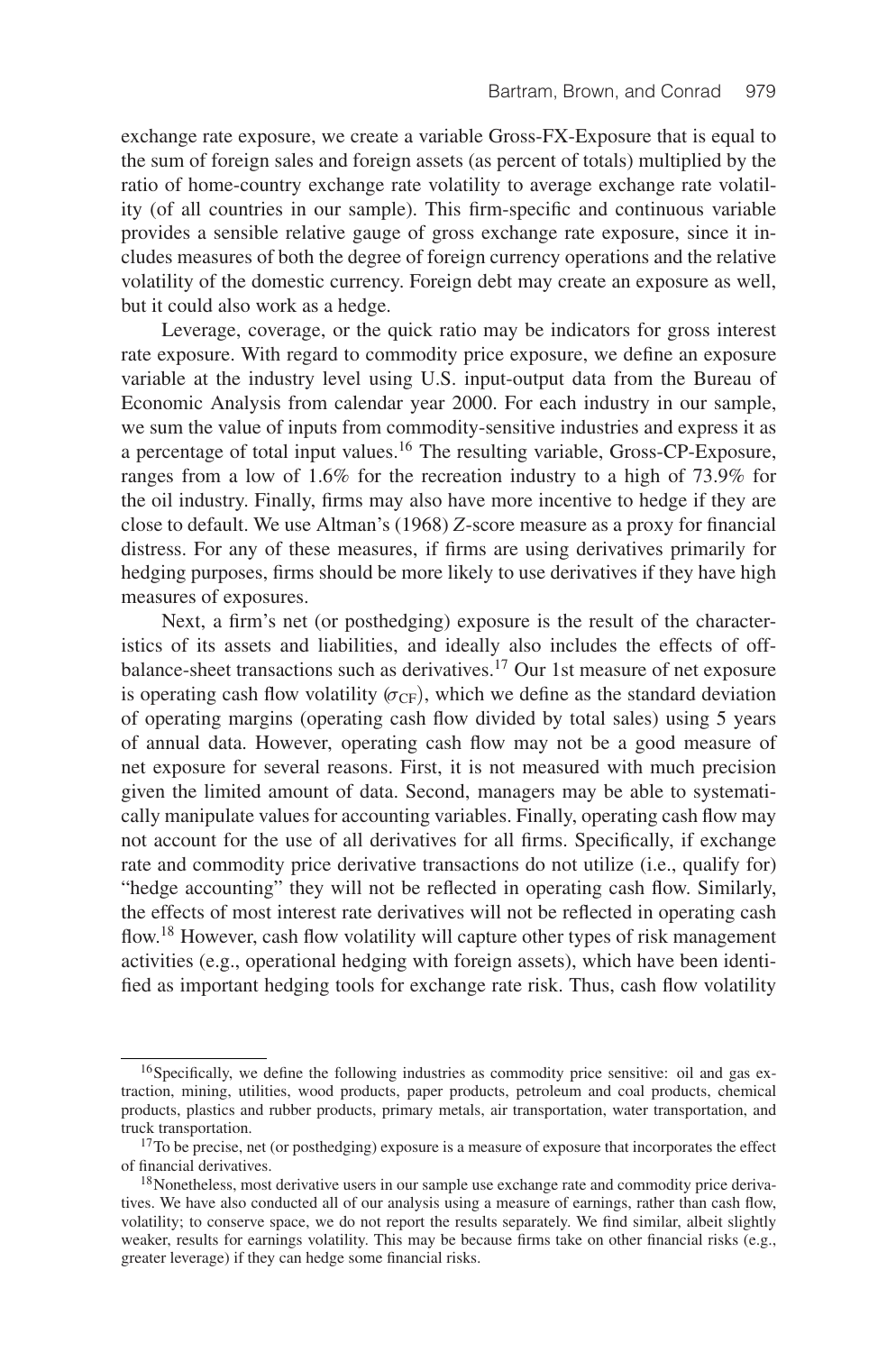may be affected for derivative users, even if derivatives do not qualify for hedge accounting, if derivatives are a proxy for broader "corporate hedging."19

While the risk of assets and liabilities contain different components and their interactions are difficult to decompose, the assumption of efficient capital markets suggests that net exposures can be estimated empirically using a company's stock price as an aggregate measure of relevant information. Consequently, we construct different firm-specific risk measures from stock prices. In particular, for each firm we calculate the standard deviation of its stock returns  $(\sigma_E)$ . We also examine standardized firm volatility  $(\sigma_E^*)$ , measured as the ratio of a firm's stock return standard deviation to the standard deviation of the returns of the local market index, to avoid a potential bias from a spurious correlation between derivatives use and overall market volatility.

The sensitivity of the firm's stock returns to the local market return is estimated using the standard market model on daily returns,

(1) 
$$
R_{jt} - r_{ft} = \alpha_j + \beta_j (R_{Mt} - r_{ft}) + \varepsilon_{jt},
$$

where  $R_{it}$  is the stock return of firm *j* on day *t*,  $R_{Mt}$  is the return on the local market index  $\hat{M}$  on day *t*, and  $r_f$  is the (daily) risk-free rate of interest.<sup>20</sup> The estimation period consists of the year for which we have the annual report data. The Newey-West (1987) procedure is used to correct for autocorrelation and heteroskedasticity. Corporate use of derivatives for hedging purposes would be consistent with lower stock return volatility and lower measures of posthedging exposures as estimated in the regression framework. Overall (net) market exposure is measured by the estimated value  $\hat{\beta}_j$ .

Table 2 reports statistics for the risk variables used in our analysis. Returns for individual stocks, pooled across all observations, and the market index are negative on average over our sample period, –8 basis points (bp) and –4 bp per day, respectively. Average volatility of operating cash flow,  $\sigma_{CF}$ , is 8.25% but very positively skewed. As a result, we also examine the natural logarithm of operating cash flow volatility in our statistical analysis. Risk as measured by  $\sigma_E$ averages 0.56 and is somewhat positively skewed. Standardizing  $\sigma_E$  by market volatility  $(\sigma_E^*)$  suggests that the average firm has substantial idiosyncratic risk, with a standard deviation of return that is more than 2.5 times the market's volatility. Estimated market betas average 0.70, indicating that the typical firm in our sample has relatively low systematic risk. This is likely due to a selection bias from requiring an annual report in English, certain accounting variables, and capital markets data. The resulting firms are typically larger, more global, and more established firms with somewhat lower systematic risk. Despite this, we do see substantial cross-sectional dispersion in the beta estimates in the sample (more than 25% of firms in our sample have estimated values for beta that are greater

<sup>&</sup>lt;sup>19</sup>As a robustness check we have repeated all of our tests with other measures of profit volatility and find similar results to those for cash flow volatility. Specifically, we have examined net margin, ROA, and earnings yield. Selected results using these alternative accounting measures of profits are discussed in the text.

<sup>&</sup>lt;sup>20</sup>As a proxy for the risk-free rate we use 30-day Eurocurrency rates obtained from Datastream or, when these are unavailable, the shortest-term high quality (e.g., government) rate.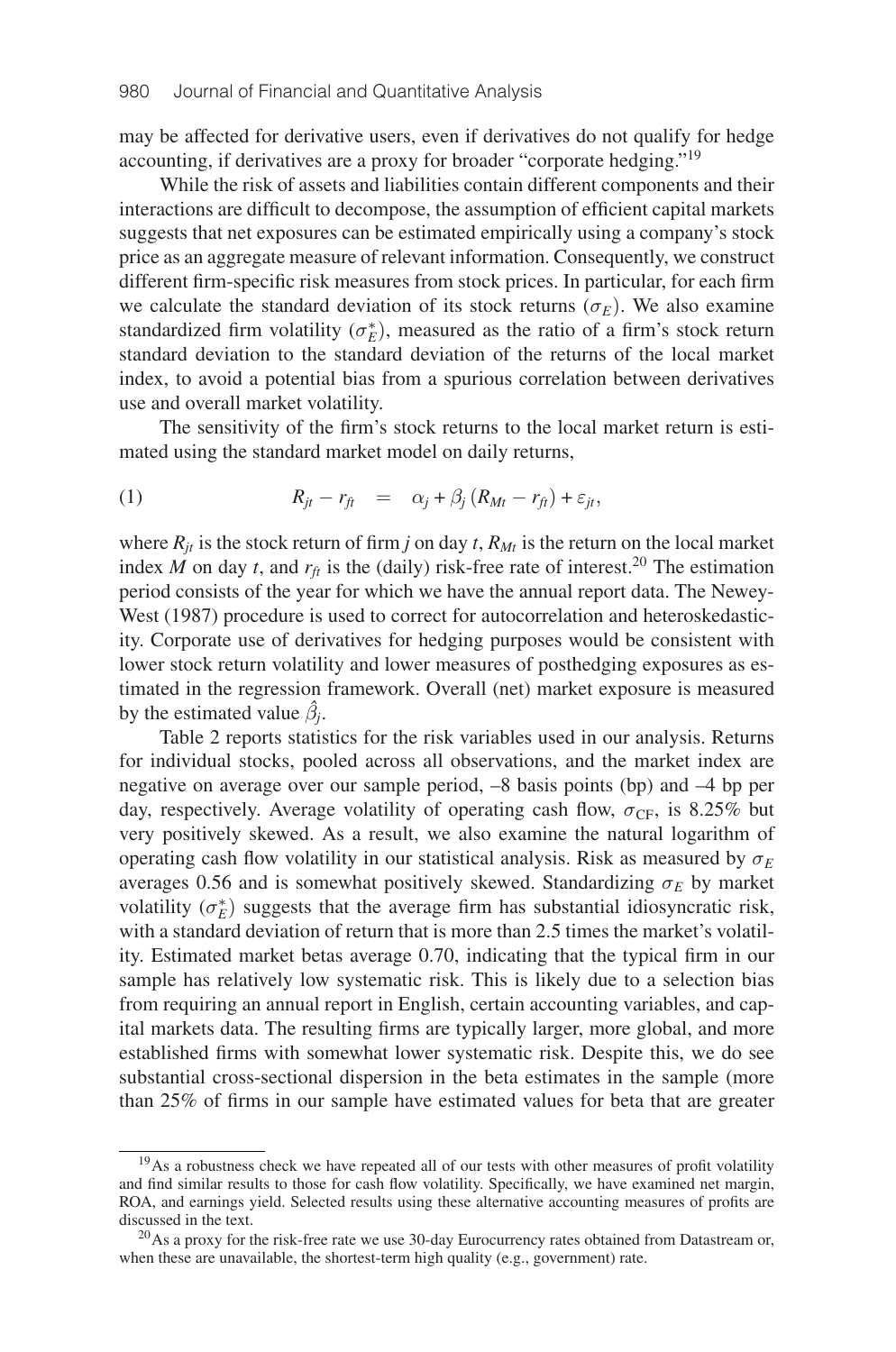than 1.0). The betas in our sample are also estimated with a good deal of precision. The median *p*-value for a 2-tailed test against a null of 0 is 0.001, and more than 80% of betas are different from 0 at the 10% confidence level.

## TABLE 2

#### Summary Statistics on Capital Market Data and Risk Measures

Table 2 presents the mean, standard deviation (SD), minimum, 5th, 25th, 50th (median), 75th, and 95th percentile as well as the maximum of selected variables. In particular, it shows capital markets data such as the daily returns of the sample firms and the corresponding returns of the domestic market indices. It also presents descriptive statistics of cash flow volatility ( $\sigma_{CF}$ ), the annualized SD of local currency stock returns ( $\sigma_E$ ), and the SD of local currency stock returns standardized by the SD of the local market index ( $\sigma^*_F$ ). Here,  $\beta$  is the coefficient of a regression of stock returns on market index returns, and p-value is the corresponding significance level. All variables are defined in Table 3.

|                                                                                                                                  |                                                              |                                                               |                                                                       |                                                                    | Percentiles                                                  |                                                              |                                                              |                                                               |                                                                |  |  |
|----------------------------------------------------------------------------------------------------------------------------------|--------------------------------------------------------------|---------------------------------------------------------------|-----------------------------------------------------------------------|--------------------------------------------------------------------|--------------------------------------------------------------|--------------------------------------------------------------|--------------------------------------------------------------|---------------------------------------------------------------|----------------------------------------------------------------|--|--|
| Variable                                                                                                                         | Mean                                                         | SD                                                            | <b>Min</b>                                                            | 5th                                                                | 25th                                                         | Median                                                       | 75th                                                         | 95th                                                          | Max                                                            |  |  |
| Panel A. Capital Markets Data                                                                                                    |                                                              |                                                               |                                                                       |                                                                    |                                                              |                                                              |                                                              |                                                               |                                                                |  |  |
| Stock return<br>Market return                                                                                                    | $-0.08$<br>$-0.04$                                           | 3.71<br>1.44                                                  | $-12.52$<br>$-18.24$                                                  | $-6.19$<br>$-2.31$                                                 | $-1.50$<br>$-0.79$                                           | 0.00<br>0.00                                                 | 1.24<br>0.73                                                 | 6.12<br>2.23                                                  | 13.04<br>17.03                                                 |  |  |
| Panel B. Risk and Value Measures                                                                                                 |                                                              |                                                               |                                                                       |                                                                    |                                                              |                                                              |                                                              |                                                               |                                                                |  |  |
| $\sigma$ CF (%)<br>$\sigma$ CF (log)<br>$\sigma_E$<br>$\sigma^{\ast}_{\!\beta}$<br>$\beta$ ( <i>p</i> -values)<br>q<br>$q$ (log) | 8.25<br>1.34<br>0.56<br>2.56<br>0.70<br>0.10<br>2.33<br>0.51 | 12.65<br>1.19<br>0.23<br>1.14<br>0.58<br>0.21<br>2.67<br>0.74 | 0.59<br>$-0.52$<br>0.18<br>0.72<br>$-0.18$<br>0.00<br>0.42<br>$-0.86$ | 0.59<br>$-0.52$<br>0.25<br>1.10<br>0.01<br>0.00<br>0.62<br>$-0.48$ | 1.59<br>0.46<br>0.37<br>1.70<br>0.27<br>0.00<br>1.00<br>0.00 | 3.36<br>1.21<br>0.51<br>2.32<br>0.57<br>0.00<br>1.43<br>0.36 | 7.91<br>2.07<br>0.71<br>3.24<br>1.01<br>0.07<br>2.48<br>0.91 | 50.83<br>3.93<br>1.01<br>4.74<br>1.89<br>0.65<br>7.18<br>1.97 | 52.91<br>3.97<br>1.16<br>6.05<br>2.55<br>1.00<br>21.22<br>3.06 |  |  |

We define a proxy for Tobin's *q* (*q*) as the sum of equity market capitalization, the book value of total debt, and the book value of preferred stock divided by the book values of each of these financing sources. The average *q* in our sample is 2.33. The primary advantage of this method is its simplicity, which allows us to create values for nearly all firms in our sample. Alternative measures, such as those used by Allayannis and Weston (2001), rely on the use of segment and industrywide investment data that are not available for many of the firms in our global sample. Table 2 also shows that *q* is very positively skewed. This skewness is consistent with the results of many other researchers. As a consequence, similar to Allayannis and Weston, we also examine the natural logarithm of *q* in our statistical analysis.<sup>21</sup>

## IV. Methodology

#### A. Propensity Score Matching

Previous results in the literature, which we confirm in our sample, suggest that there are substantive differences, on average, in the characteristics of firms that use derivatives and those that do not. These differences generate a selection bias when estimating the effect of derivatives on a firm and should be

<sup>&</sup>lt;sup>21</sup>In the subsequent analysis, we only tabulate results using the natural logarithms of  $\sigma_{CF}$  and *q* for brevity. However, we have also conducted all of our analysis using the levels of  $\sigma_{CF}$  and *q*. The results using those levels are qualitatively similar and usually statistically stronger.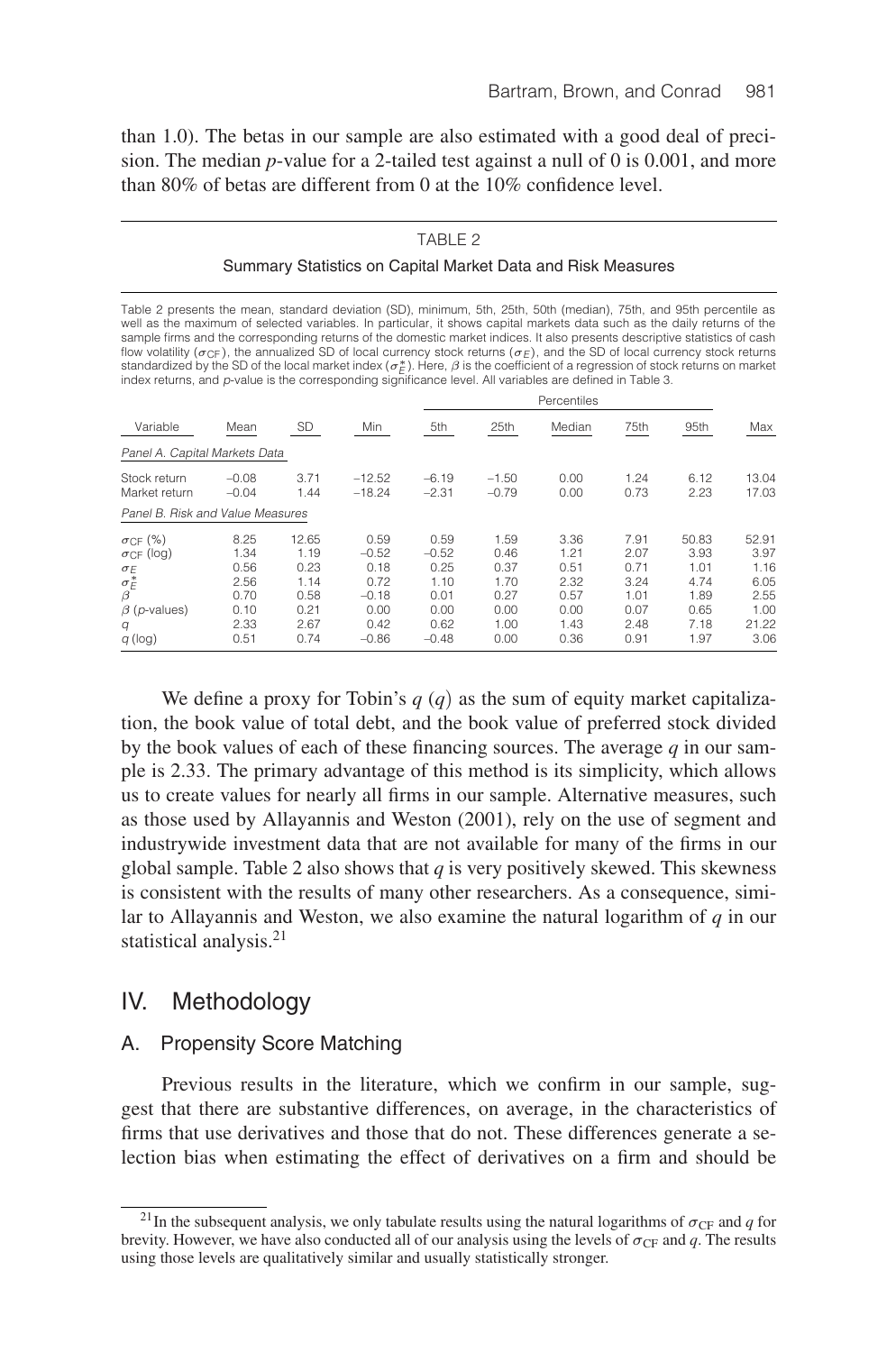controlled for when we estimate the effect that derivatives have on risk and market values. Ideally, one would like to estimate the "treatment" effect by observing the same firm, under identical economic conditions, with derivatives and without derivatives in place. Since this is not possible, the 1st method we use attempts to construct a "similar" firm to the user, where to the extent possible the "similar" firm differs only in its choice not to use derivatives.

### TABLE 3

#### Variable Definitions

|                                                 | Table 3 reports the variables of the study and their definitions.                                                                                                                                                                                                                                                                                                                                                                           |
|-------------------------------------------------|---------------------------------------------------------------------------------------------------------------------------------------------------------------------------------------------------------------------------------------------------------------------------------------------------------------------------------------------------------------------------------------------------------------------------------------------|
| Variable                                        | Definition                                                                                                                                                                                                                                                                                                                                                                                                                                  |
| Derivatives                                     | Dummy variables with value 1 if firm uses derivatives, and 0 otherwise.                                                                                                                                                                                                                                                                                                                                                                     |
| Foreign assets                                  | International assets / total assets.                                                                                                                                                                                                                                                                                                                                                                                                        |
| Foreign income                                  | International operating income / operating income (3-year average).                                                                                                                                                                                                                                                                                                                                                                         |
| Foreign sales                                   | International sales / net sales or revenues (missing set to 0).                                                                                                                                                                                                                                                                                                                                                                             |
| Gross-FX-Exposure                               | Sum of foreign sales and foreign assets (as percent of totals) multiplied by the ratio of home-<br>country exchange rate volatility to average exchange rate volatility (of all countries in<br>our sample).                                                                                                                                                                                                                                |
| Foreign debt                                    | Dummy variable with value 1 if any foreign debt is reported, and 0 otherwise.                                                                                                                                                                                                                                                                                                                                                               |
| Leverage                                        | Total debt / size.                                                                                                                                                                                                                                                                                                                                                                                                                          |
| Coverage                                        | Earnings before interest and taxes (EBIT) / interest expense on debt (3y).                                                                                                                                                                                                                                                                                                                                                                  |
| Quick ratio                                     | (Cash & equivalents + receivables (net)) / total current liabilities.                                                                                                                                                                                                                                                                                                                                                                       |
| Z-score                                         | Altman's Z-score (6.56 $\times$ (working capital / total assets) + 3.26 $\times$ (retained earnings / total<br>assets) + 6.72 $\times$ (EBIT/total assets) + 1.05 $\times$ (book value of equity + preferred stock)/<br>total debt).                                                                                                                                                                                                        |
| Gross-CP-Exposure                               | Defined at the industry level using U.S. input-output data from the Bureau of Economic                                                                                                                                                                                                                                                                                                                                                      |
|                                                 | Analysis from calendar year 2000. For each industry, we sum the value of inputs from                                                                                                                                                                                                                                                                                                                                                        |
|                                                 | commodity-sensitive industries, and express it as a percent of total input values.                                                                                                                                                                                                                                                                                                                                                          |
| Industry segments                               | Number of business segments (Standard Industrial Classification (SIC) codes) that make                                                                                                                                                                                                                                                                                                                                                      |
|                                                 | up the company's revenue (between 1 and 8).                                                                                                                                                                                                                                                                                                                                                                                                 |
| Size (log)                                      | Natural logarithm of the sum of market capitalization, total debt, and preferred stock.                                                                                                                                                                                                                                                                                                                                                     |
| Sales (log)                                     | Natural logarithm of total sales.                                                                                                                                                                                                                                                                                                                                                                                                           |
| Dividend (dummy)                                | Dummy variable with value 1 if dividend yield, dividend payout, or dividend per share is<br>positive, and 0 otherwise.                                                                                                                                                                                                                                                                                                                      |
| Gross profit margin                             | Gross income / net sales or revenues (3-year average).                                                                                                                                                                                                                                                                                                                                                                                      |
| Book-to-market                                  | Book value per share / market price-year end.                                                                                                                                                                                                                                                                                                                                                                                               |
| <b>ROA</b>                                      | Return on assets (3-year average).                                                                                                                                                                                                                                                                                                                                                                                                          |
| Cash flow                                       | Operating income / sales.                                                                                                                                                                                                                                                                                                                                                                                                                   |
| R&D / sales                                     | Research and development expense / sales (missing set to 0).                                                                                                                                                                                                                                                                                                                                                                                |
| Earnings yield                                  | Earnings per share / end-of-year share price of common stock.                                                                                                                                                                                                                                                                                                                                                                               |
| CAPEX / sales                                   | Capital expenditures / net sales or revenues (missing set to 0).                                                                                                                                                                                                                                                                                                                                                                            |
| Tangible assets                                 | (Total assets - intangibles) / total assets.                                                                                                                                                                                                                                                                                                                                                                                                |
| Tobin's q (log)                                 | Size / (book value of equity + total debt + preferred stock) (natural logarithm).                                                                                                                                                                                                                                                                                                                                                           |
| Multiple share class<br>Stock options           | Dummy variable with value 1 if currently multiple share classes exist, and 0 otherwise.<br>Dummy variable with value 1 if stock options are reported in the annual report, and 0<br>otherwise.                                                                                                                                                                                                                                              |
| Stock return                                    | Daily stock return in local currency.                                                                                                                                                                                                                                                                                                                                                                                                       |
| Market return                                   | Daily local stock market return in local currency.                                                                                                                                                                                                                                                                                                                                                                                          |
| Cash flow volatility ( $\sigma$ <sub>CF</sub> ) | 5-year standard deviation of operating cash flow / sales.                                                                                                                                                                                                                                                                                                                                                                                   |
| $\sigma$ E                                      | Standard deviation of local currency stock returns (annualized).                                                                                                                                                                                                                                                                                                                                                                            |
| $\sigma_{\mathsf{F}}^*$                         | Ratio of the daily local currency stock return standard deviation and the local currency                                                                                                                                                                                                                                                                                                                                                    |
| $\beta$                                         | market index standard deviation.<br>Coefficient of the market index from a regression of local currency stock returns on returns<br>of the local market index.                                                                                                                                                                                                                                                                              |
| $\beta$ (p-value)                               | p-value of the coefficient of the market index from a regression of local currency stock<br>returns on returns of the local market index.                                                                                                                                                                                                                                                                                                   |
| Alpha                                           | Intercept from a regression of local currency stock returns on returns of the local market<br>index.                                                                                                                                                                                                                                                                                                                                        |
| Sales growth                                    | 4-year growth rate of sales (4y).                                                                                                                                                                                                                                                                                                                                                                                                           |
| Age (log)                                       | Natural logarithm of the age of the firm in years.                                                                                                                                                                                                                                                                                                                                                                                          |
| Derivative market rank                          | Inverse ranking of the size of the derivatives market relative to the market of the other coun-<br>tries in the sample. Size is calculated by summing daily turnover in the exchange rate<br>and interest rate markets in 2001 for nonfinancial firms and standardizing by nominal<br>GDP. We use the rank because the unranked values are extremely positively skewed<br>by countries with exchange rate trading centers (e.g., the U.K.). |

Rather than matching on several individual firm characteristics or covariates, the method we choose matches on the propensity score (the estimated likelihood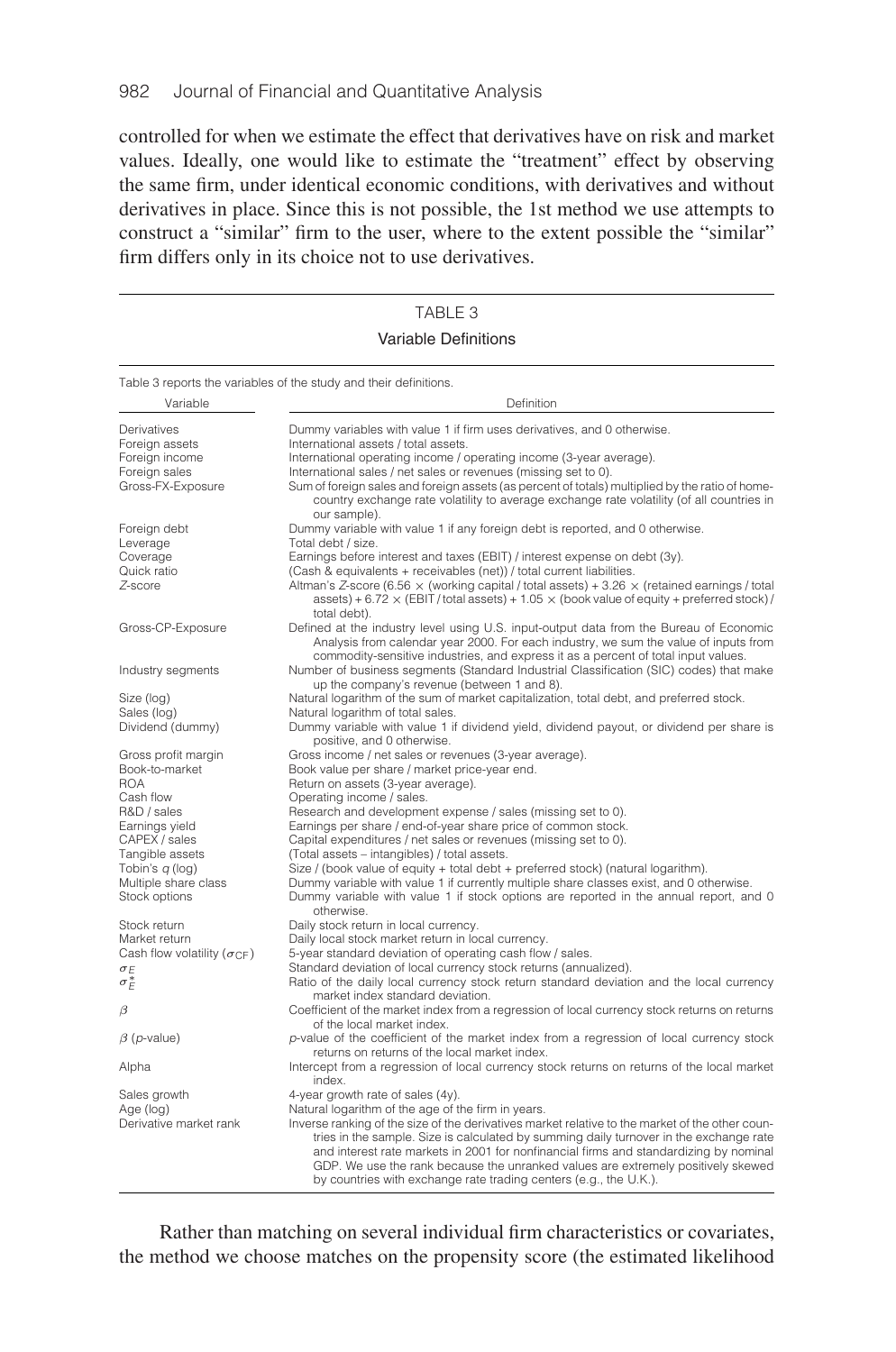that a firm will use derivatives). Rosenbaum and Rubin (1983) show that matching on the covariates and matching on the propensity score will both result in a distribution of the covariates in the treated and untreated groups that is the same. An advantage of propensity score matching is that it eliminates the "curse of dimensionality" when one wishes to match on several characteristics. A disadvantage of propensity score matching is that a large sample is required to obtain a meaningful match on the propensity scores (i.e., one that allows for a precise measurement of the treatment effect). (See Zhao (2004) for more discussion on this point.)

To use this method, we model the likelihood that a firm will choose to use derivatives,  $H(W_i)$ , based on a set of variables  $W_i$ . That is, we model

$$
(2) \t\t\t H_i = \gamma' W_i + u_i,
$$

where the observed value of  $H_i$  is 1 if the firm chooses to use derivatives, and 0 otherwise. The variables  $W_i$  are the characteristics of the firm that are expected to influence the choice of whether a firm uses derivatives. After the propensity scores are estimated, one can choose to match a user to the single nonuser with the most similar propensity score, or to a weighted grouping of nonusers, whose weightedaverage propensity score is similar to that of the user. One can match with or without replacement and also set up boundaries or "calipers" of various magnitudes, outside of which no matches are chosen. We use various combinations of these choices to ensure that our results are robust. We also examine various choices of the variables that are presumed to influence derivative use, *Wi*.

#### B. Selection Bias

Clearly, if there are unobserved or hidden variables that affect the decision to use derivatives, a bias may remain in the estimated effect. One advantage of the propensity score matching technique is that it allows for a sensitivity analysis on this selection bias. Rosenbaum (2002) shows that it is possible to construct an upper bound on the influence that any omitted variable would have to have on the hedging choice in order to overturn the inferences drawn. We estimate this bound and provide a comparison to the effect that any hidden bias must have, relative to the influence of the observable characteristics of the firms, to overturn the original inference. Thus, while we are not able to rule out the influence of a hidden characteristic, we can provide a benchmark for how large the effect would have to be, compared to well-known firm characteristics, to change the inferences drawn from the analysis.

## C. Variable Choice

Many firm characteristics have been hypothesized to be relevant for the relationship between derivatives use and measures of risk and value and are therefore candidates for use as control variables. In particular, derivative use has been shown to be related to industrial diversification (number of industry segments), firm size (natural logarithm of total assets or alternatively the sum of equity market capitalization, total debt, and preferred stock), and tangible assets (as a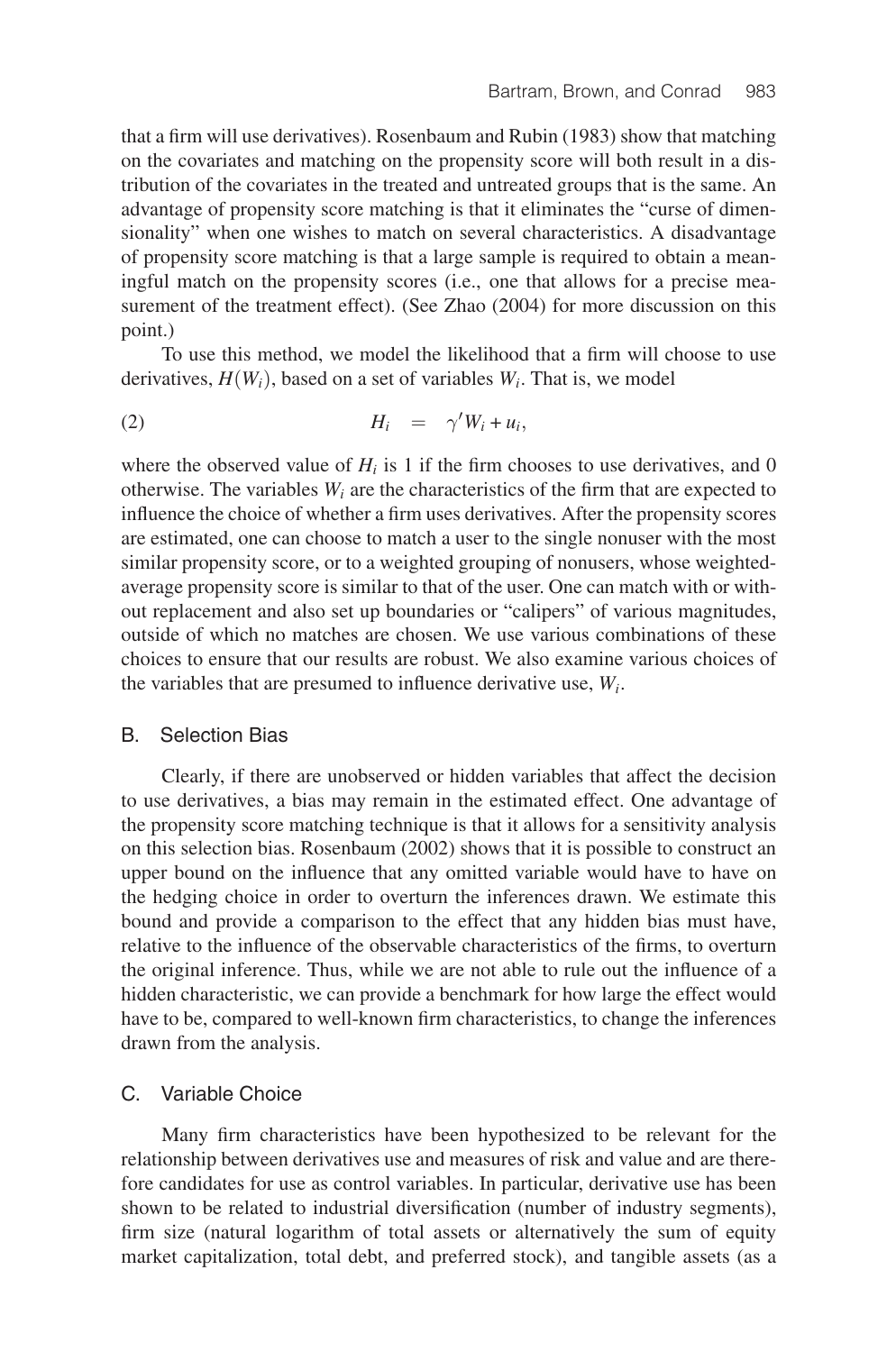fraction of total assets). Firms with more growth options, as measured by research and development (R&D) expenses (relative to total sales) and capital expenditures (CAPEX) (relative to total sales) have been shown to be more likely to use derivatives (see, e.g., Géczy et al. (1997)). As Jin and Jorion (2006) point out, firms in certain industries may be more likely to hedge if, for example, they are exposed to more readily identified, larger, or more easily hedged types of risk.

Finally, access to derivatives markets could have an important effect on a firm's ability to execute hedging strategies. Alternatively, easy access to derivatives may facilitate engaging in derivatives transactions for purposes other than hedging because the costs of entering transactions (or more generally markets) are lower and therefore less likely to require extraordinary actions on the part of managers. As a proxy for access to derivatives markets, we use a proxy for the relative size of the derivatives market in a company's home country as measured by the derivatives market rank (Bartram, Brown, and Fehle (2009)). The definitions of these variables as well as others subsequently used in the analysis are presented in Table 3.

## V. Results

#### A. Univariate Results

To begin, we compare the simple averages of risk characteristics in our sample categorized by derivative use. These results are presented in Table 4. We measure the significance of differences between the 2 types of firms using nonparametric Wilcoxon tests. Table 4 reports the *p*-values of these tests together with the means, medians, and differences in means of firm characteristics for derivative users and nonusers. While the results in Table 4 only refer to general derivatives use, the tests are also conducted separately for foreign exchange rate derivatives, interest rate derivatives, and commodity price derivatives, and differences are mentioned in the text where appropriate.

Panel A of Table 4 shows that firms using derivatives are more exposed to exchange rate risk on a prehedging basis: They have significantly more foreign sales, foreign income, foreign assets, and higher Gross-FX-Exposure. This is consistent with the use of derivatives for hedging. As measured by the existence of foreign debt, the liabilities of derivative users are also significantly more exposed to exchange rate risk (though foreign debt is also used as a risk management tool by many multinational corporations). In addition, derivative users have significantly higher gross interest rate exposure, as measured by higher leverage and lower quick ratios. In contrast, users have higher coverage ratios. Firms are more likely to belong to commodity-sensitive industries if they use derivatives (we observe a higher mean Gross-CP-Exposure for firms that use derivatives compared to those that do not). Overall, the results strongly suggest that firms are more likely to use derivatives if they have higher gross (i.e., prehedging) exposure. These tests, based on firm characteristics, are robust to analyzing derivatives separately on exchange rate risk, interest rate risk, or commodity price risk.

For most firms, asset and liability risks are unlikely to be independent. Consequently, we examine more comprehensive risk measures based on the firms'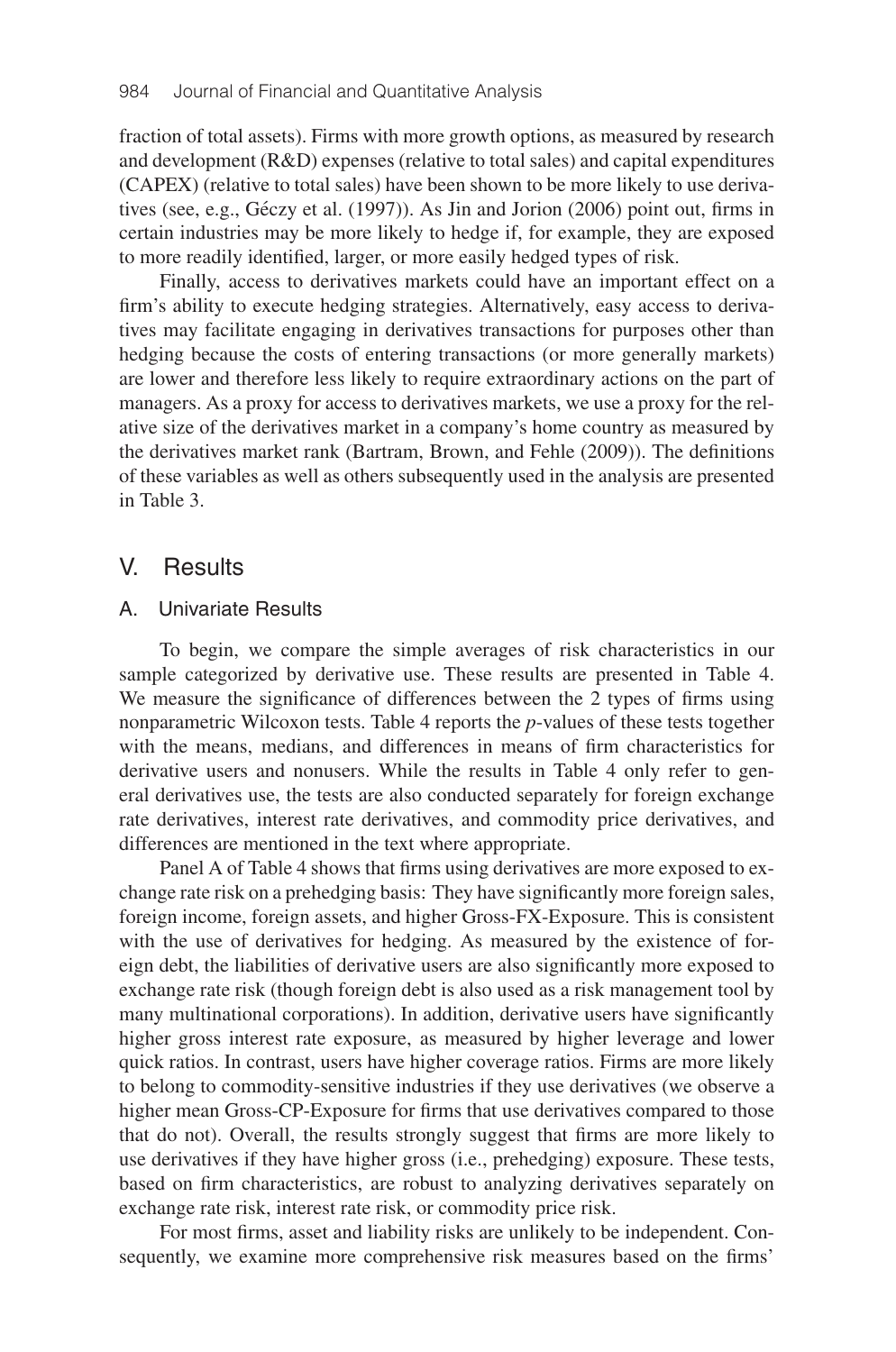#### TABLE 4

#### Univariate Tests of Corporate Risk Measures and Derivatives Use

Table 4 presents the number of observations (N), mean, median, and difference in mean of different risk characteristics for derivative users and derivative nonusers. The last column presents p-values of Wilcoxon rank sum tests between derivative users and nonusers. All variables are defined in Table 3.

|                                     |       | User     |        |       | Nonuser  |          |                        |                     |  |
|-------------------------------------|-------|----------|--------|-------|----------|----------|------------------------|---------------------|--|
| Variable                            | Ν     | Mean     | Median | Ν     | Mean     | Median   | Difference<br>in Means | Wilcoxon<br>p-Value |  |
| Panel A. Gross Exposure             |       |          |        |       |          |          |                        |                     |  |
| Foreign sales                       | 4,167 | 0.272    | 0.152  | 2,721 | 0.164    | 0.000    | 0.108                  | < 0.001             |  |
| Foreign income                      | 2.421 | 0.235    | 0.056  | 1.477 | 0.143    | 0.000    | 0.092                  | < 0.001             |  |
| Foreign assets                      | 2.349 | 0.182    | 0.099  | 1,205 | 0.114    | 0.000    | 0.068                  | < 0.001             |  |
| Gross-FX-Exposure                   | 4,167 | 0.379    | 0.196  | 2,721 | 0.176    | 0.000    | 0.203                  | < 0.001             |  |
| Foreign debt                        | 4.167 | 0.882    | 1.000  | 2.721 | 0.725    | 1.000    | 0.157                  | < 0.001             |  |
| Leverage                            | 4,091 | 0.297    | 0.254  | 2,643 | 0.189    | 0.081    | 0.108                  | < 0.001             |  |
| Quick ratio                         | 4.052 | 1.380    | 0.913  | 2.616 | 2.455    | 1.345    | 1.075                  | < 0.001             |  |
| Coverage                            | 4,114 | 3.852    | 3.657  | 2,655 | 2.542    | 3.333    | 1.310                  | < 0.001             |  |
| Gross-CP-Exposure                   | 4,167 | 0.151    | 0.106  | 2,721 | 0.114    | 0.051    | 0.100                  | < 0.001             |  |
| Panel B. Net Risk and Value         |       |          |        |       |          |          |                        |                     |  |
| $\sigma$ <sub>CF</sub> $(\%)$       | 3,365 | 6.200    | 2.848  | 1,768 | 12.162   | 4.994    | $-5.962$               | < 0.001             |  |
| $\sigma$ CF (log)                   | 3,365 | 1.144    | 1.046  | 1,768 | 1.717    | 1.608    | $-0.573$               | < 0.001             |  |
| $\sigma_E$                          | 4,167 | 0.510    | 0.461  | 2,721 | 0.624    | 0.604    | $-0.114$               | < 0.001             |  |
| $\sigma_E^*$                        | 4,167 | 2.380    | 2.140  | 2,721 | 2.842    | 2.705    | $-0.462$               | < 0.001             |  |
| $\beta$                             | 4,165 | 0.686    | 0.540  | 2,721 | 0.732    | 0.618    | $-0.046$               | < 0.001             |  |
| q                                   | 3,980 | 2.154    | 1.392  | 2,559 | 2.605    | 1.564    | $-0.451$               | 0.005               |  |
| $q$ (log)                           | 3,980 | 0.480    | 0.331  | 2,559 | 0.556    | 0.447    | $-0.076$               | 0.005               |  |
| Alpha                               | 4,165 | $-0.061$ | 0.008  | 2,721 | $-0.236$ | $-0.114$ | 0.175                  | < 0.001             |  |
| Panel C. Other Firm Characteristics |       |          |        |       |          |          |                        |                     |  |
| Z-score                             | 3,566 | 5.515    | 3.471  | 1,971 | 8.888    | 5.688    | $-3.373$               | < 0.001             |  |
| Size (log)                          | 4,126 | 6.580    | 6.555  | 2,680 | 4.783    | 4.731    | 1.797                  | < 0.001             |  |
| Sales (log)                         | 4.091 | 6.713    | 6.691  | 2.643 | 5.063    | 4.941    | 1.650                  | < 0.001             |  |
| Industry segments                   | 4,150 | 3.823    | 3.000  | 2,710 | 3.420    | 3.000    | 0.403                  | < 0.001             |  |
| Dividend (dummy)                    | 4,167 | 0.598    | 1.000  | 2,721 | 0.400    | 0.000    | 0.198                  | < 0.001             |  |
| R&D / size                          | 4,167 | 0.044    | 0.000  | 2,721 | 0.121    | 0.000    | $-0.077$               | < 0.001             |  |
| CAPEX / size                        | 4,172 | 0.126    | 0.050  | 2,724 | 0.174    | 0.047    | $-0.048$               | 0.011               |  |
| Tangible assets                     | 3.882 | 0.874    | 0.943  | 2,554 | 0.888    | 0.973    | $-0.014$               | < 0.001             |  |
| Stock options                       | 4,172 | 0.828    | 1.000  | 2,724 | 0.792    | 1.000    | 0.036                  | < 0.001             |  |
| Sales growth                        | 3,452 | 10.513   | 6.450  | 1,821 | 13.774   | 8.861    | $-3.261$               | < 0.001             |  |
| Derivative market rank              | 4,167 | 38.299   | 43.000 | 2,721 | 36.083   | 41.000   | 2.216                  | < 0.001             |  |

cash flow measures and stock returns. Studying stock prices is informative, since they represent an aggregate measure of asset and liability risk and should also incorporate the effects of financial risk management. If derivatives are used for hedging purposes, firms with high prehedging exposure should be more likely to use them and, consequently, might exhibit similar, or even lower, posthedging (net) exposure.

Despite the higher exposures documented in Panel A of Table 4, the univariate results in Panel B of Table 4 shows that derivative users have significantly lower cash flow volatility, total risk, and market risk. In particular, the average  $\sigma_{CF}$  (log) is more than 30% lower for users, and  $\sigma_E$  and  $\sigma_E^*$  are about 20% lower for derivative users. Likewise, market betas are on average about 6% lower for derivative users. These results provide some support for the hypothesis that, on average, firms are hedging rather than speculating with derivatives. At a univariate level, the unadjusted Tobin's *q* of the average derivative user is 17% *lower* than for the average firm that does not use derivatives. However, we also see that the unconditional relative performance of users as measured by the market-model alpha is significantly higher in our sample period.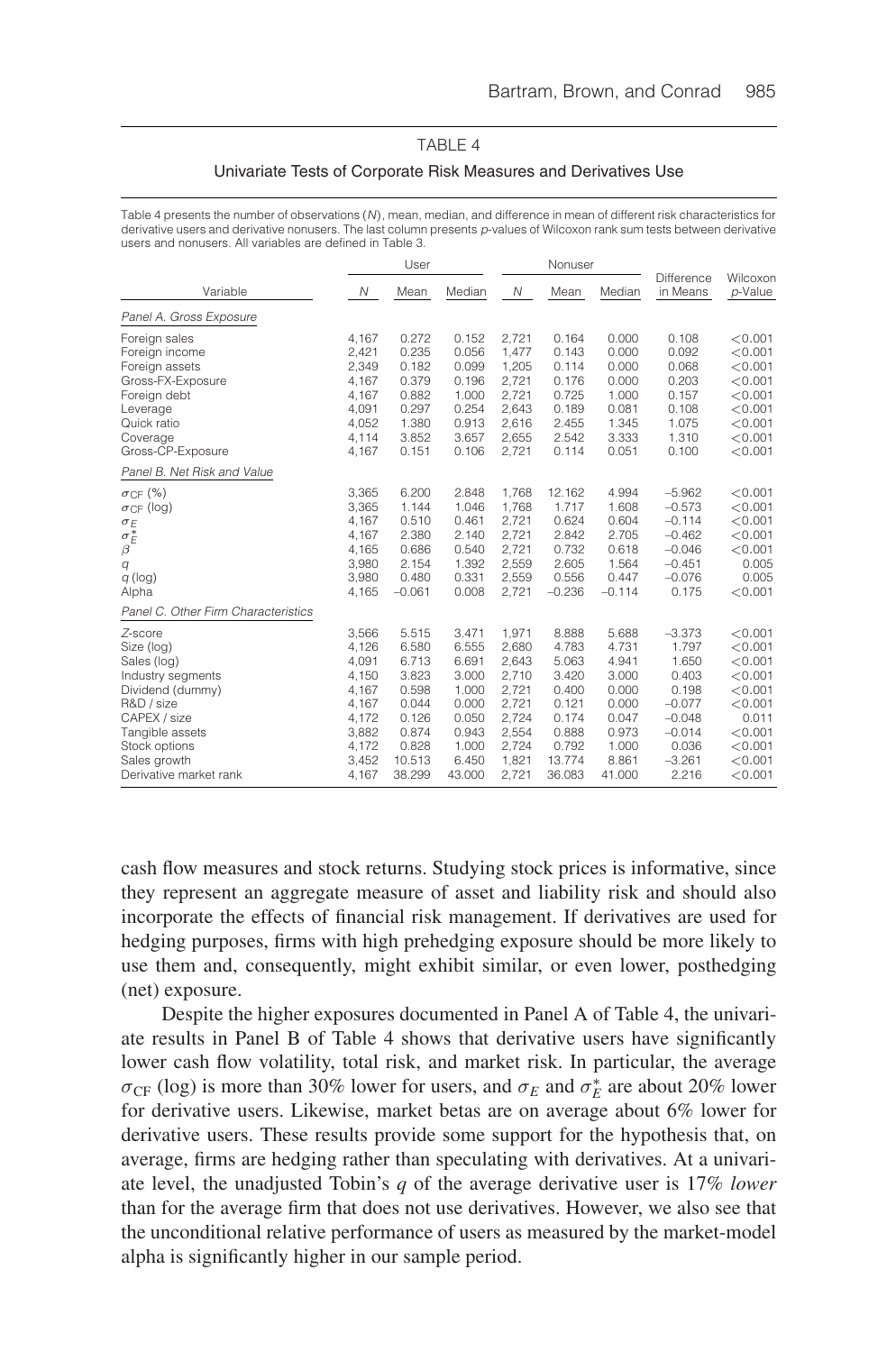Panel C of Table 4 shows that there are further significant differences in the characteristics of firms that use derivatives and those that do not. For example, derivative users have lower *Z*-scores, are significantly larger, and are more diversified. They are also more likely to pay dividends and to have executive stock options. However, derivative users also tend to have fewer tangible assets, lower R&D expenses, and lower CAPEX. As expected, firms are more likely to use derivatives if the market for derivatives (among dealers) is more developed.

We repeat the analysis for the firm-specific variables in Table 4 after each variable has been adjusted for country and industry fixed effects (results are not tabulated). The results are largely unaffected, although in some instances statistical significance is reduced. The most striking difference in this respect is that users no longer have a significantly lower *q* after taking country and industry effects into account. The results for risk measures are quite similar to those presented in Table 4. Overall, the univariate results suggest that nonfinancial firms use derivatives in line with hedging motives. These findings also clearly show large differences in the characteristics of derivative users and nonusers that should be controlled for. In the next section, we undertake a multivariate analysis for this purpose.

#### B. Multivariate Results

#### 1. Propensity Score Matching: Risk Measures

We begin with a matching analysis. Specifically, we match derivative users with nonusers on the basis of their propensity score, which is a measure of the firms' propensity to use derivatives based on the firms' unique characteristics. Several choices must be made in order to use propensity score matching. As in any matching analysis, in making these choices we are trading off the precision of the matching criteria against the sample size. We explore a number of different specifications and present several representative specifications. In general, our results are robust across most specifications; we note differences in results where they occur.

In conducting the propensity score matching the first choice is the selection of independent variables that are hypothesized to influence firms' likelihood of using derivatives. We use variables that have been shown elsewhere to be associated with derivative use and risk exposure, as well as variables that incorporate the broader nature of our sample. Specifically, we include Altman's (1968) *Z*-score, firm size, leverage, a liquidity variable (quick ratio), and a market access variable (a dummy variable for multiple share classes). In some specifications we also include a variable related to managerial incentives to hedge (stock option use), Gross-FX-Exposure, a dummy variable for existence of foreign currency debt, as well as country and industry dummy variables (where noted). For *q*, we also include variables shown by other studies to be associated with firm value such as dividend payout, sales growth, R&D expenditures, and CAPEX.

The most important determinants of derivatives use are not surprising. Consistent with the univariate results, firm size, leverage, the multiple share class dummy variable, the stock options dummy variable, exchange rate exposure, and the foreign debt dummy variable are positively related to the probability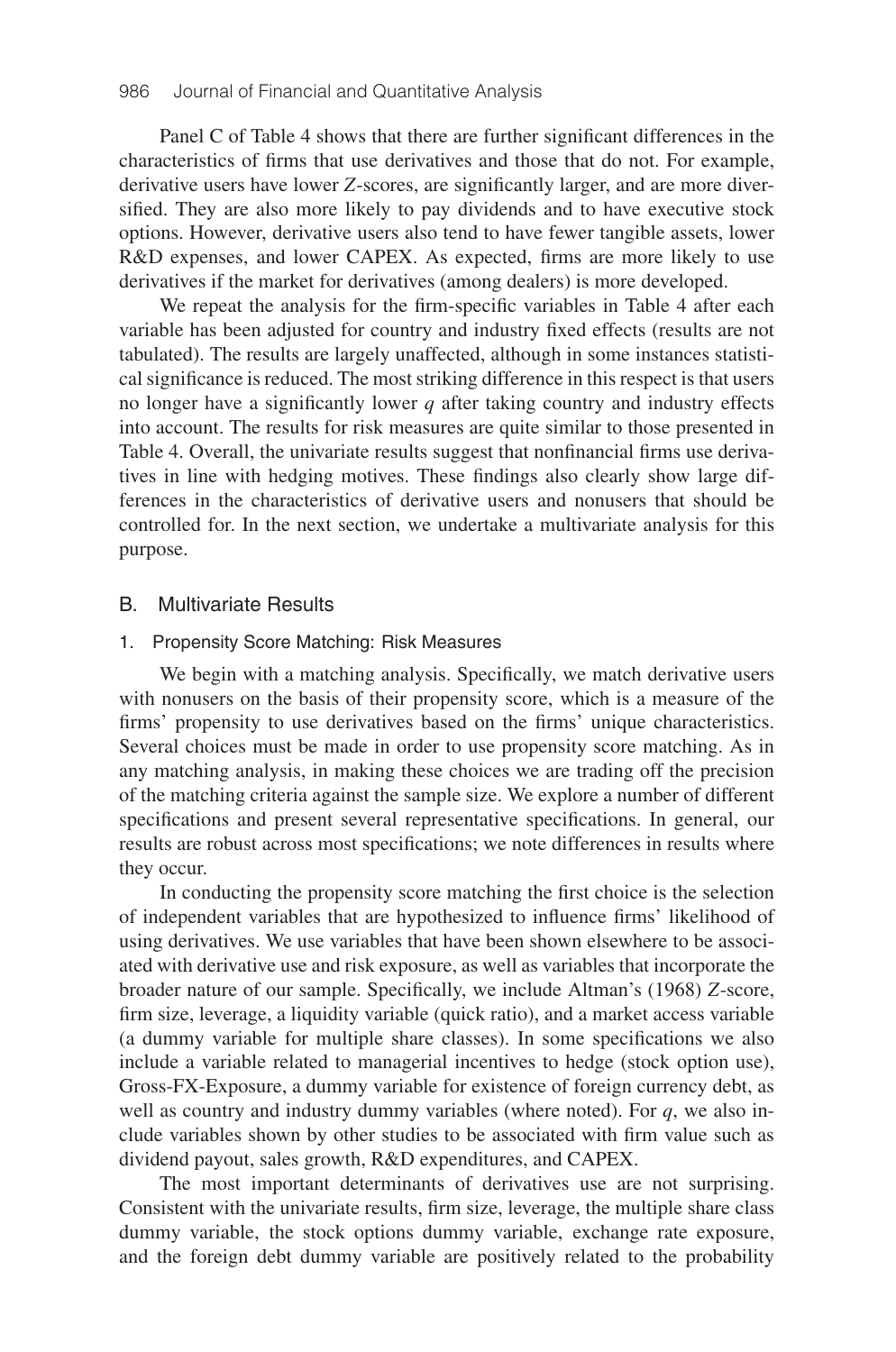of derivative use, whereas the *Z*-score and quick ratio exhibit negative relations. In addition, many, but not all, industry and country dummy variables are statistically different from each other. Furthermore, matching on these factors is important for our analysis, since other studies have shown some to be related to risk and value measures. For example, Bartram, Brown, and Stulz (2011) find that firm size, leverage, and liquidity are important determinants of both total risk and systematic risk. Allayannis and Weston (2001) find that size, growth, leverage, and dividends are related to firm value. The relations we observe are intuitive (results are not tabulated). Larger firms are likely to have more stable sales and thus lower cash flow and equity price risk. Conversely, firms with more financial leverage or that have a higher chance of financial distress should have higher risk. Firm value is increasing in firm profitability and growth, since these lead to higher cash flows to equity holders, but is decreasing with age and size, since these firms are likely to be more established and thus less likely to have large new profit opportunities.

The second choice in the matching analysis is the construction of the matching nonuser. The analysis can simply choose a single, "nearest neighbor" match, or use a weighted average of many (or all) nonusers to construct a match. One can sample from the nonusers with or without replacement. One can set conditions outside of which no matches will be found (i.e., caliper matching). We conduct our analysis using 2 different matching criteria (with and without replacement), and 3 different choices of matching parameters, for 6 specifications in all.

In assessing the propensity score method's success, it is important to know the extent to which the propensity score matching succeeds in removing the selection bias in the observed characteristics of firms in the 2 subsamples. Consequently, for each characteristic, we calculate the bias measure

(3) 
$$
BIAS = \left| \frac{100(\mu_T - \mu_C)}{\sqrt{(s_T^2 + s_C^2)/2}} \right|,
$$

where  $\mu_T$  and  $s_T$  are the sample mean and standard deviation of the characteristic for the user, and  $\mu_C$  and  $s_C$  are the sample mean and standard deviation for the characteristic in the matching control firms, respectively. In general, the matching methods substantially reduce the difference in characteristics across test and matched firms (although to save space, we do not tabulate the results). Without propensity score matching, we find that the bias in the characteristics in the raw data is quite large; for example, the bias in market capitalization is greater than 90%, while the biases in leverage, foreign exposure, and foreign debt are all greater than 40%. The specifications that allow for replacement of the nontreated firms in the sample reduce the bias so that none of the characteristics is associated with a bias of more than 16%, and most are below  $10\%$ <sup>22</sup> Overall, the matching procedure does a good job of producing "balanced covariates" across the 2 subsamples.

<sup>22</sup>While both of the matching specifications we consider reduce the bias considerably, the specification that does not allow for replacement still contains substantial biases with respect to market capitalization, foreign debt, and foreign exchange rate exposure.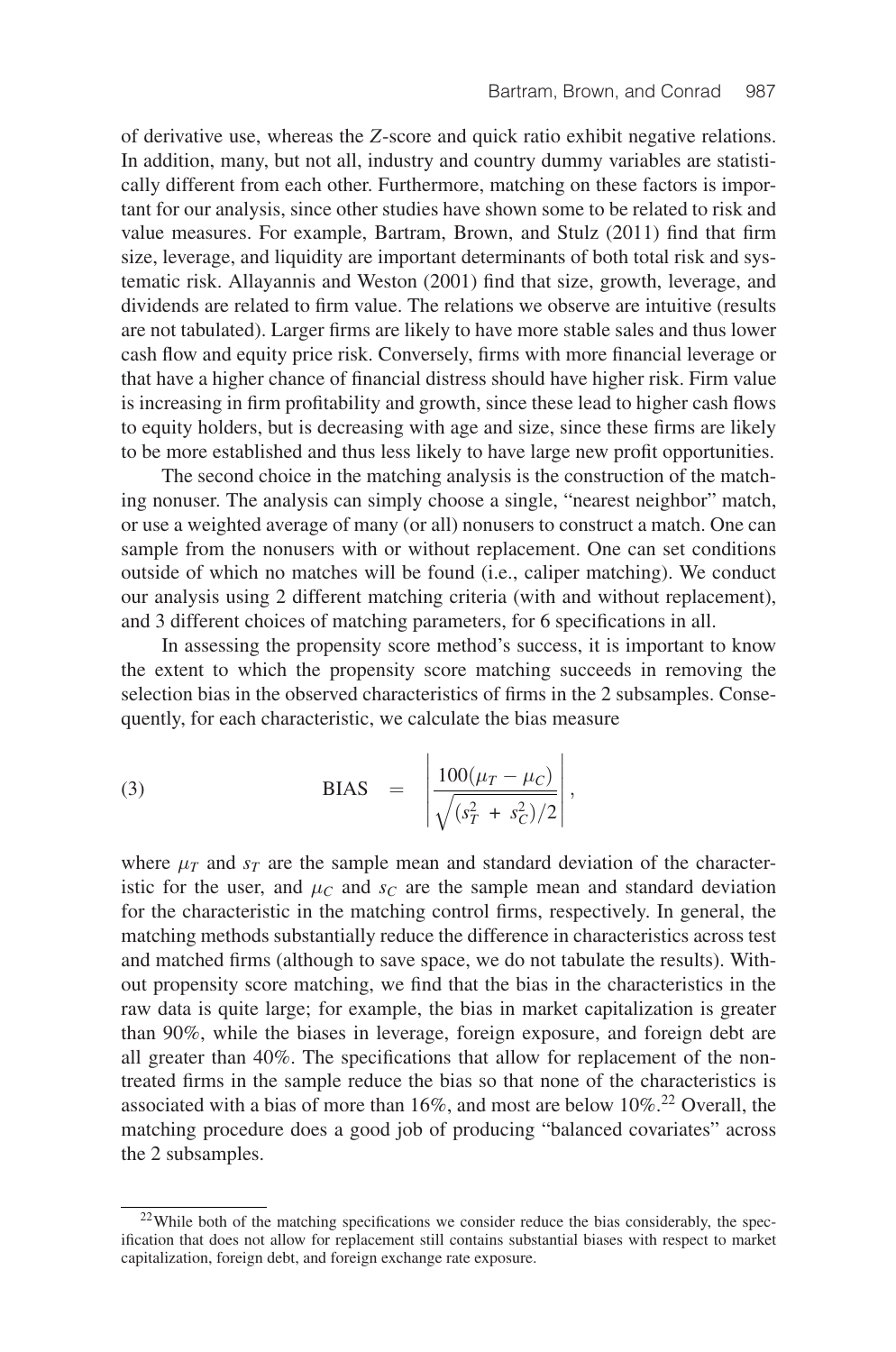In the subsequent analysis, we examine results from all 6 methods but only report results using matching with replacement to save space. We discuss differences when appropriate. We prefer the results with replacement because this leads to greater reductions in selection bias (as noted previously), maximizes the sample size of derivative users, and eliminates the need to determine which derivative users to include in the analysis. Regardless, our conclusions are not sensitive to whether we examine results of tests with or without replacement.

Table 5 presents the results of representative propensity score estimation for each of the 4 primary variables we examine ( $\sigma_{CF}$ ,  $\sigma_E$ ,  $\beta$ , and *q*). For each of these 4 variables, we report the number of firms, mean, and median values of the characteristic for the firms that use derivatives and those that do not, and provide a measure of the difference in means as well as a statistical test of the significance of the difference between the 2 subsamples of firms.

#### TABLE 5

#### Matched-Sample Tests of Corporate Risk Measures and Derivatives Use

Table 5 presents the number of observations (N), mean, and median of different outcome variables for derivative users and derivative nonusers. The last column presents p-values of Wilcoxon rank sum tests between derivative users and nonusers. Results are tabled for cash flow volatility ( $\sigma$ <sub>CF</sub>), total risk as measured by the annualized standard deviation of stock returns ( $σE$ ), market betas ( $β$ ) estimated using equation (1), and Tobin's q. Specification 1 reports results for cash flow volatility, stock return volatility, and market betas using the independent variables: Z-score, leverage, quick ratio, size (log), multiple share classes, stock options, gross exchange rate exposure, foreign currency debt, and industry and<br>country dummy variables, and for Tobin's q, the independent variables Z-score, sales growth, R&D / si age (log), quick ratio, sales (log), dividend (dummy), multiple share classes, stock options, gross exchange rate exposure, foreign currency debt, and industry and country dummy variables. Specification 2 reports results for the same variables as specification 1 except gross exchange rate exposure, foreign currency debt but also uses the matching options "caliper (0.01) trim(1) common." Specification 3 reports results for cash flow volatility, stock return volatility, and market betas using the independent variables: Z-score, size (log), leverage, multiple share classes, quick ratio, and for Tobin's q, the independent variables Z-score, sales growth, R&D / size, CAPEX / size, age (log), sales (log), dividend, and multiple share classes. All variables are defined in Table 3.

|                               |                                        |       |       | Users  |       | Nonusers |                   |                     |  |
|-------------------------------|----------------------------------------|-------|-------|--------|-------|----------|-------------------|---------------------|--|
| Variable:<br>Specification    | Country and<br><b>Industry Dummies</b> | Ν     | Mean  | Median | Mean  | Median   | Diff. in<br>Means | Wilcoxon<br>p-Value |  |
| $\sigma$ <sub>CF</sub> (log): |                                        |       |       |        |       |          |                   |                     |  |
|                               | Yes                                    | 2.440 | 0.997 | 0.907  | 1.074 | 0.945    | $-0.077$          | < 0.001             |  |
| $\overline{c}$                | Yes                                    | 2.440 | 0.996 | 0.907  | 1.152 | 1.019    | $-0.156$          | < 0.001             |  |
| 3                             | <b>No</b>                              | 2,510 | 1.000 | 0.913  | 1.215 | 1.110    | $-0.215$          | < 0.001             |  |
| $\sigma$ F:                   |                                        |       |       |        |       |          |                   |                     |  |
|                               | Yes                                    | 3.490 | 0.500 | 0.456  | 0.524 | 0.495    | $-0.024$          | < 0.001             |  |
| $\overline{c}$                | Yes                                    | 3.490 | 0.500 | 0.456  | 0.546 | 0.512    | $-0.046$          | < 0.001             |  |
| 3                             | <b>No</b>                              | 3.507 | 0.498 | 0.454  | 0.551 | 0.519    | $-0.053$          | < 0.001             |  |
| $\beta$ :                     |                                        |       |       |        |       |          |                   |                     |  |
|                               | Yes                                    | 3.490 | 0.663 | 0.528  | 0.745 | 0.653    | $-0.138$          | < 0.001             |  |
| $\overline{c}$                | Yes                                    | 3.490 | 0.663 | 0.528  | 0.757 | 0.700    | $-0.113$          | < 0.001             |  |
| 3                             | <b>No</b>                              | 3.507 | 0.661 | 0.528  | 0.806 | 0.712    | $-0.249$          | < 0.001             |  |
| q:                            |                                        |       |       |        |       |          |                   |                     |  |
|                               | Yes                                    | 2.076 | 0.451 | 0.312  | 0.385 | 0.255    | 0.066             | 0.015               |  |
| $\overline{c}$                | Yes                                    | 1,956 | 0.453 | 0.323  | 0.401 | 0.291    | 0.052             | 0.089               |  |
| 3                             | <b>No</b>                              | 2.137 | 0.454 | 0.315  | 0.329 | 0.238    | 0.125             | < 0.001             |  |

Regardless of the parameters chosen for the construction of the matching nonderivative users, we find significantly lower values for cash flow volatility  $(\sigma_{CF})$ , standard deviation of returns  $(\sigma_E)$ , and beta risk  $(\beta)$  for firms that use derivatives. Across the various specifications, the differentials in  $\sigma_{CF}$  range from approximately 8% to 20%; for  $\sigma_E$  the reduction varies from between 5% to 10%; the differential in  $\beta$  varies from between 15% and 31%. Calculating the differentials using medians gives a similar result, as do all the other specifications we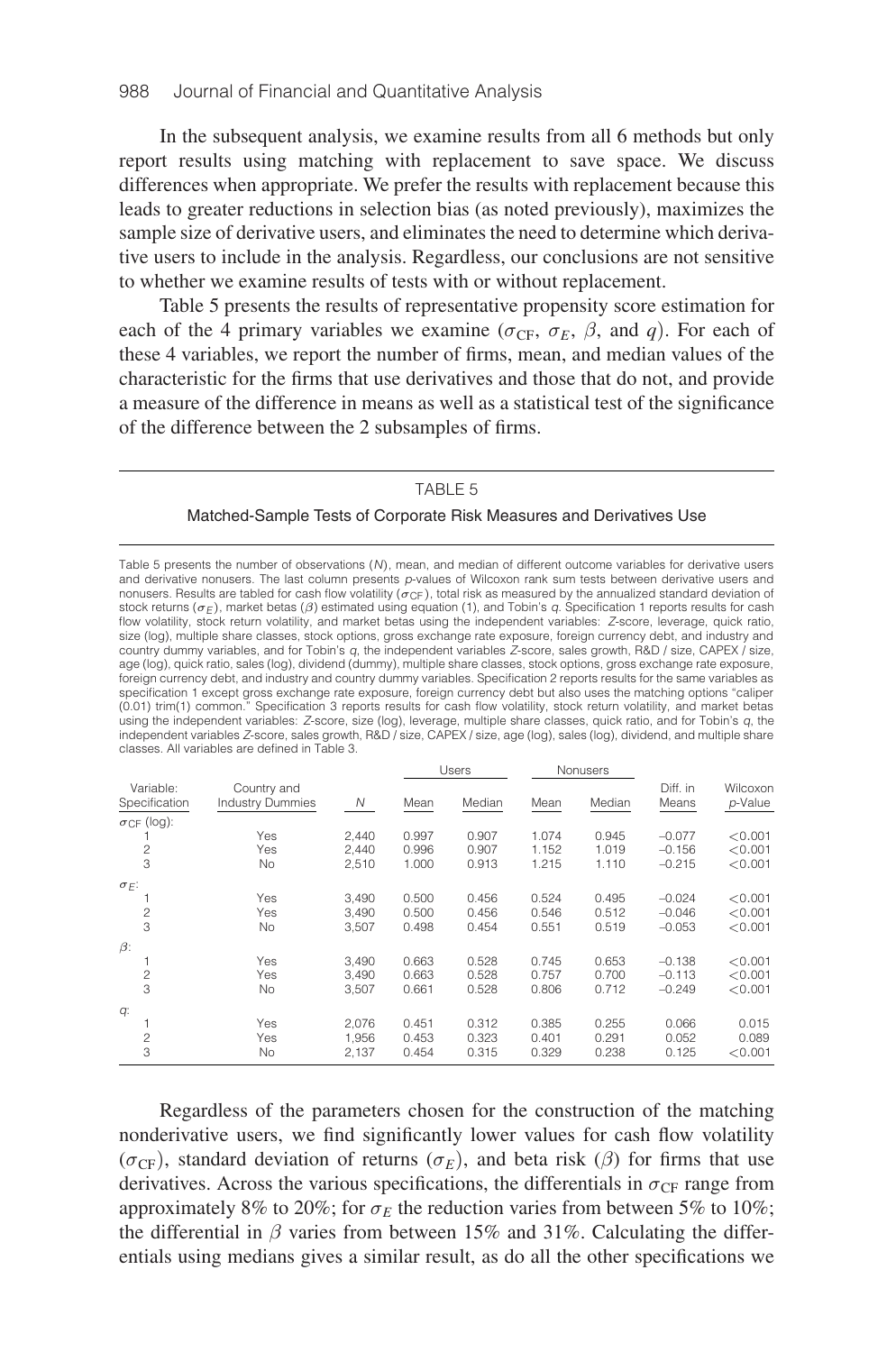consider. Differences of this magnitude should have a material effect on a firm's cost of capital. For example, consider the capital asset pricing model (CAPM) with a 5% market risk premium; a decline in  $\beta$  of 0.15 results in a 75-bp reduction in the cost of equity.

Regardless of the specification, we find that the average values of *q* for firms that use derivatives are higher than for those that do not; however, the result is statistically weaker than the risk results, with *p*-values across specifications ranging between <0.001 and 0.100. The magnitude of the estimated effect also varies across different specifications, but is always economically large, ranging from about 7% to 14% (in levels).

The results in Table 5 suggest that, after controlling for other firm characteristics, derivative contract use is associated with statistically and economically significantly lower cash flow and stock return volatility, as well as with lower systematic risk. The statistical evidence for an increase in value is weaker; however, the economic magnitude of the estimated change in value is always nontrivial.

#### 2. What about the Selection Bias?

Although the propensity score matching represents one way to correct for selection bias, it assumes that all of the differences between firms that drive the difference in derivative use are observable; Rosenbaum and Rubin (1983) call this assumption "unconfoundedness." More specifically, they assume that observations with the same propensity score have the same distribution of unobservable characteristics, independent of their treatment status. If this assumption does not hold then there will be a hidden bias in the results. That is, if there are unobserved variables that affect whether a firm decides to use derivatives, as well as the risk and value outcomes, then our inferences may be incorrect.

Since the problem variables are, by definition, unobserved, we cannot estimate their effect directly. However, using the propensity score matching technique, Rosenbaum (2002) calculates a bound on how large an effect the unobserved variables would have to have on the selection process in order to change the inferences provided by the propensity score matching analysis. Intuitively, this bound is based on the calculation of an odds ratio. If 2 firms have identical observable characteristics, the expected value of the odds ratio that they will choose to use derivatives is 1 in the absence of a hidden bias. However, if there is a hidden bias in the estimation, and the firms differ in the unobserved characteristic, then the chance that the firms will differ in their choice of derivatives varies more widely, and the precision of the inferences declines. The calculation of the bounds is essentially a sensitivity analysis; first, one sets the size of the hidden bias, and thus the size of its effect on the odds ratio, to a particular level. Next, following Rosenbaum, one recalculates a new (larger) confidence interval for the *p*-value on the difference of each of the relevant characteristics based on this level of hidden bias. The level of hidden bias is then incremented, and the recalculation is repeated.<sup>23</sup> As DiPrete and Gangl (2004) point out, the Rosenbaum bound is

 $23$ We calculate these bounds individually for each characteristic. Although one could in theory calculate a joint bound for a combination of variables, this requires that one assumes, or separately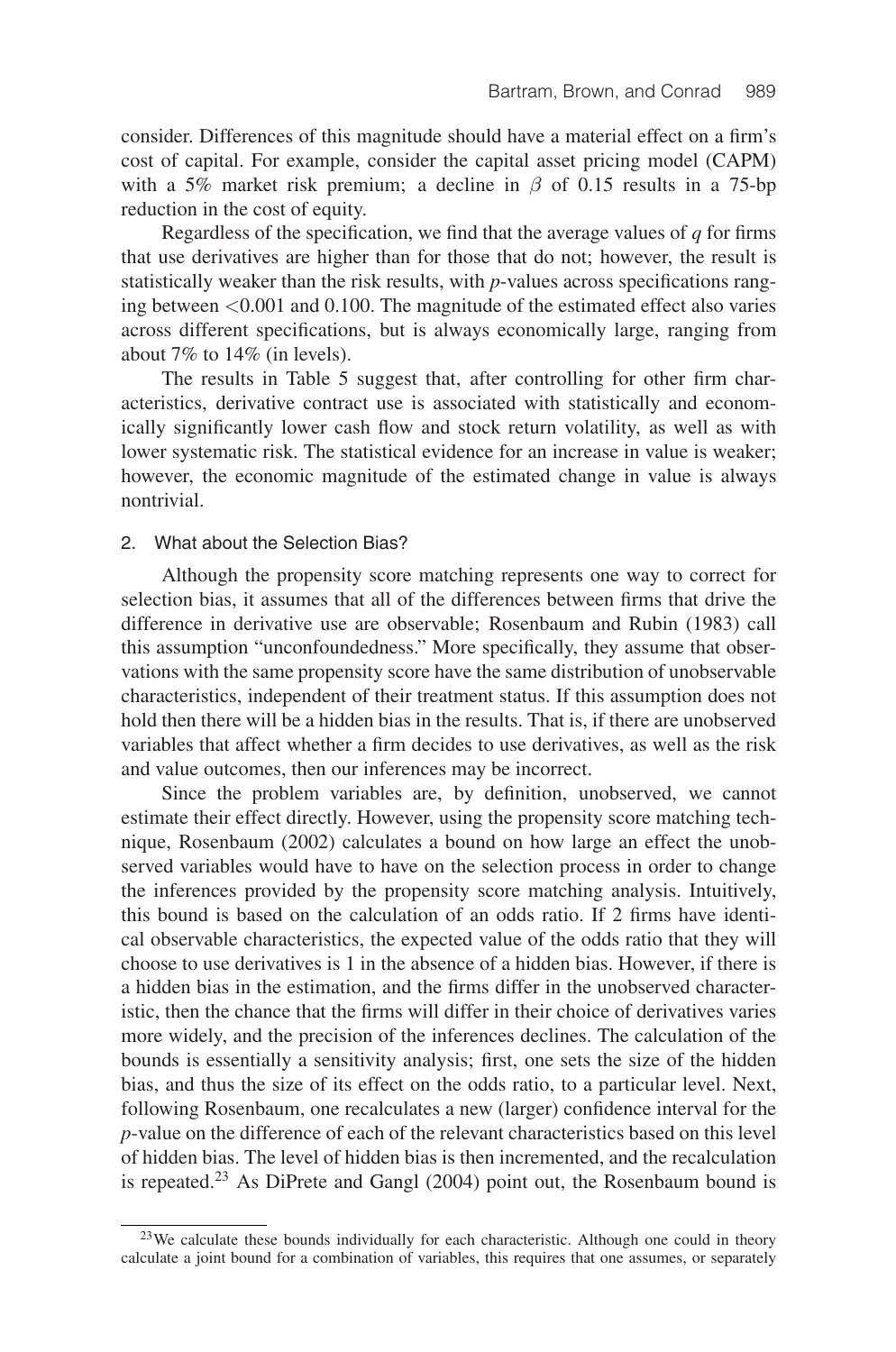a "worst-case" scenario: It tells the observer not that the treatment effect is not present, but at what point the confidence interval would include 0 "if this [unobserved] variable's effect . . . was so strong as to almost perfectly determine [the effect of derivative use] for each pair of matched cases in the data." In that respect, the results of the Rosenbaum bound analysis are conservative.

In Table 6, we calculate the Rosenbaum (2002) bounds for the matching specifications presented in Table 5, where the variables of interest are  $\sigma_{CF}$ ,  $\sigma_F$ ,  $\beta$ , and *q*. The gamma variable indicates the generated, or preset, size of the hidden bias for each specification, which is required for the critical *p*-value associated with that inference to be larger than 0.05. For example, a gamma of 1.5 indicates that the unobserved variable is associated with a 50% change in the odds ratio of whether a firm uses derivatives. In row 1 of Panel A, the bias level (gamma value) of 1.18 is associated with the critical probability of 5%; thus, to overturn the inference on cash flow volatility in the data, or, equivalently, to become less than 95% confident that derivative use is associated with a decline in cash flow volatility, users would have to be 18% more likely to possess some hidden trait than nonusers. Clearly, higher values of gamma suggest a less important potential hidden bias problem.

Once the bound is calculated, the interpretation of how severe the hidden bias problem is, or the economic interpretation of the level of gamma required to overturn inferences, is subjective. However, following DiPrete and Gangl (2004), we can compare the change in inferences, which is potentially caused by *unobserved* variables, given by the Rosenbaum (2002) bounds, to the equivalent effect of *observed* variables, since we have estimates of the effect of the observables on the decision to use derivatives. These values are given in the remaining (numeric) columns of Table 6.

For example, in the first specification for  $\sigma_E$ , we see that for an unobserved variable to cause a hidden bias that affects our inferences on standard deviation of total return, that variable would have to have an effect equivalent to at least a difference of 0.40 in leverage. This difference is approximately twice the average leverage level of nonusers in the sample, or approximately 1.5 times the standard deviation of leverage for nonusers. Similarly, a missing variable would have to be equivalent to the effect of a difference in log size of 1.07. This represents a dollar difference of about \$2 billion, or several times the average market value of nonusers in our sample.

The general interpretation for the inferences on the effect of derivative use on total risk and systematic risk is similar: To overturn the inference that derivative use reduces risk, an unobserved confounding variable must have an impact that is comparable in magnitude to economically large changes in firm characteristics, such as leverage, market capitalization, or risk exposure. Moreover, such an unobserved variable would have to be unrelated to the other control variables we use. The inferences for the effect of derivative use on cash flow risk appear to be

estimates, the relation between the combination of characteristics of interest (see DiPrete and Gangl (2004) for an example of such a specification). Given the large number of characteristics we consider, and the difficulty in estimating their interrelationships, we do not perform such an analysis. Consequently, the bounds we report should be interpreted with some caution. It is certainly possible that smaller changes in multiple variables would be sufficient to overturn inferences.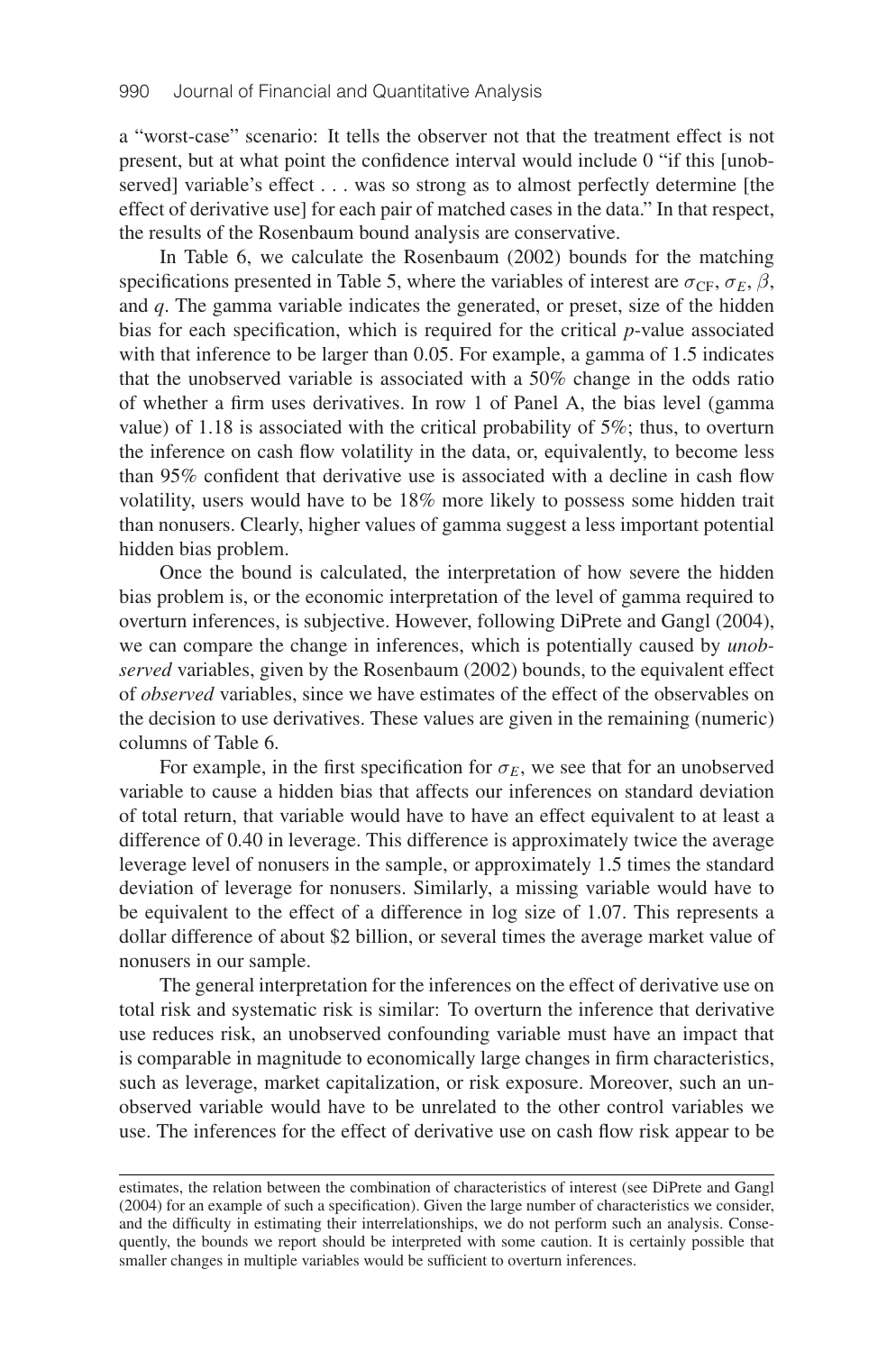## TABLE 6

#### Rosenbaum Bounds for Matching

Table 6 presents the Rosenbaum (2002) bounds and hidden bias equivalents for different outcome variables. Each set of results shows columns for gamma (the change in the odds ratio), for a critical p-value of 0.05 as well as hidden bias equivalents for various firm characteristics for each of the 3 specifications reported in Table 5. Users and nonusers are matched by propensity scores sampling without replacement. Panel A shows results for cash flow volatility ( $\sigma_{\rm CF}$ ), stock return volatility ( $\sigma_F$ ), and market betas ( $\beta$ ). Panel D reports results for Tobin's q (log). Propensity scores are based on the set of variables in the headings as well as industry and country dummy variables. All variables are defined in Table 3.

| Specification      | Gamma |                                                                          | Country and<br><b>Industry Dummies</b> | Z-Score                              | Leverage |      | Quick Ratio | Size (log)  | Multiple Share<br>Classes | <b>Stock Options</b> | Exchange<br>Rate Exposure | Foreign Debt |
|--------------------|-------|--------------------------------------------------------------------------|----------------------------------------|--------------------------------------|----------|------|-------------|-------------|---------------------------|----------------------|---------------------------|--------------|
|                    |       |                                                                          |                                        |                                      |          |      |             |             |                           |                      |                           |              |
|                    |       | Panel A. Cash Flow Volatility, Stock Return Volatility, and Market Betas |                                        |                                      |          |      |             |             |                           |                      |                           |              |
| $\sigma$ CF (log): |       |                                                                          |                                        |                                      |          |      |             |             |                           |                      |                           |              |
|                    | 1.18  |                                                                          | Yes                                    | $-15.03$                             | 0.36     |      | $-1.94$     | 0.59        | 0.54                      | 0.49                 | 0.68                      | 0.24         |
| 2                  | 1.04  |                                                                          | Yes                                    | $-3.42$                              | 0.08     |      | $-0.46$     | 0.13        | 0.13                      |                      |                           |              |
| 3                  | 1.33  |                                                                          | <b>No</b>                              | $-18.76$                             | 13.51    |      | $-2.73$     | 1.02        | 1.99                      |                      |                           |              |
| Mean               | 1.31  |                                                                          |                                        | $-12.40$                             | 4.65     |      | $-1.71$     | 0.58        | 0.89                      | 0.49                 | 0.68                      | 0.24         |
| $\sigma E$         |       |                                                                          |                                        |                                      |          |      |             |             |                           |                      |                           |              |
|                    | 1.36  |                                                                          | Yes                                    | $-69.61$                             | 0.40     |      | $-4.76$     | 1.07        | 1.46                      | 0.97                 | 1.93                      | 0.43         |
| $\overline{c}$     | 1.15  |                                                                          | Yes                                    | $-28.07$                             | 0.18     |      | $-2.18$     | 0.47        | 0.71                      |                      |                           |              |
| 3                  | 1.50  |                                                                          | No                                     | $-51.09$                             | 0.79     |      | 4.41        | 1.27        | 2.59                      |                      |                           |              |
| Mean               | 1.28  |                                                                          |                                        | $-49.59$                             | 0.46     |      | $-0.84$     | 0.94        | 1.59                      | 0.97                 | 1.93                      | 0.43         |
| $\beta$ :          |       |                                                                          |                                        |                                      |          |      |             |             |                           |                      |                           |              |
|                    | 1.27  |                                                                          | Yes                                    | $-54.11$                             | 0.31     |      | $-3.72$     | 0.83        | 1.14                      | 0.75                 | 1.50                      | 0.34         |
| $\overline{c}$     | 1.19  |                                                                          | Yes                                    | $-34.94$                             | 0.23     |      | $-2.71$     | 0.58        | 1.24                      |                      |                           |              |
| 3                  | 1.44  |                                                                          | No                                     | $-50.14$                             | 0.76     |      | $-4.33$     | 1.25        | 2.54                      |                      |                           |              |
| Mean               | 1.26  |                                                                          |                                        | $-46.40$                             | 0.43     |      | $-3.59$     | 0.89        | 1.64                      | 0.75                 | 1.50                      | 0.34         |
|                    |       | Country and                                                              |                                        |                                      |          |      |             |             |                           | Multiple Share       |                           |              |
| Specification      | Gamma | <b>Industry Dummies</b>                                                  | Z-Score                                | Sales GrowthR&D / Sales CAPEX / Size |          |      | Age (log)   | Quick Ratio | Dividend                  | Classes              | Sales (log)               | Foreign Debt |
| Panel B. Tobin's q |       |                                                                          |                                        |                                      |          |      |             |             |                           |                      |                           |              |
|                    | 1.06  | Yes                                                                      | $-2.87$                                | $-19.79$                             | $-0.21$  | 0.06 | $-6.55$     | $-6.10$     | $-1.63$                   | 0.20                 | 0.17                      |              |
| $\overline{c}$     | 1.00  | Yes                                                                      | 0.00                                   | 0.00                                 | 0.00     | 0.00 | 0.00        |             | 0.00                      | 0.00                 | 0.00                      | 0.00         |
| 3                  | 1.29  | No                                                                       | $-15.07$                               | $-28.68$                             | $-16.01$ | 0.28 | $-1.69$     |             | $-39.85$                  | 1.96                 | 0.81                      |              |
| Mean               | 1.08  |                                                                          | $-5.98$                                | $-16.16$                             | $-5.41$  | 0.11 | $-2.75$     | $-6.10$     | $-13.83$                  | 0.72                 | 0.33                      |              |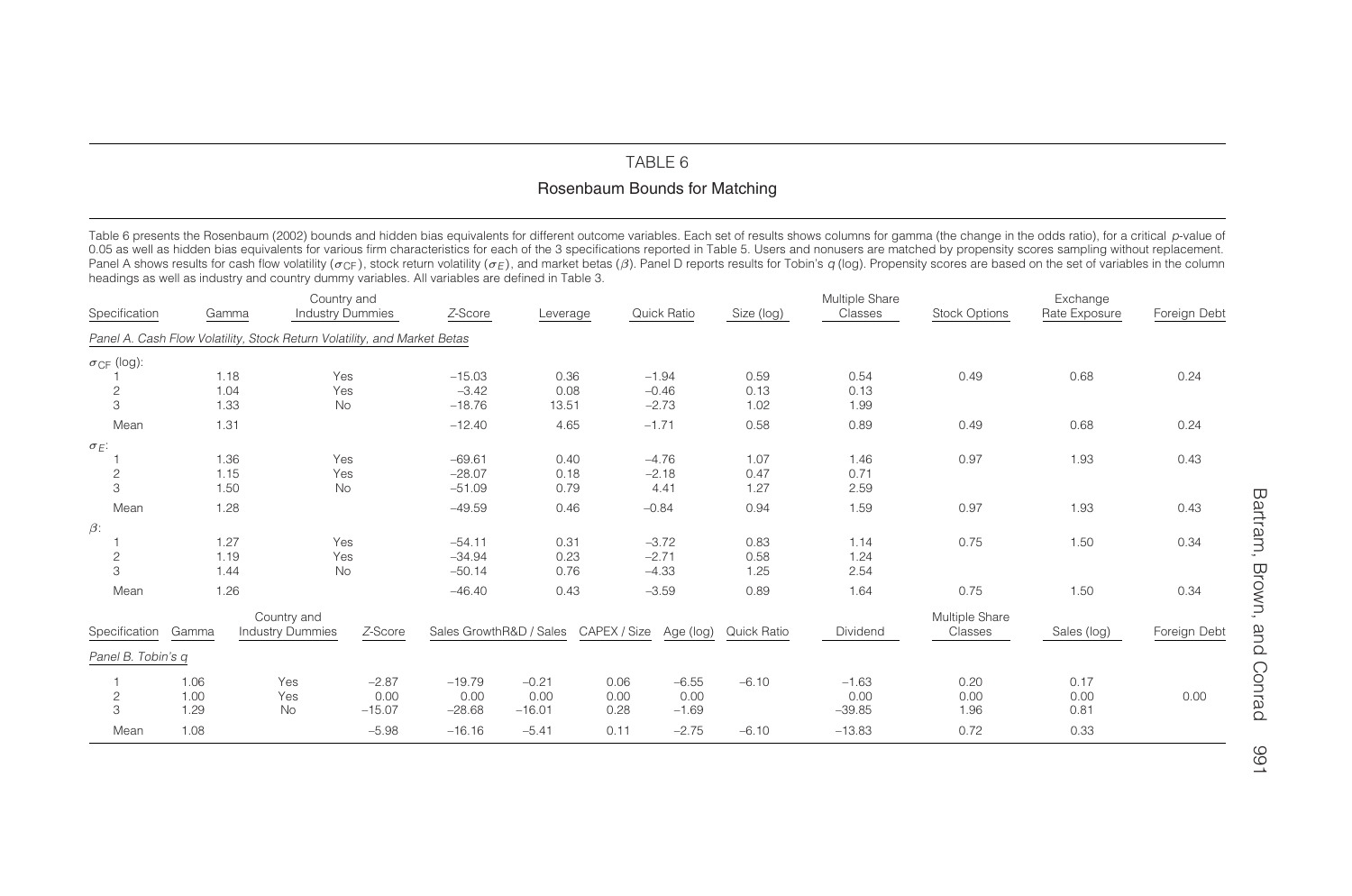slightly more sensitive to selection bias. For example, in specification 2 if users are only about 5% more likely to possess some hidden characteristic that is associated with derivative use, the inferences could be overturned. In the remaining specifications, the magnitude of the hidden bias is large and roughly comparable to those estimated for total risk. The average gammas and sensitivities are comparable to those for total risk and systematic risk.<sup>24</sup>

Finally, the results with respect to the value premium appear to be even more sensitive to hidden bias, using most of the propensity score matching techniques. For example, specification 2 shows that inferences are potentially overturned at any level of bias.25 Consequently, the effect of derivative use on market value is highly affected by even a small degree of selection bias in the sample. The sensitivity of the value differential associated with derivative use to selection bias may explain the mixed results in the literature. This result suggests that the estimated value premium (or discount) may be heavily dependent on the sample, the control variables used, and the specification method employed in the tests. At a minimum, these results suggest that the inference that hedging increases firm value should be treated very cautiously.

#### 3. Robustness Checks

We conduct a series of robustness checks on our results. As a robustness check on the matching results, we use the same binary variable to measure derivative use, and estimate a treatment effects model as in Heckman (1979). We find similar results: Derivative use is associated with significantly lower measures of risk. Likewise, the relation of derivative use to Tobin's *q* is significantly positive. We also use a measure of derivative use intensity, rather than merely derivative use, as the variable of interest, as well as an instrumental variables technique to measure the effect of derivative use on the firm.<sup>26</sup> The results are similar in sign, but weaker in statistical significance. The use of a broader array of derivative contracts is associated with lower cash flow volatility; the results for idiosyncratic volatility and systematic risk are negative, but not statistically significant, while the relation between additional contract use and relative market value is positive but not statistically significant. This indicates that the documented differences in risk and value are more strongly associated with *any* use of derivatives rather than the *extent* of use of derivatives. In turn, this may suggest that derivative use serves as a proxy for broader financial risk management policies.<sup>27</sup>

<sup>&</sup>lt;sup>24</sup>In some cases, the change in the independent variable that would be required to overturn the bounds is not physically possible. For example, consider the change in the *Z*-score column where large negative changes (e.g., 15.03, observed in row 1) would not be observable. This suggests that the inferences about the effect of derivative use on risk could not be overturned by any possible change in this measure of financial distress. Of course, this does not imply that another, omitted variable may not be important, but this variable must be unrelated to the *Z*-score.

<sup>&</sup>lt;sup>25</sup>Note that the *p*-value is above the critical value at a gamma level of 1.0. Recall that in this specification of the propensity score matching, the difference in Tobin's *q* across users and nonusers is not significant (see Table 5).

 $^{26}$ From these binary variables, we create a variable equal to the sum of the categories for which we document firms using derivatives. For example, a firm that uses exchange rate forwards, exchange rate options, and interest rate swaps would have a hedging intensity of 3.

 $27$ Related to this test, we examined differences in the risk measures of firms that use only interest rate derivatives and firms that used interest rate derivatives along with some other contract(s). Since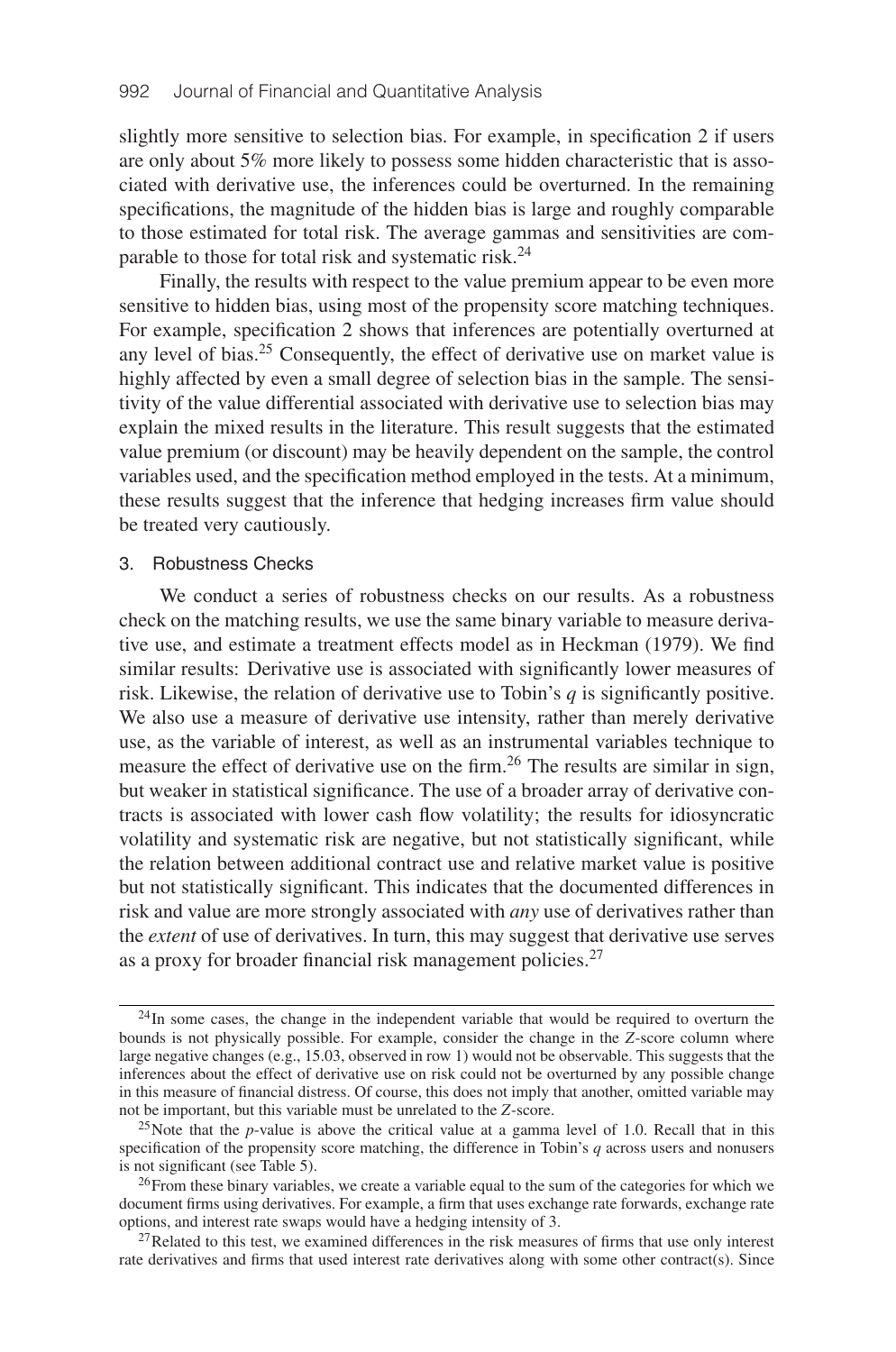Finally, we estimate a series of simultaneous equations models, similar to the specification employed in Graham and Rogers (2002), in which derivatives use and 3 alternate measures of risk (volatility of cash flow, standard deviation, and normalized standard deviation of returns) are dependent variables in a system of 2 equations that include other control variables. In untabulated results (available from the authors), we continue to find that derivative use is associated with a decline in the volatility of all 3 measures of risk, with *p*-values on the coefficient associated with derivative use ranging from 0.03 to 0.06.

These models also have the advantage that we can estimate the effects of other variables on firm risk and value after accounting for the use of derivatives. We find that line-of-business diversification, dividend payout, and profitability tend to be negatively related to  $\sigma_{CF}$ ,  $\sigma_F$ , and  $\beta$ ; leverage is positively related to  $\sigma_E$  and negatively related to  $\sigma_{CF}$  and  $\beta$ , whereas Gross-FX-Exposure is usually positively related to all 3 measures. Interestingly, firm size is positively related to  $\sigma_{CF}$  and  $\beta$ , but not a significant determinant of  $\sigma_F$ . For *q* we find that firm size, dividend payout, R&D expenditures, and leverage have negative coefficients, and profitability has a positive coefficient. We find no evidence of a diversification discount (i.e., the coefficient on the number of industry segments variable is not statistically significant). The result for R&D expenditures is somewhat surprising but may be the result of the sample period when tech companies with high R&D spending had low market returns.

Overall, the results from using alternative measures of derivative use, as well as different methods, are consistent with those presented previously: The use of derivatives by firms is associated with a significant decline in risk, while effects on value tend to be positive but statistically weaker.

### C. Time-Series Evidence

As noted already, our sample period encompasses a period of economic decline and a sharp market correction. During 2001, the majority of countries in our sample experienced a significant economic downturn with many experiencing a recession. For example, the United States experienced a recession from March 2001 through November 2001 and a so-called "jobless recovery" for more than the next 12 months. Global equity markets also declined sharply in this period, with the U.S. markets experiencing decline in each year from 2000 to 2002. The economic and financial dislocation led to an uptick in corporate bankruptcies as well as a drastic decline in new and seasoned equity issuances.<sup>28</sup> Consequently, if one goal of financial risk management with derivatives is to lower the probability

interest rate derivatives by themselves should not affect operating cash flows (only net income), any differences in the volatility of operating cash flow should be attributable to the direct effects of (other) hedging on risk. In matching tests, however, there is no significant difference between firms that use only interest derivatives and those that use more extensive derivative contracts. This is consistent with (any) derivative use serving as a proxy for a host of risk management strategies employed by the firm, rather than specific derivative contracts each having a discretely measurable effect on different risks borne by the firm.

<sup>&</sup>lt;sup>28</sup>For example, data provided by Jay Ritter (http://bear.cba.ufl.edu/ritter/publ\_papers/IPOALL.xls) show that the number of initial public offerings in the United States declined from 505 in 1999 to only 84 in 2001.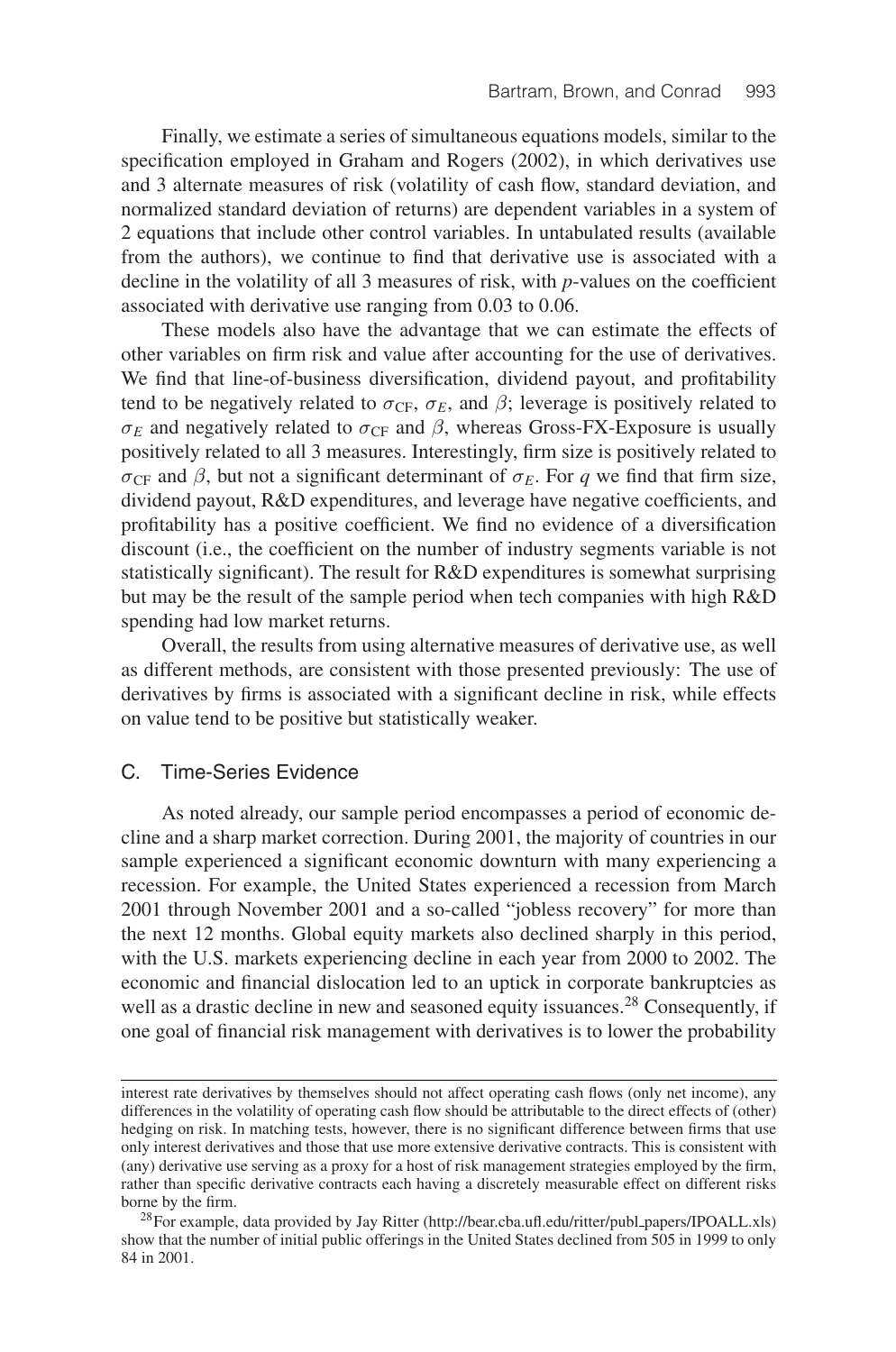of financial distress, then firms that manage risk may have experienced significant benefits during this period.

We examine this hypothesis by calculating the time series of annual differences in adjusted risk measures (1998–2003) for firms in our sample that use, and do not use, derivatives. We compute these differences only across the subsamples of firms for which sufficient data are available. Since several additional years of data are necessary to calculate cash flow volatility, we omit this variable from our analysis. We assume that derivative use is constant over this time period and so classify firms as users or nonusers over the entire period.29

Table 7 reports the results of this analysis using the matched sample method presented in Table 5; for brevity, we report results for only 1 matching specification (specification 1 in previous tables). In Panel A, we present the time series of 2 risk measures,  $\sigma_E$  and  $\beta$ . Results for  $\sigma_E$  show that derivative users have lower total risk in each year (at better than the 0.001 significance level). The difference in 2000 is the largest but does not stand out. Results for  $\beta$  also show consistently lower levels of risk for derivative users. The results are fairly stable across years, with the differences for 2000 and 2001 only slightly higher than the average of all years. The economic significance of these results is similar to that observed in Table 5.

Although we observe consistently lower levels of risk for derivative users throughout our sample period, lower risk may add more value in times of financial or economic declines. To examine this possibility, Panel B of Table 7 presents 2 measures of value: annual differences in Tobin's *q*, and measures of alpha  $(\alpha_i)$ from our estimates of equation (1).

Measured by Tobin's *q*, the only year with a statistically significant premium (at the 10% confidence level) is 2001 (a year that witnessed both the slowest global gross domestic product (GDP) growth in over a decade and a recession in the United States). When we examine differences in matched alphas each year, users experience significantly higher alphas than nonusers in each year except 1998. The positive difference in 2000 is the largest in the sample period and is economically quite large (5.9%) compared to the average difference across all years  $(2\%)$ .

Panel C of Table 7 presents the time series of various measures of profitability, including ROA, cash flow, and earnings yield. For each measure, profits are significantly higher (at the 10% confidence level) for derivative users in 2000 through 2002. Just as importantly, the better profitability of derivative users is due to more stable profits over this 6-year period, with nonusers exhibiting much sharper declines from 2000 to 2001 than derivative users. For example, ROA declines for derivative users from 0.064 in 2000 to 0.033 in 2001, a drop of about 50%, while it declines by approximately 75% for nonusers. Cash flow declines by 0.015 from 2000 to 2001 for firms that use derivatives (or approximately 14%) and by 0.028 (or about 30%) for nonusers in the same period. Earnings yield for nonusers shows evidence of a decline earlier than derivative users: Earnings in

<sup>&</sup>lt;sup>29</sup>To evaluate the validity of this assumption, we examined the use of a random sample of 50 users and 50 nonusers in 1998 and 2003. Of the firms with available data, 84% of the nonusers and 82% of the users followed the same strategy in 1998 and 2003 as in 2000–2001.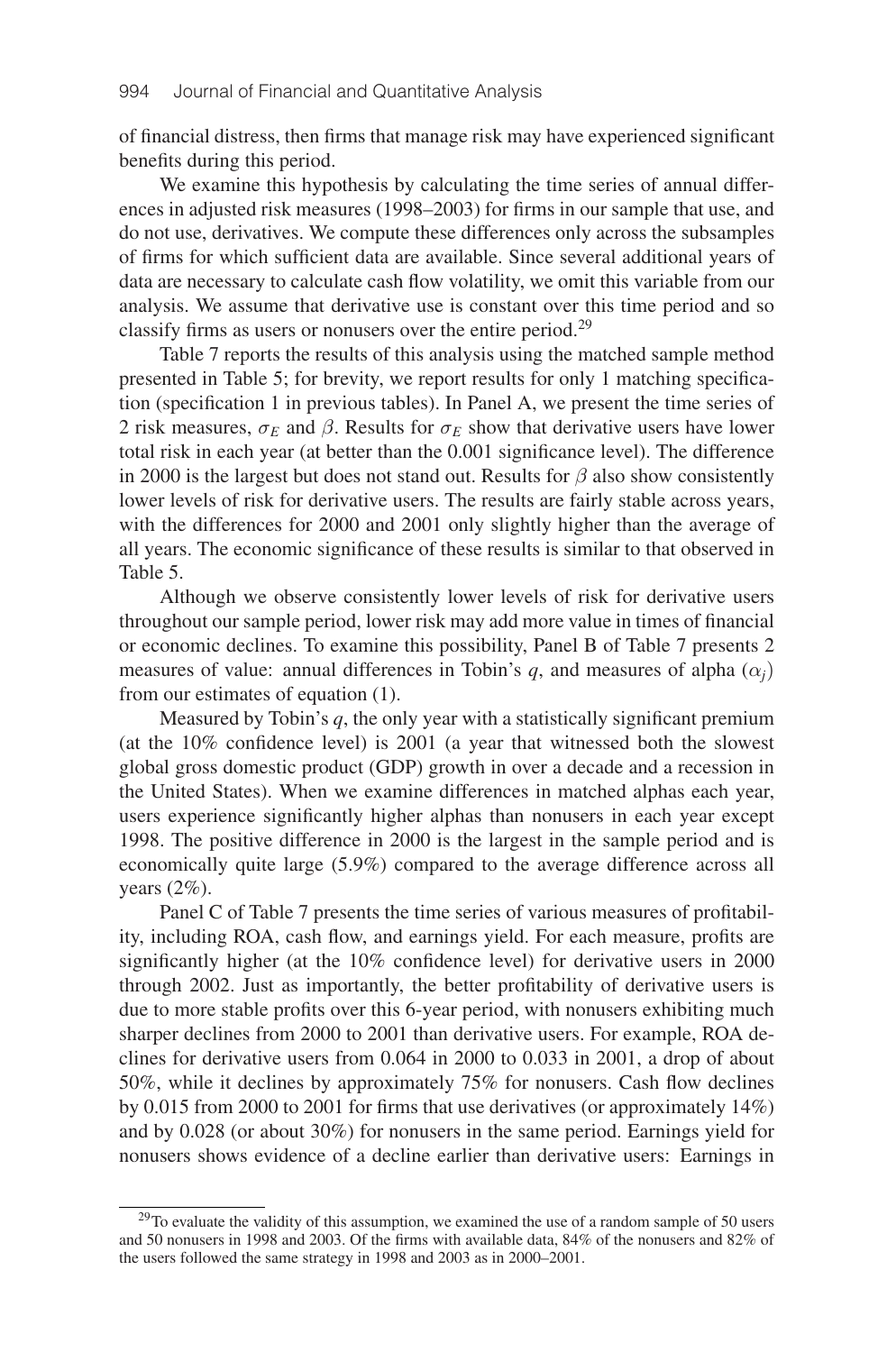#### TABLE 7

#### Matched-Sample Tests of Corporate Risk Measures and Derivatives Use across Time

Table 7 presents the mean value of risk measures (Panel A), value measures (Panel B), and profit measures (Panel C) by year for derivative users and nonusers based on propensity score matched samples. The p-values are from Wilcoxon rank sum tests between derivative users and nonusers. Results are shown for matching by year with replacement using the<br>matching options "caliper (0.01) trim(1) common." The following variables are used as explanatory variables usage. For stock return volatility, market betas, and profit measures: Z-score, leverage, quick ratio, size (log), multiple share classes, stock options, gross exchange rate exposure, foreign debt, and industry and country dummy variables; for Tobin's q and Alpha: Z-score, sales growth, R&D / size, CAPEX / size, age (log), quick ratio, sales (log), dividend (dummy), multiple share classes, stock options, gross exchange rate exposure, foreign debt, and industry and country dummy variables. All variables are defined in Table 3.

| Variable                                                        | 1998                                        | 1999                                   | 2000                                     | 2001                                     | 2002                                     | 2003                                      |
|-----------------------------------------------------------------|---------------------------------------------|----------------------------------------|------------------------------------------|------------------------------------------|------------------------------------------|-------------------------------------------|
| Panel A. Risk Measures                                          |                                             |                                        |                                          |                                          |                                          |                                           |
| $\sigma_E$ :<br>User<br>Nonuser<br>Difference                   | 0.430<br>0.455<br>$-0.025$                  | 0.422<br>0.456<br>$-0.034$             | 0.483<br>0.525<br>$-0.042$               | 0.460<br>0.479<br>$-0.019$               | 0.443<br>0.467<br>$-0.024$               | 0.372<br>0.411<br>$-0.039$                |
| p-value                                                         | < 0.001                                     | < 0.001                                | < 0.001                                  | < 0.001                                  | < 0.001                                  | < 0.001                                   |
| $\beta$ :<br>User<br>Nonuser<br>Difference                      | 0.698<br>0.792<br>$-0.094$                  | 0.505<br>0.580<br>$-0.075$             | 0.576<br>0.686<br>$-0.110$               | 0.694<br>0.814<br>$-0.120$               | 0.702<br>0.806<br>$-0.104$               | 0.736<br>0.847<br>$-0.111$                |
| p-value                                                         | < 0.001                                     | < 0.001                                | < 0.001                                  | < 0.001                                  | < 0.001                                  | < 0.001                                   |
| Panel B. Value Measures                                         |                                             |                                        |                                          |                                          |                                          |                                           |
| q:<br>User<br>Nonuser<br>Difference                             | 0.567<br>0.558<br>0.009                     | 0.564<br>0.577<br>$-0.013$             | 0.507<br>0.593<br>$-0.086$               | 0.435<br>0.392<br>0.043                  | 0.287<br>0.267<br>0.020                  | 0.434<br>0.471<br>$-0.037$                |
| p-value                                                         | 0.560                                       | 0.071                                  | 0.001                                    | 0.071                                    | 0.152                                    | 0.001                                     |
| Alpha (annualized):<br>User<br>Nonuser<br>Difference<br>p-value | $-0.149$<br>$-0.088$<br>$-0.061$<br>< 0.001 | $-0.010$<br>$-0.045$<br>0.035<br>0.004 | $-0.029$<br>$-0.088$<br>0.059<br>< 0.001 | $-0.003$<br>$-0.018$<br>0.015<br>0.047   | $-0.061$<br>$-0.102$<br>0.041<br>< 0.001 | 0.142<br>0.110<br>0.032<br>0.007          |
| Panel C. Profit Measures                                        |                                             |                                        |                                          |                                          |                                          |                                           |
| Return on Assets (ROA):<br>User<br>Nonuser<br>Difference        | 0.063<br>0.055<br>0.008                     | 0.066<br>0.062<br>0.004                | 0.064<br>0.060<br>0.004                  | 0.033<br>0.015<br>0.018                  | 0.015<br>$-0.006$<br>0.021               | 0.031<br>0.029<br>0.002                   |
| p-value                                                         | 0.045                                       | 0.364                                  | 0.070                                    | < 0.001                                  | < 0.001                                  | 0.548                                     |
| Cash Flow:<br>User<br>Nonuser<br>Difference                     | 0.108<br>0.087<br>0.021                     | 0.112<br>0.105<br>0.007                | 0.108<br>0.093<br>0.015                  | 0.093<br>0.065<br>0.028                  | 0.091<br>0.050<br>0.041                  | 0.099<br>0.073<br>0.026                   |
| p-value                                                         | < 0.001                                     | 0.415                                  | < 0.001                                  | < 0.001                                  | < 0.001                                  | < 0.001                                   |
| Earnings Yield:<br>User<br>Nonuser<br>Difference<br>p-value     | 0.026<br>0.005<br>0.021<br>< 0.001          | 0.037<br>0.028<br>0.009<br>0.012       | 0.031<br>$-0.002$<br>0.033<br>< 0.001    | $-0.016$<br>$-0.049$<br>0.033<br>< 0.001 | $-0.036$<br>$-0.080$<br>0.044<br>< 0.001 | $-0.006$<br>$-0.003$<br>$-0.003$<br>0.184 |
|                                                                 |                                             |                                        |                                          |                                          |                                          |                                           |

2000 for firms that do not use derivatives are essentially 0. And, the decline in earnings from 1999 through 2001 for derivative users, at –5.3%, is smaller than for nonusers, at –7.7%.

Taken as a whole, these results suggest important time variation in a firm's risk and value measures related to financial or economic conditions. In particular, it appears that derivative use is more valuable during market downturns. To examine this possibility further, we condition our analysis on broad market returns in a firm's home country. Specifically, we create 2 equal-weighted portfolios that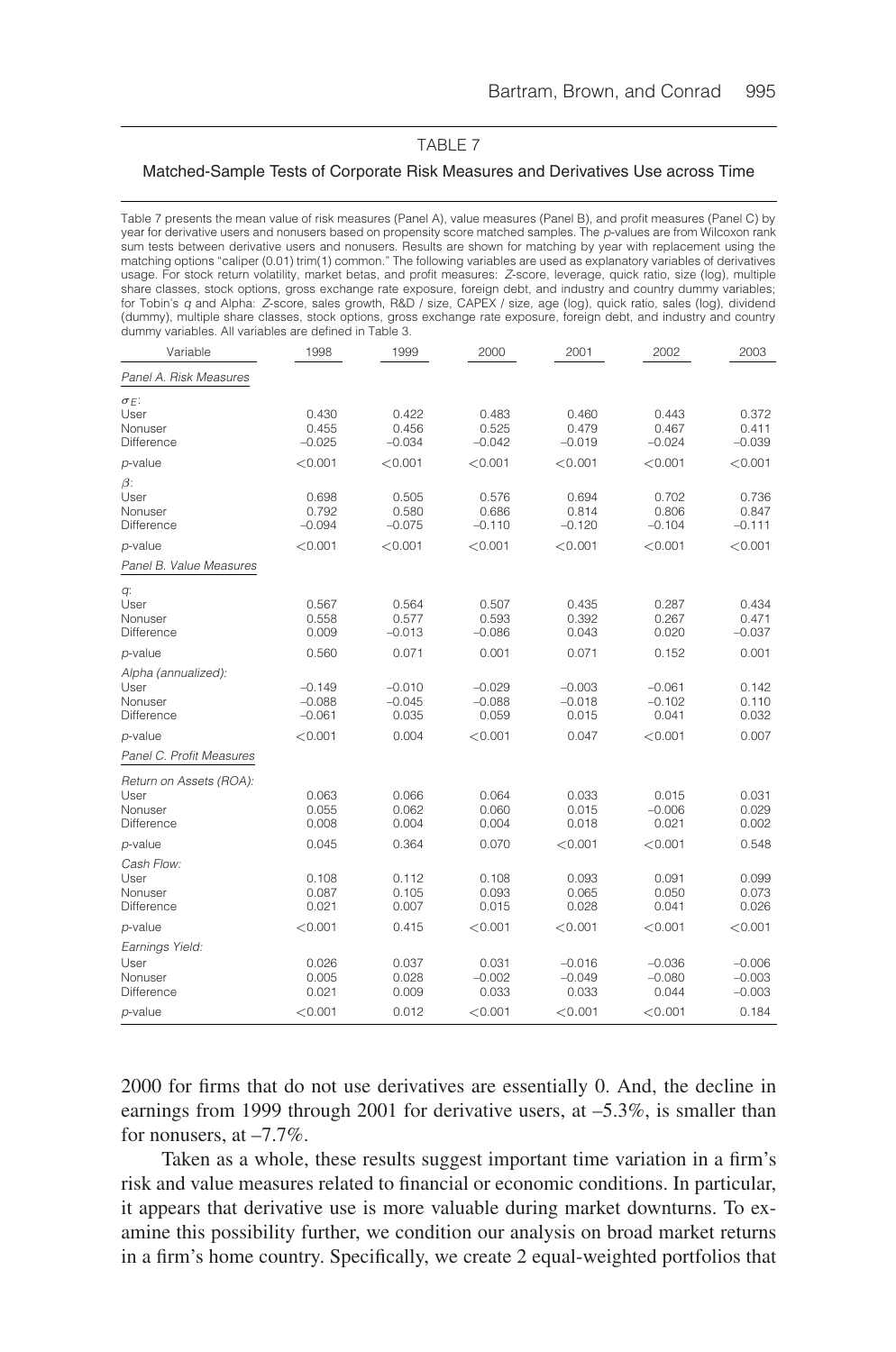are long firms that use derivatives and short matching nonusers: The 1st portfolio includes companies in countries only when the domestic stock market index is up for the quarter; likewise, the 2nd portfolio includes companies in countries only when the domestic stock market index is down for the quarter. We then examine the risk and return by estimating equation (1) for the years 2000–2002 and calculate the differences in market beta and alpha of each portfolio. We hypothesize that if hedging provides for lower risk in declining markets then the estimated beta will be significantly lower for the down-market portfolio as compared to the up-market portfolio. Similarly, a difference in value would be reflected in significantly higher alphas for the down-market portfolio.

Table 8 reports the results of this analysis. The table shows that the beta of the long-short portfolio is significantly negative in down markets. This simply restates the previous finding that derivative users have lower betas than nonusers. In addition, the *difference* in betas between the down-market and up-market portfolios is negative, which is consistent with the prediction that hedging provides downside risk protection: Nonusers are significantly more sensitive to the market portfolio, compared to firms that use derivatives, during periods of poor market returns. In fact, the statistically insignificant estimate for the beta of the up-market portfolio suggests that derivative use only provides for reliably lower risk in down markets, precisely when one would wish for lower market exposure. The difference in  $\beta$ between down and up markets of –0.044 is equivalent to about a 6% difference for the average firm in our sample. The estimates of alpha are similar but not statistically significant for the difference, though the larger value for down markets is consistent with the hypothesis that hedging adds more value in down markets. In addition, the magnitude of the down-market alpha is large compared to the annual values presented in Panel B of Table 7.

#### TABLE 8

#### Characteristics of a Portfolio's Long Users and Short Nonusers

Table 8 reports characteristics of stock portfolios with equal-weighted positive investments in firms that use derivatives and short positions in matched firms that do not use derivatives. Two portfolios are generated. The 1st portfolio includes only firms in countries where the local stock market index experiences a positive quarterly return (Domestic Stock Market Up), and the 2nd portfolio includes only firms in countries where the local stock market index experiences a negative quarterly return (Domestic Stock Market Down). Values are reported for market beta and alpha. Values are estimated for the 2000–2002 period, which includes 687 down-market observations and 623 up-market observations (no domestic markets in our sample experienced positive returns in quarters 2 and 3 of 2002). Matched samples are created with replacement using the matching options "caliper (0.01) trim(1) common." The following set of variables is used as explanatory variables of derivatives usage: Z-score, leverage, quick ratio, size, multiple share classes, stock options, gross exchange rate exposure, foreign debt, and industry and country dummy variables. All variables are defined in Table 3.

|                    | Domestic<br>Stock Market |          |            |
|--------------------|--------------------------|----------|------------|
| Variable           | Down                     | Up       | Difference |
| Market Beta        | $-0.074$                 | $-0.031$ | $-0.044$   |
| p-value            | < 0.001                  | 0.171    | 0.014      |
| Alpha (annualized) | 0.073                    | 0.014    | 0.059      |
| p-value            | 0.055                    | 0.787    | 0.134      |

Taken together, these results have important implications. First, since the adjusted-risk measures for firms that use derivatives are lower throughout the sample period, it is unlikely that the results for 2000–2001 are unique to those years. Second, and more interestingly, the evidence suggests the possibility that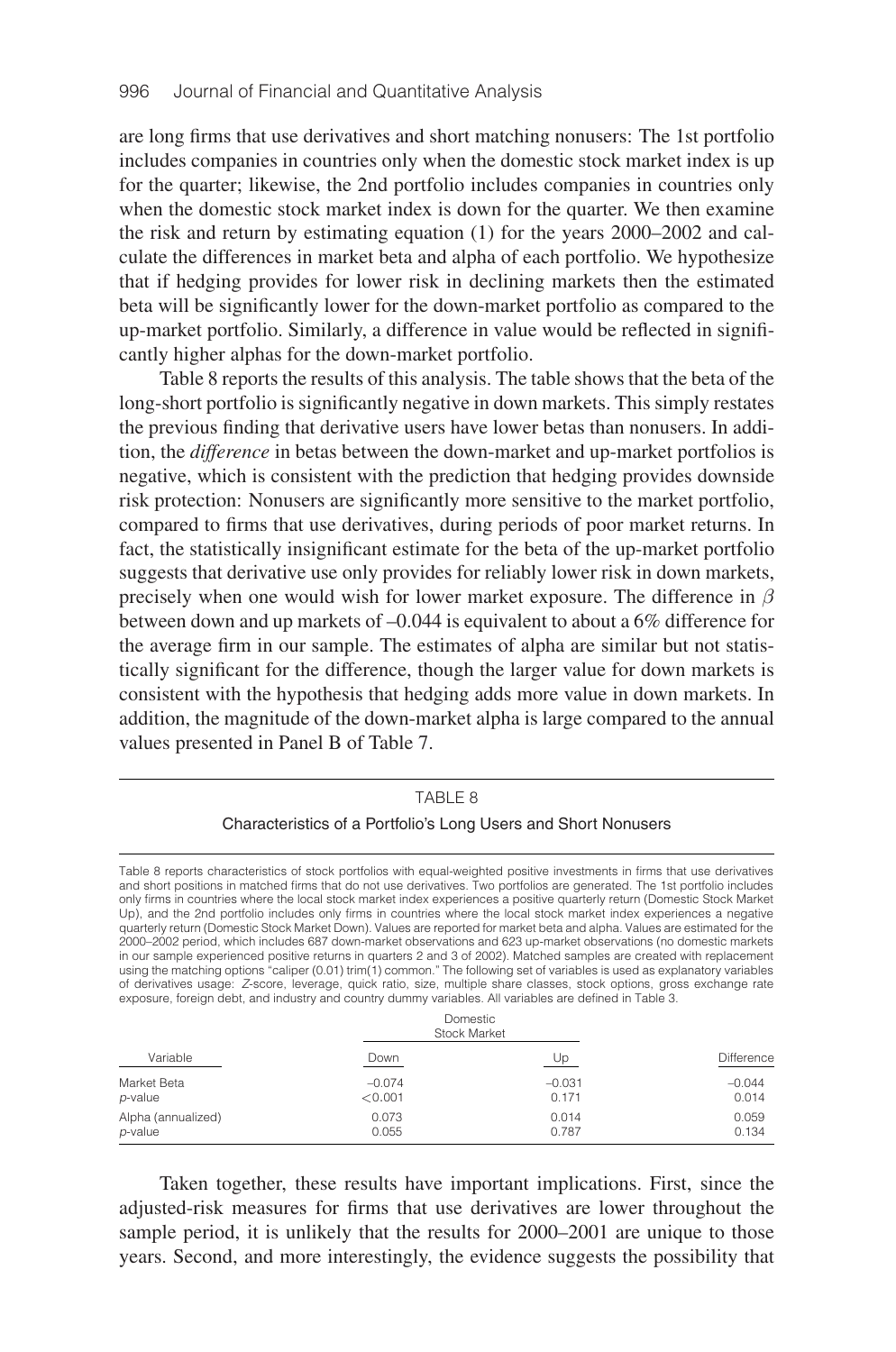derivative use primarily lowers downside risk.<sup>30</sup> Third, if part of the risk reduction from derivative use comes from limiting exposure to financial or economic downturns, this provides a direct mechanism for understanding why derivative use affects market value. Specifically, if derivative use lowers a firm's business-cycle risk, this may lead to a lower market beta, a lower discount rate, and therefore a higher firm value.

## VI. Conclusion

In this paper, we use a large sample of firms operating in 47 countries to analyze the effect of derivative use on measures of risk and value. In univariate tests, we find that derivative use is more prevalent in firms with higher exposures to interest rate risk, exchange rate risk, and commodity prices. Despite higher exposures, firms that use derivatives have lower estimated values of both total and systematic risk, suggesting that derivatives are used to hedge risk, rather than to speculate. There are significant differences between derivative users and nonusers along other dimensions, emphasizing the importance of multivariate tests.

Our primary multivariate test uses propensity score matching, in which derivative users and nonusers are matched on the basis of their (estimated) propensity to use derivatives. In robustness checks, we employ 2 other types of multivariate tests. Using each method, we find that compared to firms that do not use derivatives, derivative users have lower cash flow volatility, idiosyncratic volatility, and systematic risk; these results are robust to a number of different matching specifications, and the differences are both statistically and economically significant. This suggests that nonfinancial firms overall employ derivatives with the motive and effect of risk reduction. Consistent with the evidence in Allayannis and Weston (2001), derivative use is associated with a value premium, although the statistical significance of this premium is weak.

We also estimate the potential importance of selection bias on the inferences drawn from our tests, by estimating bounds beyond which the inferences would change. These results suggest that the estimated effects of derivative use on risk measures are robust: While we cannot rule out the possibility that selection bias is driving our results, any omitted control variable would have to be quite significant in its effect on risk to overturn the inference that the risk of firms that use derivatives is lower. In contrast, the value effects of derivative use are quite sensitive to selection bias. This result may explain the differences in inferences in the literature; even small differences in sample construction, control variables, and testing method could change the estimated effect.

Finally, we document that the reductions in risk we find are unlikely to be specific to our primary sample period; however, we do find that market betas vary

<sup>&</sup>lt;sup>30</sup>Interestingly, it appears to be downside risk, and not total financial risk, that is lower for firms that use derivatives. In a separate analysis, we examined the difference in the Altman's *Z*-scores of derivative users and matching nonusers for surviving firms in the 4 years after a firm was classified as a "user" or "nonuser" (in 2000 or 2001). We find that derivative users have a significantly lower *Z*-score in every year from 2002 to 2005. This suggests that firms that use derivatives typically have higher financial risk. We thank the referee for this suggestion; these results are available from the authors.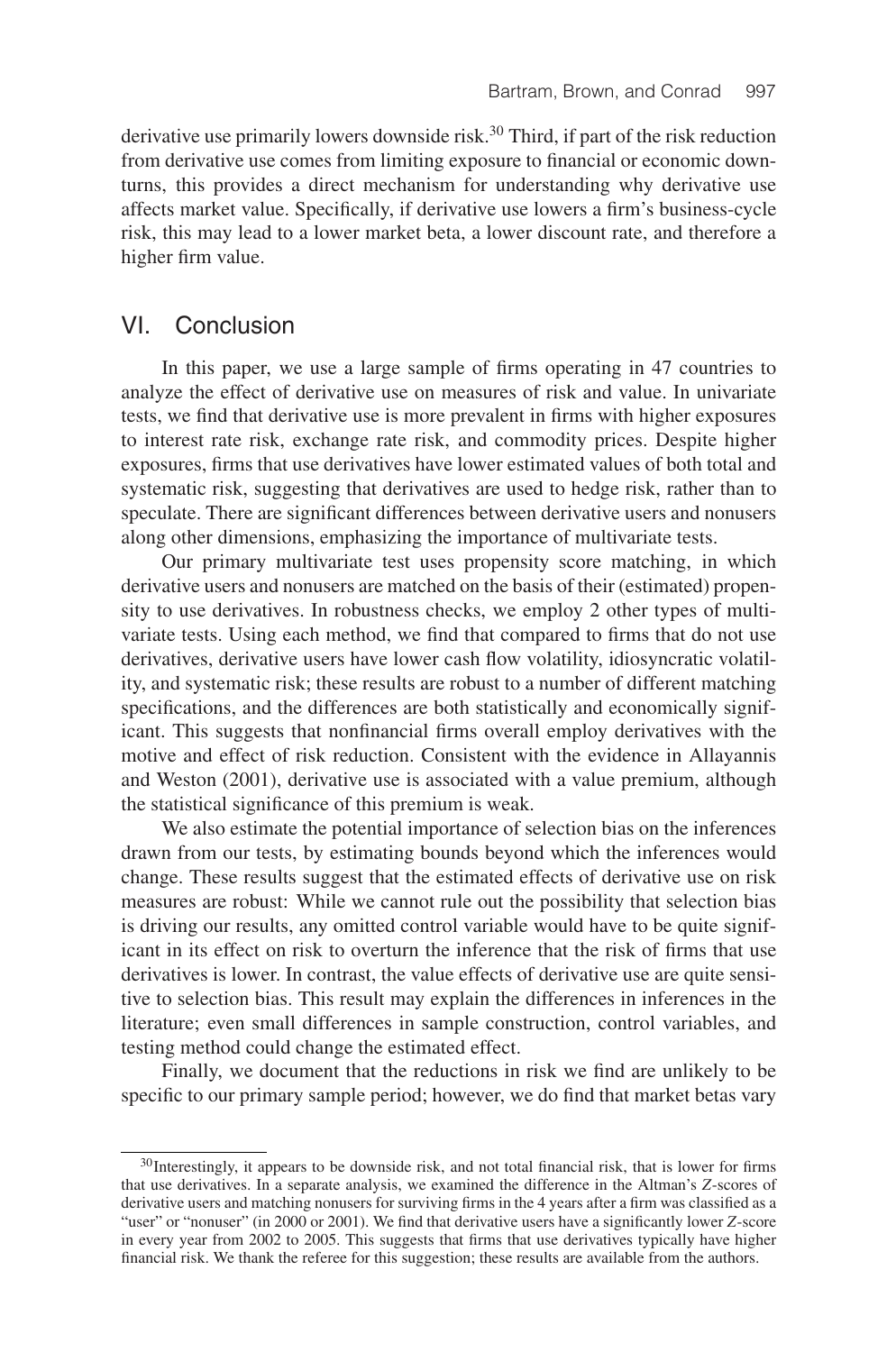in a way that is consistent with firms hedging downside risk. Lower betas may indicate that hedging has an effect on a firm's cost of capital and thus the investment policy and economic profitability of a firm. This in turn may explain why some of our evidence indicates that users have higher values and risk-adjusted market returns.

In further analyses, we explore whether firms' access to derivative markets, or type of derivative use, influences the effects of derivatives on firms' risk and value. We find relatively little evidence that the effects of derivatives vary across these measures. Although this may suggest that proposed new derivative rules will not prevent firms from capturing the benefits of risk management, our results should be interpreted with caution. In our judgment, the cross-sectional differences in derivative type and access in our sample are too small, and the estimates of the benefits of derivative use on risk are too large, to make that claim with this evidence.

## **References**

- Alkeback, P., and N. Hagelin. "Derivative Usage by Nonfinancial Firms in Sweden with an International Comparison." *Journal of International Financial Management and Accounting,* 10 (1999), 105–120.
- Allayannis, Y., and E. Ofek. "Exchange Rate Exposure, Hedging, and the Use of Foreign Currency Derivatives." *Journal of International Money and Finance*, 20 (2001), 273–296.
- Allayannis, Y., and J. P. Weston. "The Use of Foreign Currency Derivatives and Firm Market Value." *Review of Financial Studies*, 14 (2001), 243–276.
- Altman, E. I. "Financial Ratios, Discriminant Analysis and the Prediction of Corporate Bankruptcy." *Journal of Finance*, 4 (1968), 589–609.
- Aretz, K., and S. M. Bartram. "Corporate Hedging and Shareholder Value." *Journal of Financial Research*, 33 (2010), 317–371.
- Bank for International Settlements. "Triennial Central Bank Survey of Foreign Exchange and Derivatives Market Activity in 2004" (2005).
- Bartram, S. M. "Corporate Risk Management as a Lever for Shareholder Value Creation." *Financial Markets, Institutions and Instruments,* 9 (2000), 279–324.
- Bartram, S. M.; G. W. Brown; and F. R. Fehle. "International Evidence on Financial Derivatives Usage." *Financial Management*, 38 (2009), 185–206.
- Bartram, S. M.; G. W. Brown; and R. M. Stulz. "Why Are U.S. Stocks More Volatile?" *Journal of Finance*, forthcoming (2011).
- Berkman, H.; M. E. Bradbury; and S. Magan. "An International Comparison of Derivatives Use." *Financial Management*, 26 (1997), 69–73.
- Bodnar, G. M.; A. de Jong; and V. Macrae. "The Impact of Institutional Differences on Derivatives Usage: A Comparative Study of U.S. and Dutch Firms." *European Financial Management*, 9 (2003), 271–297.
- Bodnar, G. M., and G. Gebhardt. "Derivatives Usage in Risk Management by U.S. and German Non-Financial Firms: A Comparative Survey." *Journal of International Financial Management and Accounting*, 10 (1999), 153–187.
- Bodnar, G. M.; G. S. Hayt; and R. C. Marston. "1995 Wharton Survey of Derivatives Usage by U.S. Non-Financial Firms." *Financial Management*, 25 (1996), 113–133.
- Bodnar, G. M.; G. S. Hayt; and R. C. Marston. "1998 Wharton Survey of Financial Risk Management by U.S. Non-Financial Firms." *Financial Management*, 27 (1998), 70–91.
- Bodnar, G. M.; G. S. Hayt; R. C. Marston; and C. W. Smithson. "Wharton Survey of Derivatives Usage by U.S. Non-Financial Firms." *Financial Management*, 24 (1995), 104–114.
- Brown, G. W.; P. R. Crabb; and D. Haushalter. "Are Firms Successful at Selective Hedging?" *Journal of Business*, 79 (2006), 2925–2949.
- DeCeuster, M. J. K.; E. Durinck; E. Laveren; and J. Lodewyckx. "A Survey into the Use of Derivatives by Large Non-Financial Firms Operating in Belgium." *European Financial Management*, 6 (2000), 301–318.
- DeMarzo, P. M., and D. Duffie. "Corporate Incentives for Hedging and Hedge Accounting." *Review of Financial Studies*, 8 (1995), 743–771.